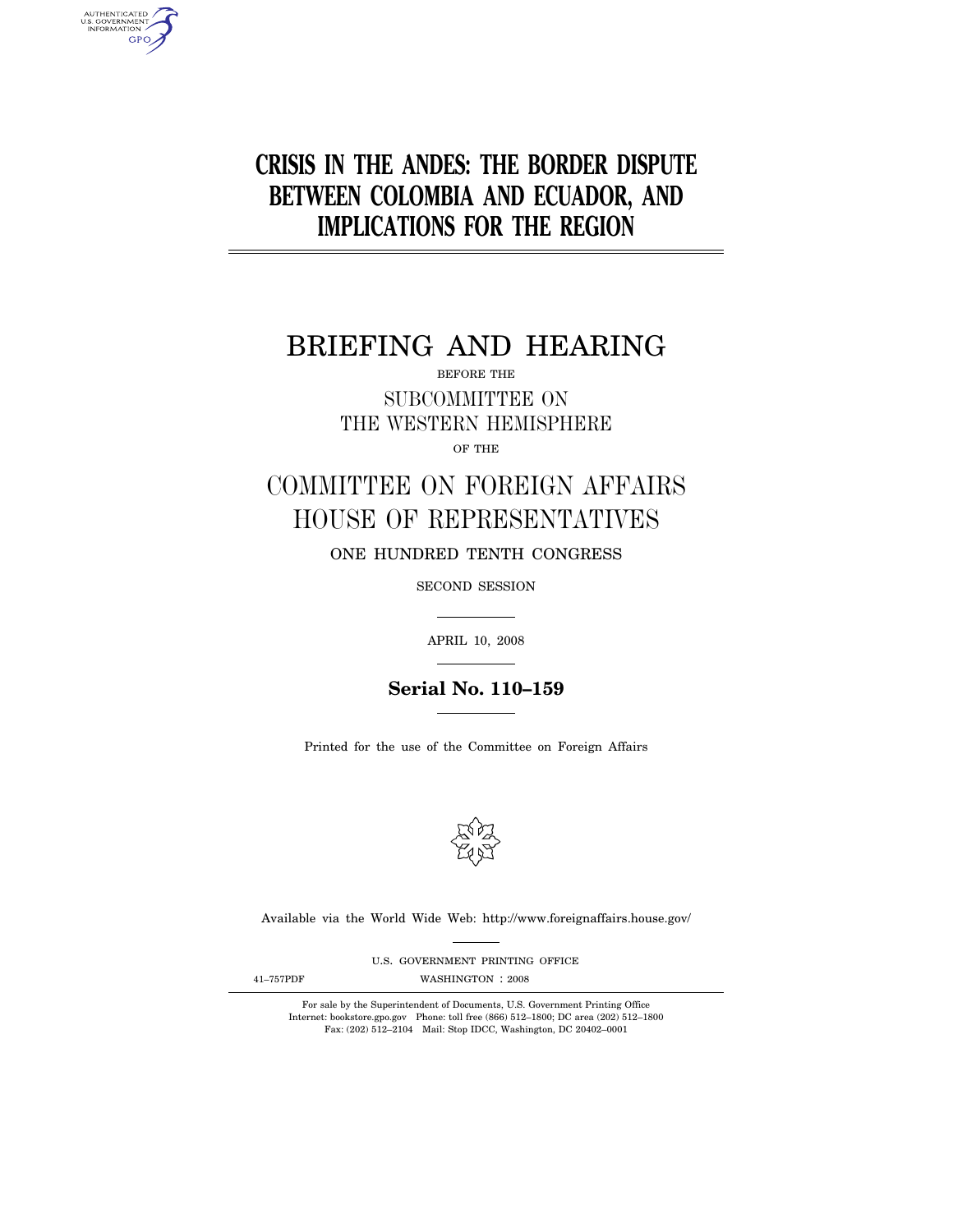## COMMITTEE ON FOREIGN AFFAIRS

GARY L. ACKERMAN, New York ENI F.H. FALEOMAVAEGA, American Samoa DONALD M. PAYNE, New Jersey BRAD SHERMAN, California ROBERT WEXLER, Florida ELIOT L. ENGEL, New York BILL DELAHUNT, Massachusetts GREGORY W. MEEKS, New York DIANE E. WATSON, California ADAM SMITH, Washington RUSS CARNAHAN, Missouri JOHN S. TANNER, Tennessee GENE GREEN, Texas LYNN C. WOOLSEY, California SHEILA JACKSON LEE, Texas RUBÉN HINOJOSA, Texas JOSEPH CROWLEY, New York DAVID WU, Oregon BRAD MILLER, North Carolina LINDA T. SANCHEZ, California DAVID SCOTT, Georgia JIM COSTA, California ALBIO SIRES, New Jersey GABRIELLE GIFFORDS, Arizona RON KLEIN, Florida BARBARA LEE, California

HOWARD L. BERMAN, California, *Chairman*  ILEANA ROS-LEHTINEN, Florida CHRISTOPHER H. SMITH, New Jersey DAN BURTON, Indiana ELTON GALLEGLY, California DANA ROHRABACHER, California DONALD A. MANZULLO, Illinois EDWARD R. ROYCE, California STEVE CHABOT, Ohio THOMAS G. TANCREDO, Colorado RON PAUL, Texas JEFF FLAKE, Arizona MIKE PENCE, Indiana JOE WILSON, South Carolina JOHN BOOZMAN, Arkansas J. GRESHAM BARRETT, South Carolina CONNIE MACK, Florida JEFF FORTENBERRY, Nebraska MICHAEL T. MCCAUL, Texas TED POE, Texas BOB INGLIS, South Carolina LUIS G. FORTUÑO, Puerto Rico GUS BILIRAKIS, Florida VACANT

ROBERT R. KING, *Staff Director*  YLEEM POBLETE, *Republican Staff Director* 

SUBCOMMITTEE ON THE WESTERN HEMISPHERE

ELIOT L. ENGEL, New York, *Chairman* 

GREGORY W. MEEKS, New York<br>LINDA T. SÁNCHEZ, California ALBIO SIRES, New Jersey, *Vice Chair*  GABRIELLE GIFFORDS, Arizona ENI F. H. FALEOMAVAEGA, American Samoa DONALD M. PAYNE, New Jersey BILL DELAHUNT, Massachusetts

RON KLEIN, Florida GENE GREEN, Texas DAN BURTON, Indiana CONNIE MACK, Florida MICHAEL T. MCCAUL, Texas LUIS G. FORTUÑO, Puerto Rico CHRISTOPHER H. SMITH, New Jersey ELTON GALLEGLY, California RON PAUL, Texas VACANT

JASON STEINBAUM, *Subcommittee Staff Director*  ERIC JACOBSTEIN, *Subcommittee Professional Staff Member*  MARK WALKER, *Republican Professional Staff Member*  ERIN DIAMOND, *Staff Associate*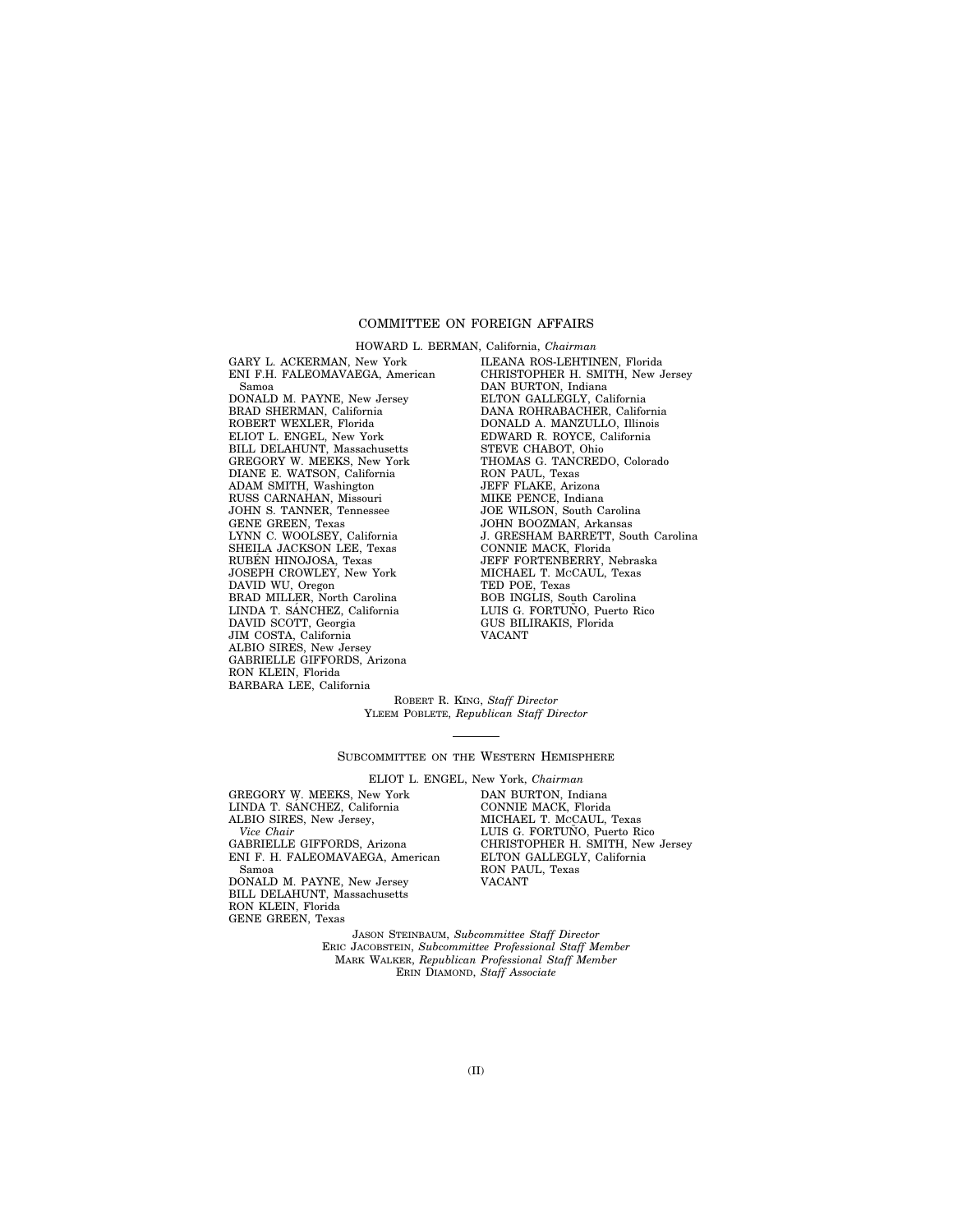## C O N T E N T S

## BRIEFERS

| His Excellency José Miguel Insulza, Secretary General, Organization of Amer-                                                                                                                                                                                                                                                                                                                                                                                                                                     | 1                    |  |
|------------------------------------------------------------------------------------------------------------------------------------------------------------------------------------------------------------------------------------------------------------------------------------------------------------------------------------------------------------------------------------------------------------------------------------------------------------------------------------------------------------------|----------------------|--|
| <b>WITNESSES</b>                                                                                                                                                                                                                                                                                                                                                                                                                                                                                                 |                      |  |
| Julia E. Sweig, Ph.D., Nelson and David Rockefeller Senior Fellow, Director<br>Mr. Michael Shifter, Vice President for Policy, Inter-American Dialogue<br>Ray Walser, Ph.D., Senior Policy Analyst for Latin America, Douglas and<br>Sarah Allison Center for Foreign Policy Studies, The Heritage Foundation                                                                                                                                                                                                    | 24<br>29<br>35       |  |
| LETTERS, STATEMENTS, ETC., SUBMITTED FOR THE HEARING                                                                                                                                                                                                                                                                                                                                                                                                                                                             |                      |  |
| The Honorable Eliot L. Engel, a Representative in Congress from the State<br>of New York, and Chairman, Subcommittee on the Western Hemisphere:                                                                                                                                                                                                                                                                                                                                                                  | $\overline{4}$<br>18 |  |
| $\begin{minipage}{0.9\linewidth} \textbf{Prepared statement} \textcolor{red}{\textbf{num}} \textbf{num} \textbf{num} \textbf{num} \textbf{num} \textbf{num} \textbf{num} \textbf{num} \textbf{num} \textbf{num} \textbf{num} \textbf{num} \textbf{num} \textbf{num} \textbf{num} \textbf{num} \textbf{num} \textbf{num} \textbf{num} \textbf{num} \textbf{num} \textbf{num} \textbf{num} \textbf{num} \textbf{num} \textbf{num} \textbf{num} \textbf{num} \textbf{num} \textbf{num} \textbf{num} \textbf{num} \$ | 21                   |  |
| The Honorable Gene Green, a Representative in Congress from the State                                                                                                                                                                                                                                                                                                                                                                                                                                            | 23                   |  |
|                                                                                                                                                                                                                                                                                                                                                                                                                                                                                                                  | 26<br>30             |  |
|                                                                                                                                                                                                                                                                                                                                                                                                                                                                                                                  | 37                   |  |

## APPENDIX

|  | 51 |
|--|----|
|--|----|

Page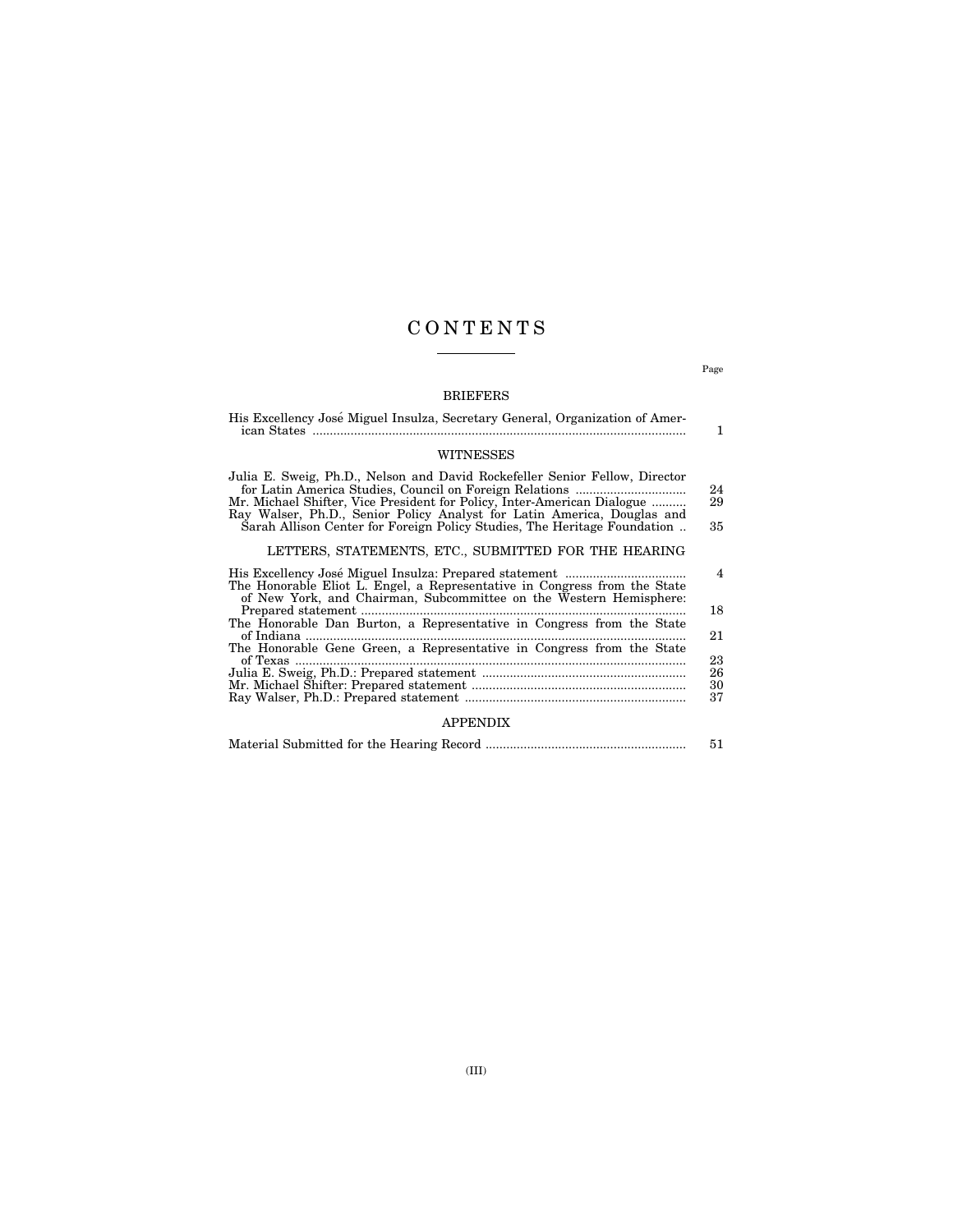## **CRISIS IN THE ANDES: THE BORDER DISPUTE BETWEEN COLOMBIA AND ECUADOR, AND IMPLICATIONS FOR THE REGION**

## **THURSDAY, APRIL 10, 2008,**

HOUSE OF REPRESENTATIVES, SUBCOMMITTEE ON THE WESTERN HEMISPHERE, COMMITTEE ON FOREIGN AFFAIRS,

*Washington, DC.* 

The subcommittee met, pursuant to notice, at 12:06 p.m. in room 2172, Rayburn House Office Building, Hon. Eliot L. Engel, (chairman of the subcommittee) presiding.

Mr. ENGEL. Good morning. I think that we will get started in our new refurbished committee room. It is a pleasure to be here. I am sorry for the delay. As you know, we had a series of votes right at the start of the briefing and hearing.

I am going to try to rush this a bit because Secretary General Insulza has got to go after a few minutes, and we really want the benefit of listening to him. So I am pleased to welcome you to today's briefing and hearing on the Andean border crisis. I will make my opening statement and allow other members to make opening statements after we complete the briefing portion of today's session so we can hear the Secretary General.

It is a real honor and pleasure for me to welcome to the subcommittee my good friend, the Secretary General of the Organization of American States, José Miguel Insulza. I have enjoyed very much meeting with Secretary General Insulza on numerous occasions in my capacity as chairman. He has an impressive background having served as Vice President, Minister of Foreign Affairs and Minister of the Interior of Chile.

Secretary General Insulza has taken an impressive leadership role in resolving the border crisis between Colombia and Ecuador. He led a mission of OAS ambassadors to both countries in March, and we look forward to hearing about his findings from the trip.

Mr. Secretary General, the floor is yours to make your statement, and thank you for coming before our subcommittee.

### **STATEMENT OF HIS EXCELLENCY JOSE´ MIGUEL INSULZA, SECRETARY GENERAL, ORGANIZATION OF AMERICAN STATES**

Mr. INSULZA. Thank you very much, Mr. Chairman. Thank you very much for this opportunity to participate in this public briefing. I want to express my own appreciation for your commitment——

Mr. ENGEL. Mr. Secretary, could you just pull the microphone a little bit closer?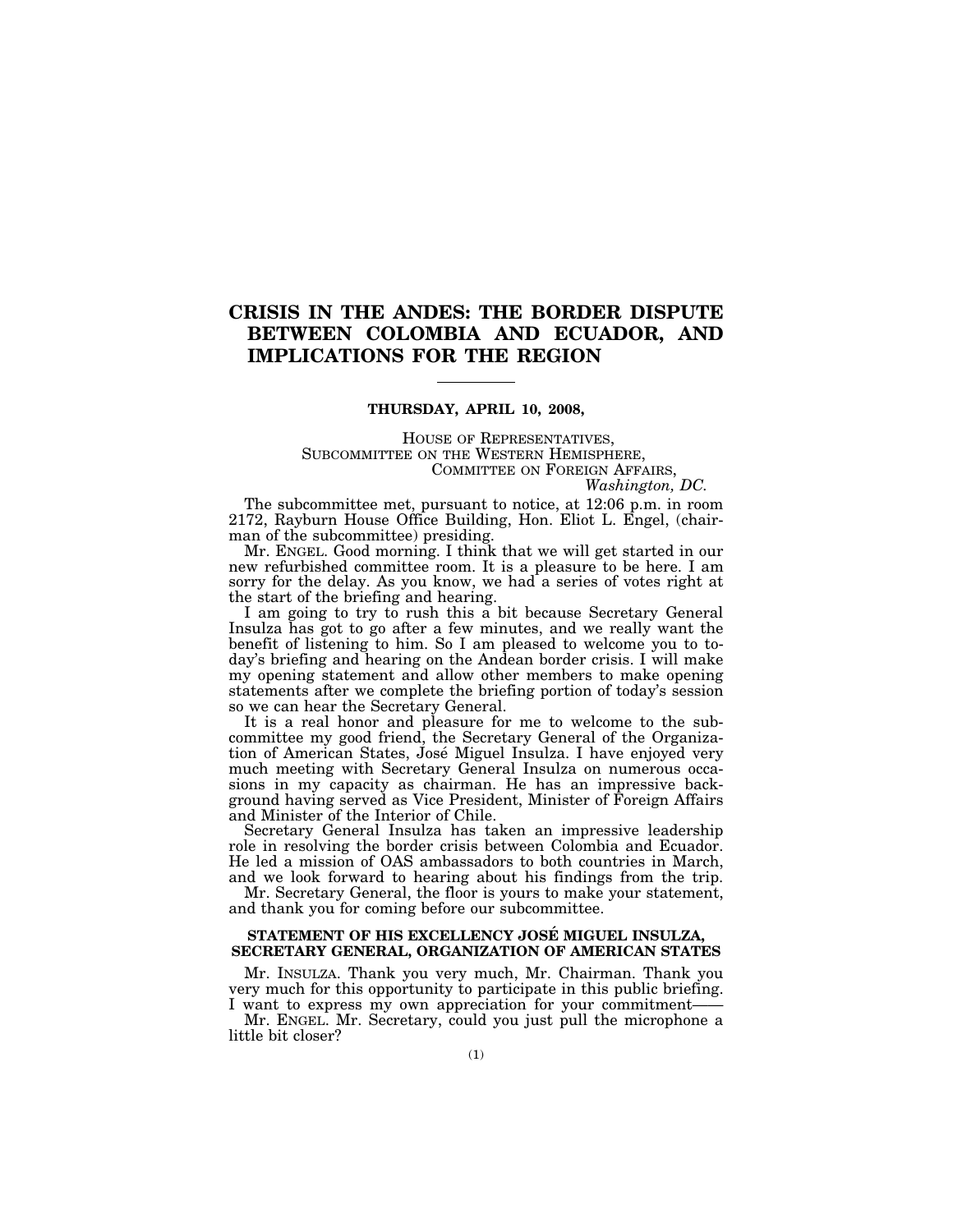Mr. INSULZA. Yes, of course.

Mr. ENGEL. We are having difficulty hearing you.

Mr. INSULZA. Yes. I think I can. Thank you. I want to express my appreciation for your commitment to our inter-American issues, both by the chairman and by the ranking member, Mr. Burton. We have had a chance to discuss some of the issues dealing with the inter-American system many times.

You have my written statement for the record, so I will be very brief so we can get to the questions that you want to ask. I think it is very important to say that when we talk about the Andean crisis, it was a crisis that flared up for a very specific reason which has little to do with the political and economic situation in Colombia or Ecuador.

It is very important to remember here that both countries have made tremendous progress in the past years and the past months. In the case of Colombia, I think that Colombia has achieved some very important successes in the recent years in its battle against armed groups inside the country, and the violence has diminished very much.

Some of the groups have been mostly demobilized. Some who still exist are associated almost exclusively with the drug gangs. Other groups are the ones coming from the left, the FARC and the ELN, have also been greatly reduced and put on the defensive. Of course, let us make no mistake, violence still exists and there are still armed groups working.

This morning we had sad news of the death of eight Colombian soldiers precisely in the area which we are talking about now, but the situation in Colombia has greatly improved. It has also improved in Ecuador where, as you know, we have had for several years a very unstable situation, several changes of government in the last decade, and now there is a government that is carrying out a lot of important reforms with great support from its country's population.

So these are two countries with very stable government and very popular leaders, I should say. Very popular leaders in both cases, as the polls show every time they are taken.

What happened in this case, and it is not a permanent problem between Ecuador and Colombia, they are two friendly countries between themselves with a lot of exchanges, but then there is a problem of the drug trafficking, and the war is still going on in Colombia for several years.

That is affecting the population. As the situation gets better in Colombia, the drug trade, and the drug dealers and the armed groups tend to move to the borders where, as you know, the nature of the geography of the terrain is very good for them.

This is a jungle area. If you go to the border and you fly from a helicopter, from above it is just forest, with one exception, when you see the patches of land in which the coca was grown and was eradicated or the patches of land in which the drug is still planted. Those patches exist in the Colombian side.

If it weren't for those patches, this would be a region of only native forest with very little population, with very little activity, and therefore, with very little military interest or strategic interest. This is an area in which the population can be counted in the thou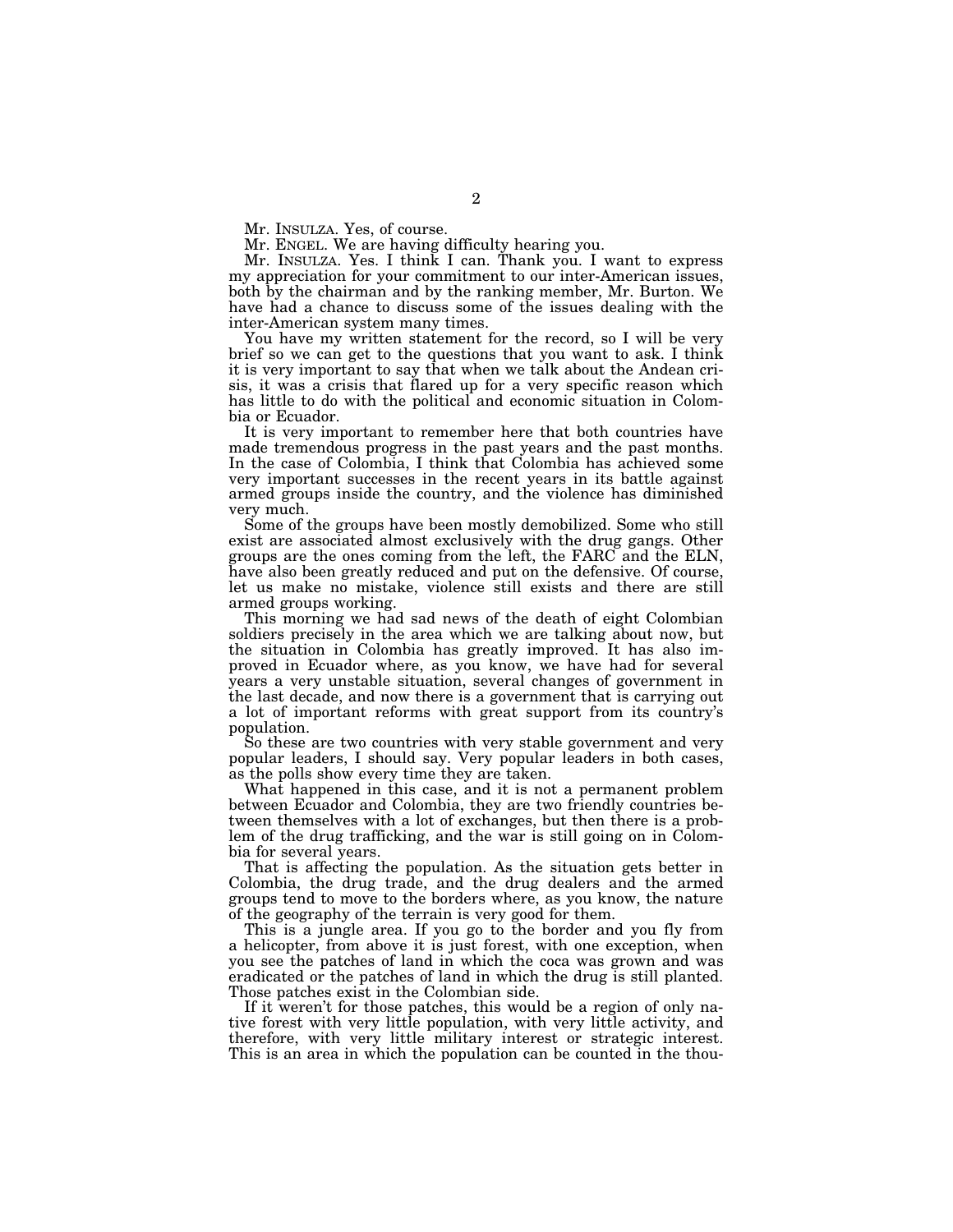sands, if not in the hundreds, and what exists are the drug lords and the FARC.

That is the problem, and that is what created the problem. I mean, there is no doubt that the guerrillas are there only to protect the drug trade and only to keep their 700 or more hostages that they are still holding, some of whom are in that area. The problem is, therefore, that it is really hard to eradicate them because there is sparse population, there are not many people, and the forest is so thick.

Actually, when we went to Ecuador we were in a camp. The camp was, I would say, a settlement for them there. Except for that place there was nothing, no other place to land. Not even to land. It was possible to land there because there had been a bombing previously and there was a piece of land in which the trees had been blown out.

I mean, we went around the camp, and if they had told you there was another camp 500 yards from there you wouldn't have seen it. So how do you eradicate those people without a common effort? That is the problem. The Colombians have to fight the drug dealers, and they want cooperation in fighting the drug dealers and the FARC. And the guerrillas of course seek a place for refuge.

There is no drug planting in Ecuador, and there is no war in Ecuador, and of course the Ecuadorian Government wants to keep it that way. So we have here two very legitimate interests, very legitimate interests. From Colombia, to continue the war against the drug lords and the war, which has been successful, against the drug lords and the terrorists, and from Ecuador, to keep the country peaceful and not having the war inside their territory.

Those are two legitimate interests that we have to find ways of reconciling. I think that what we did was what we had to do. We assembled very quickly a Permanent Council; we reaffirmed the principle of territorial integrity.

Then, at the meeting of the Rio group, the Colombian Government gave the explanation requested of them by Ecuador, there was agreement in the sense that this would never happen again without previous consultation between the governments, but of course now we are in the process of settling things, of making this peaceful agreement more stable.

Now, we are trying. We have a commission that is working on bringing forth the recommendations of our special General Assembly. We want to try to have a fast restoration of relations between Colombia and Ecuador. We want to see if we can activate the political consultation mechanisms. We want to see if it is possible to verify in a concerted way that the agreements reached between the two countries on matters of cooperation on border issues are carried out.

We want to find ways of strengthening these mechanisms. Also, we want to promote a better dialogue between the two countries. That is exactly what we want. I think that we have been successful in averting a crisis that could have been very dangerous while maintaining, while upholding the principles in which our inter-American system is based.

The principles of self-identity, and territorial integrity and cooperation among the countries in the issues dealing with the com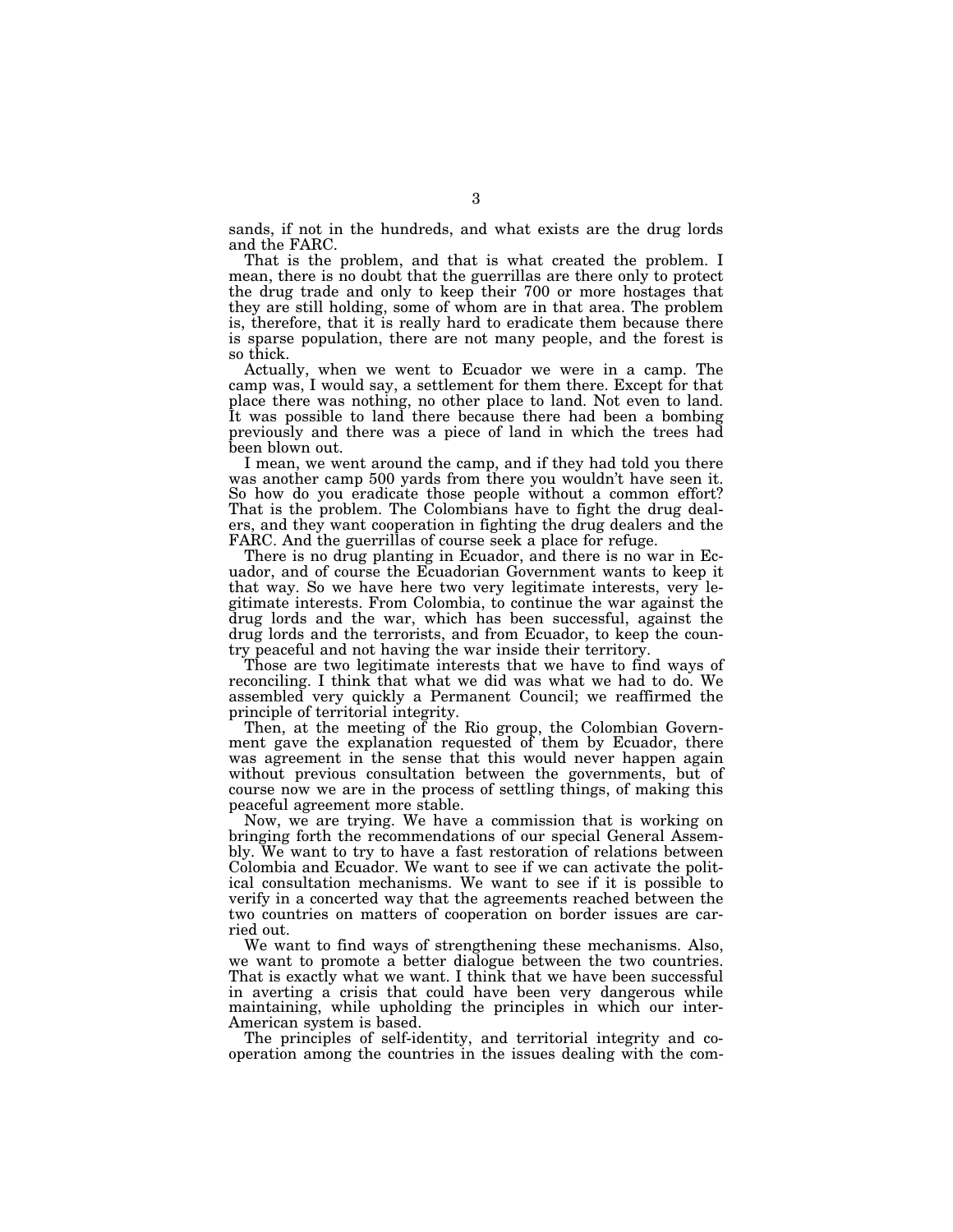mon security. That is what I want to say to start this hearing, sir. Thank you very much.

#### [The prepared statement of Mr. Insulza follows:]

#### PREPARED STATEMENT OF HIS EXCELLENCY JOSÉ MIGUEL INSULZA, SECRETARY GENERAL, ORGANIZATION OF AMERICAN STATES

Thank you very much for this opportunity to participate in this public briefing. I would particularly like to express my own appreciation for the commitment to our inter-American issues demonstrated by the Chairman Eliot Engel and Ranking Member Dan Burton.

I have submitted for the record my written statement as well as key official OAS and related documents on the recent events in the Andes. I will briefly summarize this statement and look forward to our dialogue on these crucial matters.

As you know, on the morning of Saturday, March 1, 2008, military forces and police personnel of Colombia entered the territory of Ecuador without the express consent of the government of Ecuador to carry out an operation against members of an irregular group of the Revolutionary Armed Forces of Colombia, known as the FARC, who were clandestinely encamped on the Ecuadorian side of the border.

How did the OAS become involved in this situation? Very quickly as on March 2, the Ecuadorian government requested a special meeting of the OAS Permanent Council, which consists of the ambassadors to the OAS from the 34 democraticallyelected governments in the Americas. On March 4 and 5, at our headquarters here in Washington, DC, the government of Ecuador stated its strong objection to the Colombian action and the Colombian government stated its reasons for such action. The issue was discussed amongst the countries and three steps were taken. First, to reaffirm the principle of territorial integrity enshrined in Article 21 of the OAS Charter; second, to establish a commission to travel to the region and prepare a report on the situation, and third, to convene a Meeting of Consultation of Ministers of Foreign Affairs at the OAS to receive the findings of the commission and make recommendations for subsequent action.

By happenstance, a Summit meeting of the Rio Group was scheduled for March 7 in Santo Domingo, Dominican Republic. The members of the Rio Group are Argentina, Belize, Bolivia, Brazil, Chile, Colombia, Costa Rica, Dominican Republic, Ecuador, El Salvador, Guatemala, Guyana, Haiti, Honduras, Mexico, Nicaragua, Panama, Paraguay, Peru, Uruguay and Venezuela. The meeting focused diplomatic attention at the highest level on the tensions between Colombia and Ecuador and, with the able leadership of President Leonel Fernandez, these tensions were diffused. A Declaration was approved which denounced the violation of the territorial integrity of Ecuador, noted the apology of Colombian President Uribe for the violation of territory, supported the principles of the OAS Charter, reiterated a commitment to peaceful coexistence in the region and to counter threats from irregular groups or criminal organizations, and supported the March 5 resolution of the Permanent Council of the OAS and as well as my work as Secretary General in carrying out its recommendations.

From March 9 to 12, the OAS commission called for by the Permanent Council, consisting of ambassadors to the OAS from Argentina, Brazil, Panama, Peru and the Bahamas, as well as myself, traveled to Ecuador and Colombia. In Ecuador, we met with President Correa who raised specific concerns about the incident and expressed his desire to reactivate the Bi-national Border Commission between Ecuador and Colombia to address border security matters. The commission members arrived at the FARC camp on March 10. The camp is about 1,800 meters from the Colombian border. We went through the camp to see the impact of the bombs dropped by Colombian aircraft, the trees with bullet marks, the locations of the Direct TV antennas, the living areas used by the FARC members and the location where the bodies and injured victims were found. The camp is located in a remote forest zone, with very tall trees, dense vegetation, and no inhabited areas in the vicinity.

Traveling to Colombia, we met with President Uribe who expressed the need to move beyond political agreements that are necessary to ease tension between the two countries, by identifying concrete mechanisms that ensure compliance with existing bilateral and cooperation agreements. Following this meeting with President Uribe, we met with the members of INTERPOL who, on request from the Colombian government, are going to conduct an expert examination of three computers, three USBs (portable memory) and three hard disks, which, according to Colombian offi-cials, had been found in the FARC camp. The INTERPOL delegates said that the results of their investigation would be ready in late April.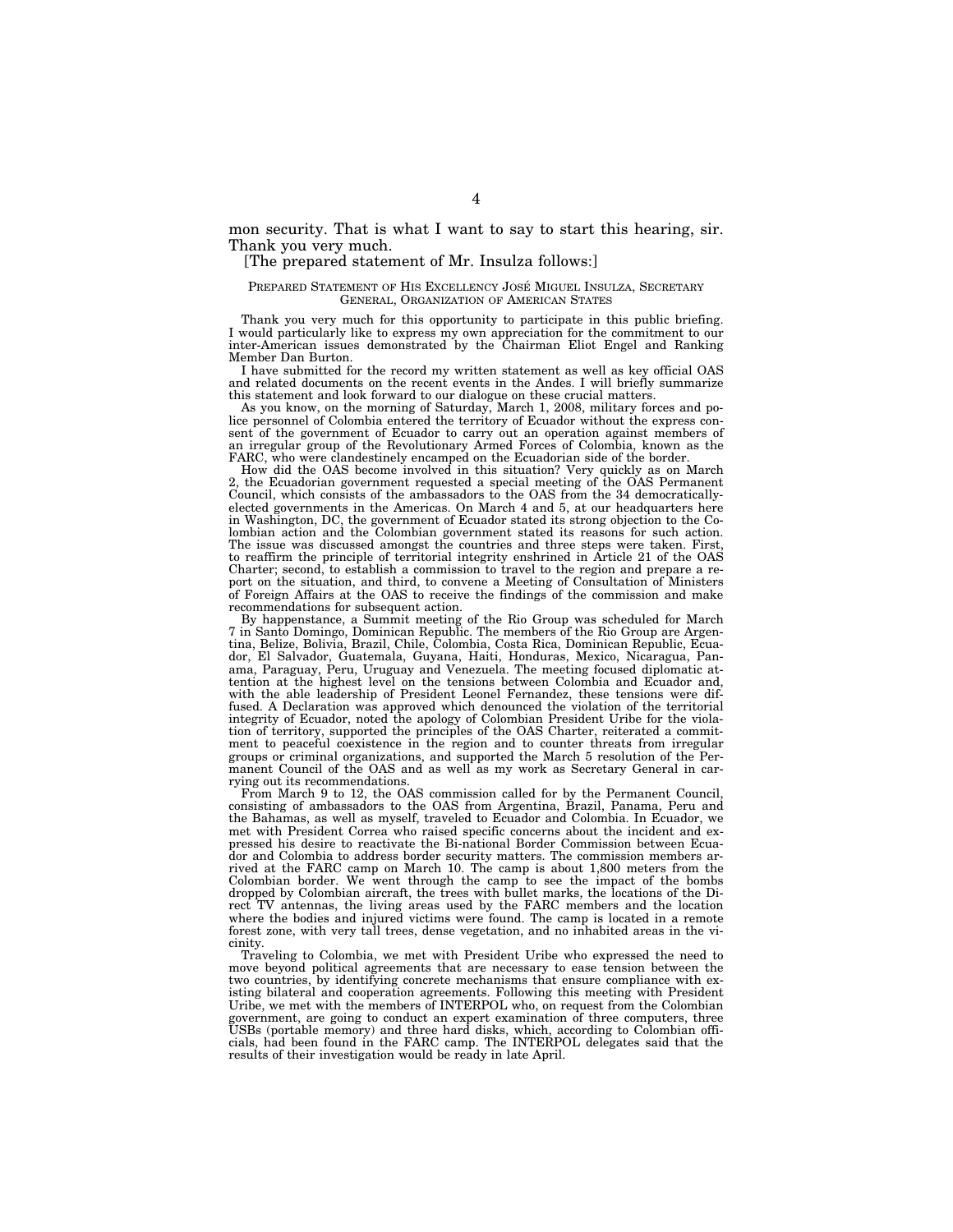After these and additional extensive discussion, the OAS commission made the following recommendations:

- 1. The restoration of diplomatic relations between Colombia and Ecuador and the reactivation of existing political consultation mechanisms.
- 2. The formulation of an OAS mission for follow-up on and verification of commitments assumed and agreements reached by the two countries for cooperation on border issues and other matters of common interest.
- 3. The strengthening of border mechanisms for dialogue and cooperation, and study of a possible bilateral early-warning system.
- 4. The development, with the support of international organizations and entities like the Inter-American Development Bank, the Andean Development Corporation, and the United Nations Development Program, among others, of border area cooperation and integration programs, including environmental projects.
- 5. The provision of incentives to dialogue among civil society organizations in the two countries.
- 6. The strengthening of relations among business organizations of the two countries, to identify ways to increase bilateral trade, including border-area trade.

As called for by the OAS Permanent Council on March 5, a Meeting of Consultation of Ministers of Foreign Affairs was convened on March 17. The results of this meeting, which went well into the night, was a resolution—reiterating much of the Declaration of the Rio Group; instructing me to use my good offices of the OAS General Secretariat to implement a mechanism for restoring an atmosphere of trust between the two parties; taking note of the report of the OAS Commission to Colombia and Ecuador; and stating that the Ministerial-level consultation will continue at our annual General Assembly to be held June 1–3 in Medellin, Colombia.

In the meantime, we have an OAS team, headed by Victor Rico, the Director of our Department of Sustainable Democracy and Special Mission, traveling to Ecuador on April 6–8 and Colombia April 9–10 to help restore diplomatic communications and an environment of cooperation between the two governments. We will report to the General Assembly on the status of these efforts.

As is clear from the evolution of events, this is an on-going exercise of maintaining peace, uncovering facts and implementing solid diplomatic mechanisms to address problems of irregular groups and criminal activity across borders in a cooperative manner among the governments of our region. As the region's premier political forum, the OAS created a diplomatic space to discuss these difficult issues, quickly launched a mission to collect information on the incident, proposed mechanisms for long-term conflict resolution and continues to support projects to bring peace and the rule of law to the Andean region.

Thank you for your attention and I look forward to your questions.

Mr. ENGEL. Well, Thank you very much, Mr. Secretary General. Let me ask you a couple of questions. The March 17 resolution was agreed to by consensus among OAS member states, but the Bush administration added a footnote noting its feeling that the resolution does not ''affect the right of self-defense under Article 22 of the OAS Charter and Article 51 of the U.N. Charter.''

So, in other words, the footnote implies that Colombia was acting in self-defense in killing Raul Reyes in Ecuadorian territory. So let me ask you this in light of what I have just said. Does the OAS resolution fail to take into account Article 22 of the OAS Charter and Article 51 of the U.N. Charter which provides that nations can use force in acts of self-defense, and what is your reaction to the U.S. footnote to the OAS resolution?

The March 2008 issue of Latin American Security and Strategic Review argues that the United States was ''left isolated on the matter of full respect for the principles of sovereignty and nonintervention enshrined in the Charter of the OAS.'' Do you agree with this conclusion?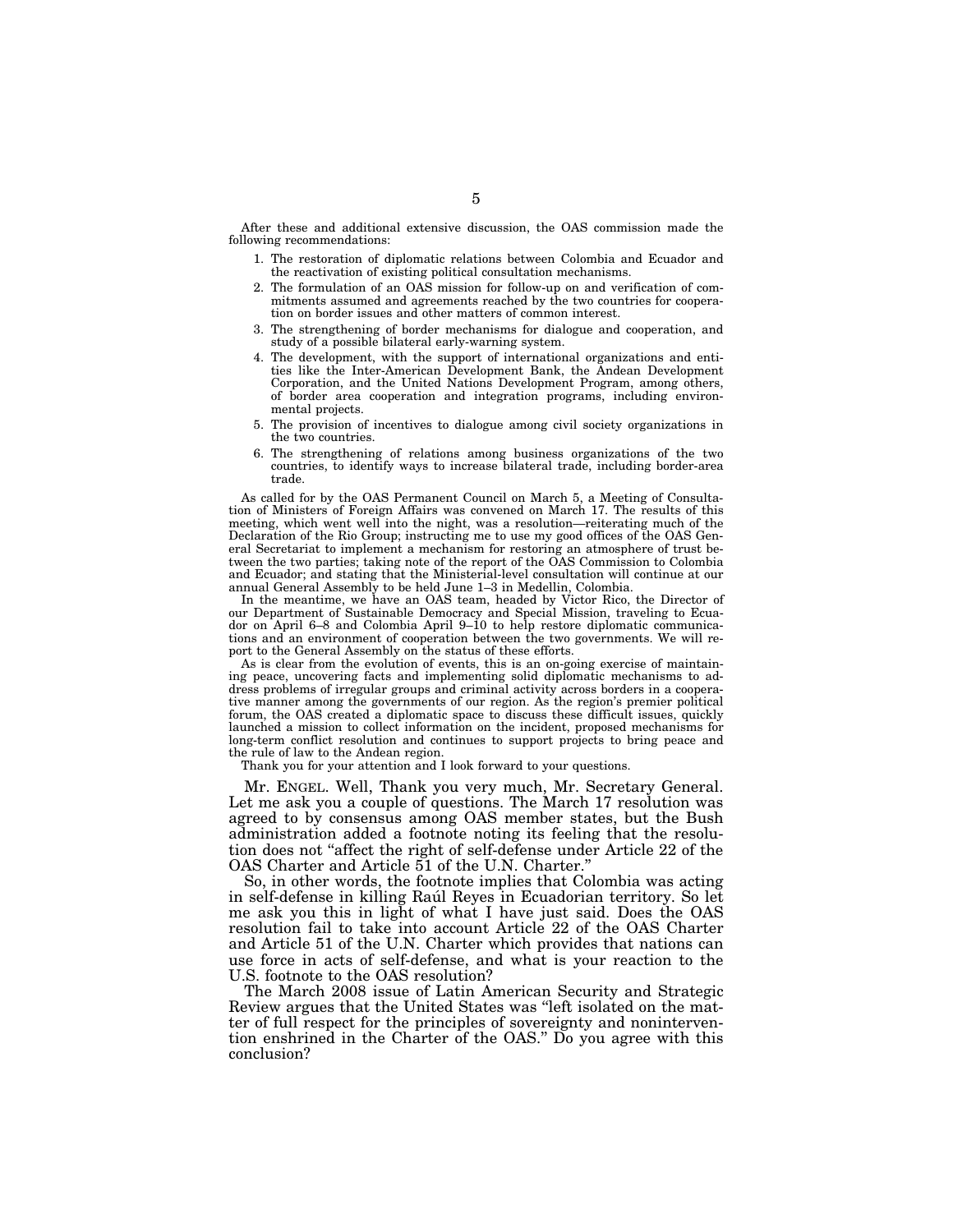Mr. INSULZA. Just to comment, Mr. Chairman, first, the article on legitimate defenses exists, of course, in the Charter of the OAS but was not argued by anybody.

The reason for it not being argued by the Colombian Government is that all the doctrine in the matter, and this also even includes the recent resolution by the United Nations on the matter of Afghanistan, assumes that self-defense is against a foreign government attacking you or at least if it is against an irregular group being abetted or protected by a foreign government.

None of these situations existed that morning. Nobody has said. I mean, in this case nobody has ever accused Ecuador of abetting or sustaining the terrorists within their borders. So everybody understood that, in this case, the article on legitimate defense did not apply.

The Colombian Government actually first presented apologies for what had happened and said that this situation would not happen again, which is a far cry from saying that it had acted in the legitimate defense. Legitimate defense was actually presented in the meeting of ministers, and the U.S. Government, I mean, for very understandable reasons which we perfectly accept, decided not to oppose the resolution but also made a footnote, which is a common procedure among us.

There was general agreement that in this case there couldn't be talk about legitimate defense. By the way, there had been no real attack at that moment. Legitimate defenses are against some concrete attack. Maybe there have been actions from the FARC from one territory to the other, but on the morning, on the date of March 1, 2008, there were no attacks against the Colombian territory.

Mr. ENGEL. Thank you. Let me ask you one more question. On March 7, Mr. Secretary General, the Rio group meeting in Santo Domingo, and then the March 17 OAS resolution agreed to at the Foreign Ministers Meeting in Washington helped to ease the tensions between Ecuador and Colombia. Still, tensions remain extremely high between the two countries, and Ecuador has yet to reestablish diplomatic relations with Colombia.

So let me ask you this. What is the OAS doing to help Colombia and Ecuador return to normalized relations? What specifically do you think it will take for President Correa to restore diplomatic relations with Colombia? The March 17 resolution instructs the Secretary General to implement a mechanism for the restoration of an atmosphere of trust between the two parties.

Can you please tell us more about how specifically you are restoring the trust between the two countries? Finally, on the dayto-day functional level, how much willingness have you seen by both Colombia and Ecuador to restore bilateral cooperation at the northern border?

Mr. INSULZA. Thank you very much. Well, first, I think that both countries do want to establish diplomatic relations as soon as possible. We think that it is safe to say that probably when our General Assembly meets again, it meets by the end of May, first days of June in Medellin, Colombia, I think that, we hope that we will have the relations restored.

What are the problems? The problems are basically of course a lot of things hanging out there and there have been a lot of discus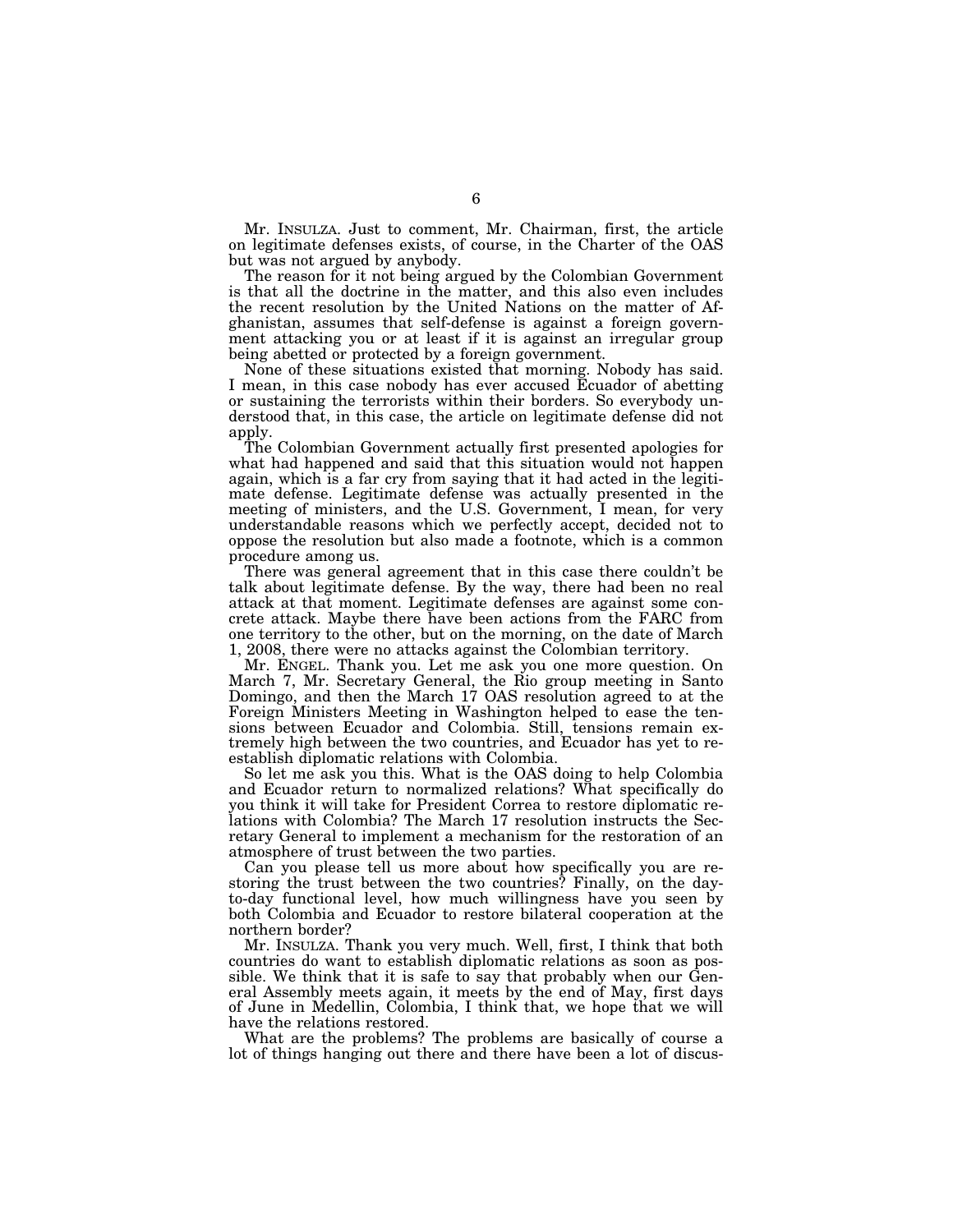sions. Rhetoric is still very high. Many things have been said from one part to the other by members of the governments. So to the question of what should be done I will answer first we have to quiet things down, lower the tone of the rhetoric and sit down to negotiate the problems that really exist.

What are our proposals? Well, we are establishing two observing groups, one in each of the countries, first to receive the complaints that countries have to make on the border situation, and the demand for cooperation and different aspects or the situations of violation that somebody can argue.

Second, to examine the rules of procedure for the exchange of information between the two countries and see if they can be reestablished, or reformed, or reformulated. Third, to propose a more confident mission between the two countries, such as work by common patrols, exchange of information, et cetera, et cetera.

We think that will take time. Even though there was no actual confrontation, we think that the problems still remain, that a certain mistrust still remains, so it is going to be, I would say, quite awhile, our mission is probably going to be there on both sides for some time. We really don't expect anymore material problems.

Now, it will probably take longer to normalize the situation than we had expected before.

Mr. ENGEL. Thank you. Mr. Burton?

Mr. BURTON. Thank you, Mr. Chairman. Did the OAS adopt and incorporate into an obligation for OAS and member states the post-9/11 U.N. Resolution 1373 as part of the duties and obligations of the member states on the issue of support for safe havens for terrorists? Didn't the OAS adopt that U.N. resolution?

Mr. INSULZA. Well, actually, all the countries that are member of the OAS are members of the U.N., so of course the resolution was adopted. The agreement to fight against terrorism is-

Mr. BURTON. It was adopted?

Mr. INSULZA. Yes, of course.

Mr. BURTON. Okay. Are you aware that Ecuadorian Minister Larrea met with the FARC number two man, Rau<sup>l</sup> Reyes, in Ecuador without giving Colombia any notification of it?

Mr. INSULZA. Well, let me say one thing, Mr. Chairman. I think that it is important to say this. We do have our convention against terrorism, and we have the resolutions that you point out. We have agreements that certainly cover the situation of the FARC because we have agreements to fight against the irregular armed groups, against drug trafficking, and certainly the FARC has also committed some terrorist acts.

I am not sure that I can say that all countries have agreed on qualifying the FARC as terrorists. Second, everybody knows that before the attack there were contacts by different people or persons with the FARC to see if they could solve the situation of the hostages. That is the explanation the Ecuadorian Government has given, and I certainly cannot argue with that explanation.

Mr. BURTON. Well, U.N. Resolution 1373 requires that all states shall, not may, shall deny safe haven to those who finance, plan, support or commit terrorist acts or provide safe havens. Ecuador had to know that camp was there. That camp had very sophisticated satellite communications, equipment, they had television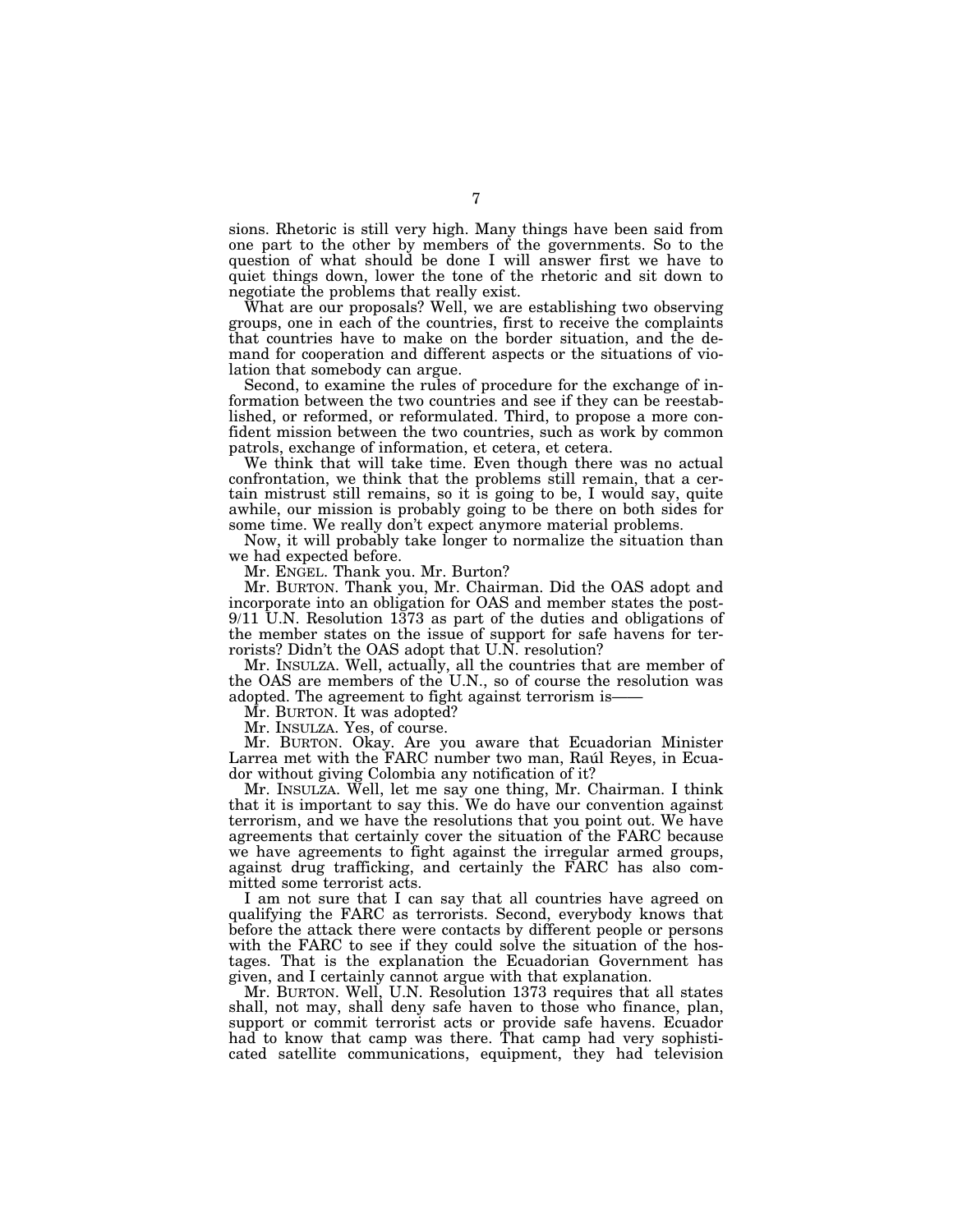sets. It was more of a permanent base than it was just an overnight camp.

If Colombia knew it was there I would assume that Ecuador knew it was there, and if they did know it was there they were providing safe haven in violation of 1373. Would you agree with that?

Mr. INSULZA. No. No, I don't agree with it, Mr. Burton.

Mr. BURTON. You don't agree with it?

Mr. INSULZA. I will tell you why. Because the fact that the irregular forces are there does not mean that they are being provided safe haven. It means that it is very difficult to eradicate them. That is a fact. It is only a matter of going around the border and looking at the places where this camp is—I mean, let me tell you one thing.

If you take what everybody says about the past operation, I mean, when the Ecuadorian forces were called into the place they took many hours in getting there because it was impossible to land anywhere near the border. No, no, no. So unless, as the President of Ecuador says, somebody will think of the possibility of a very large-scale operation to eradicate all the forces there-

Mr. BURTON. I have a couple more questions.

Mr. INSULZA. What I am saying is that it is not possible to demand from a government in those conditions to eradicate them all. What is possible is to do it if the two governments cooperate amongst themselves. If the two governments cooperate among themselves they will still have to work for a long time to eradicate those camps there.

Mr. BURTON. I respect your position as head of the OAS, and I want to show due respect, but if a high level member of the Ecuadorian Government, Mr. Larrea, met with Raúl Reyes, this was a permanent camp. The Colombian Government knew about it, and with all the technology that there is available for countries to know where and when terrorists are moving it seems to me Ecuador knew about it.

If Ecuador knew about it, why didn't they do something about it? Why didn't they have a joint exercise with Colombia saying we are going to get rid of these terrorists because they are a threat to the entire region? You know, it just seems incredulous to me that Ecuador would know that there was a permanent camp there, and I don't see how they could not know that, and not do anything about it.

Didn't even tell Colombia about it. Instead, they had one of their high level officials meeting with one of the terrorist leaders.

Mr. INSULZA. Well, I am sure that Ecuador and Colombia are aware that there are camps in the region, in the zone, but I am not really sure if you can say that they can pinpoint them exactly where they are first, and the reason, I just gave. The reason is simply that the forest is too thick, and you would have to have a large military capacity to patrol all that area.

I mean, the only way to get to that area is to go by helicopter or walking into the forest for several miles. So it is not an easy thing to do.

Mr. BURTON. Well, Colombia got out of there.

Mr. INSULZA. Excuse me, no. You have to realize that also inside Colombia there are groups and nobody says that anybody is abet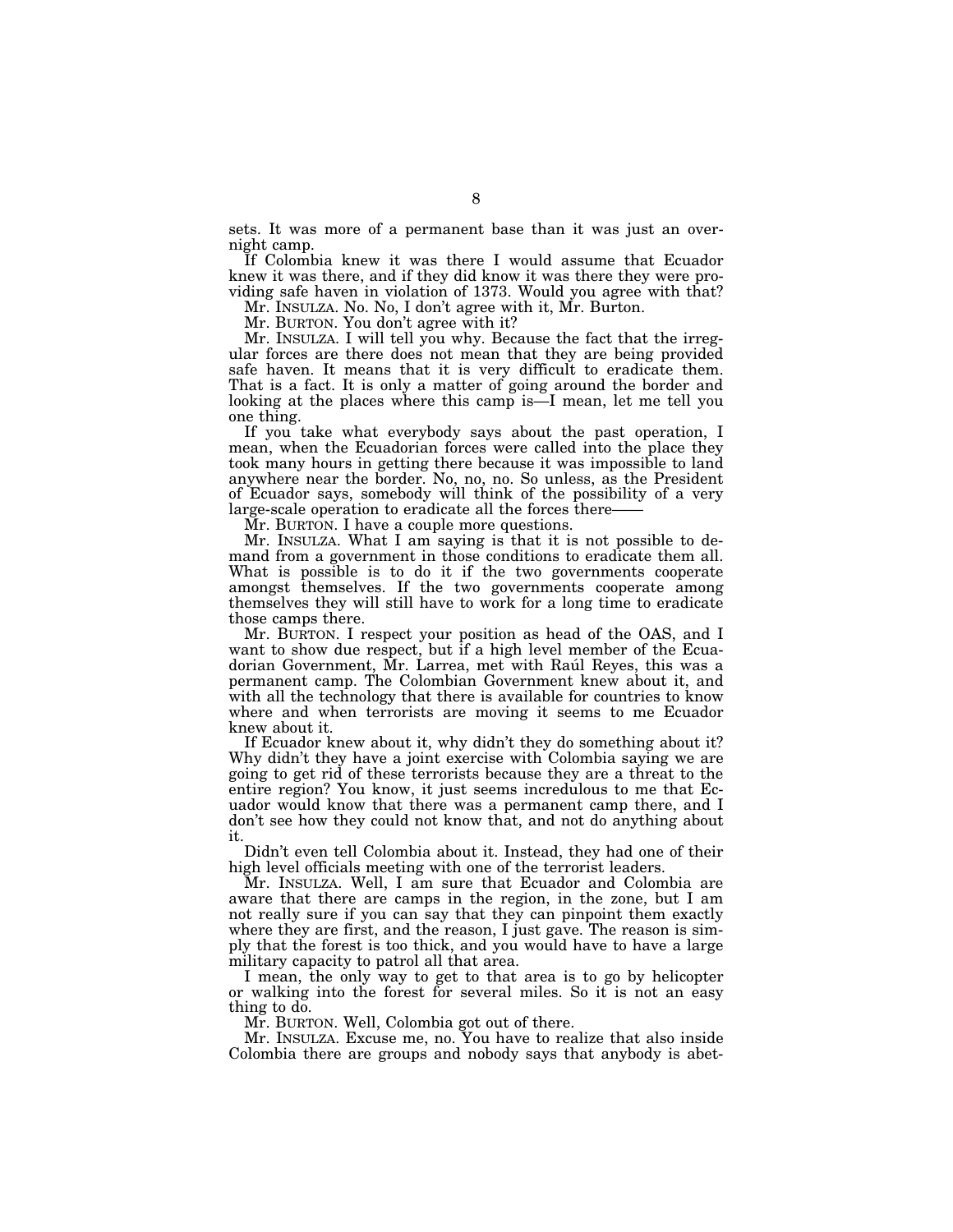ting them, it is simply that it is a large forest, sir. I mean, no, this is a fact, there are still a lot of armed groups inside Colombia.

Everybody would like to have them eradicated, and I am sure that the Ecuadorian Government would love to have all those forces outside of their territory, but another problem is to say that this is fully possible. Let me say this, that I think that we can, starting from this problem, establish a good cooperation among the governments and deal with the issue, but it is just not as simple as saying let us go and take them out. It is not as simple as that, sir.

Mr. BURTON. Well, thank you, Mr. Secretary. I appreciate you being here, and I respect you and the OAS very much. We just have a little disagreement on this. Thank you.

Mr. ENGEL. Mr. Delahunt.

Mr. DELAHUNT. Thank you. Mr. Secretary, let me applaud the OAS for its excellent work in diffusing this situation. I understand what you are talking about in terms of capacity. I have had an opportunity to fly along the border of Venezuela and Colombia. I challenge anyone to point out that border to me.

I mean, that is what the reality is on the ground. I dare say that if it was that easy to find bases and launch attacks to destroy the FARC, that the Colombian army, which is clearly a superior force, would have eliminated the FARC probably  $1$  year,  $1\frac{1}{2}$  years, maybe 2 years ago, within Colombia.

I would suggest that there are a number of FARC installations and bases in Colombia that are known to the Colombian forces. Their intelligence appears to be excellent. Yet, these bases apparently continue to exist. If it were so easy.

I am encouraged by your words or your hope that by the General Assembly some time in June that there would be the restoration of diplomatic relations between Ecuador and Colombia. I think on both sides we encourage that. I think any role that we can play, and maybe the role is simply, as you would suggest, staying quiet, maybe that is a new role that we can assume and allow the OAS and our neighboring countries work out their differences.

I would note that both President Uribe has expressed the need to move and create political agreements that are necessary to ease tension between the two countries by identifying concrete mechanisms that ensure compliance with existing bilateral and cooperation agreements. We support that, at least on this side of the aisle we support that.

I am confident that my good friend, the former chairman, the now ranking member, Mr. Burton and Mr. Mack, also support that. I know that I am pleased to hear that President Correa, I am reading I think from your testimony, has raised specific concerns about the incident.

However, he expressed his desire to reactivate the Binational Border Commission between Ecuador and Colombia to address border security matters. That is something that is very positive. I don't really have a question other than simply to say that I think it is about capacity, and I think meetings with Mr. Reyes have occurred between heads of state, primarily from the European Union.

I know that there was a member of the United States Congress that actually met with Mr. Reyes, and it was I, and it was at the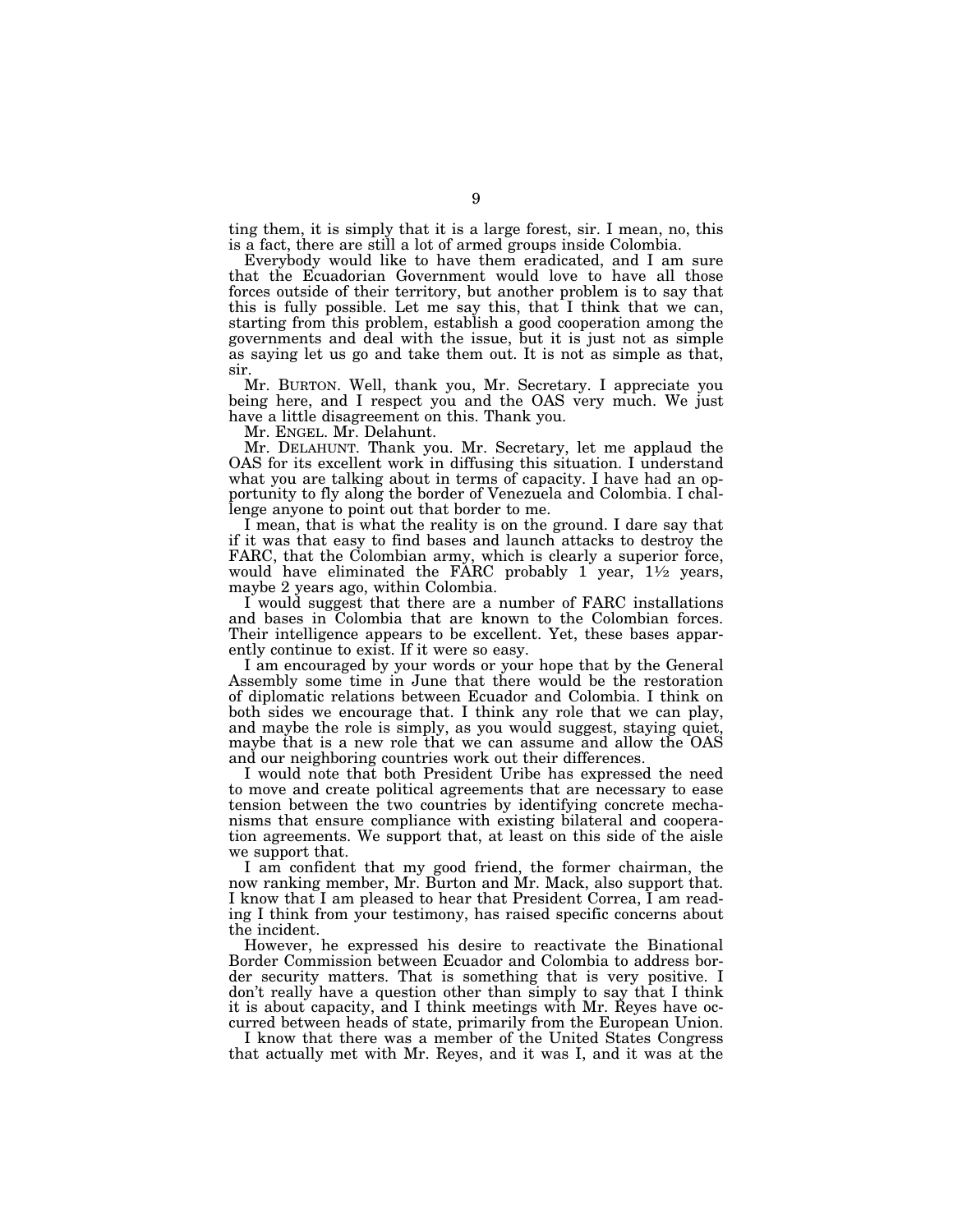request of the then President of Colombia, Mr. Pastrana. It was to no avail, but it was an effort on his part to attempt to secure the end of the violence in Colombia.

So meetings to secure the release of hostages, particularly when there are three Americans that have suffered at the hands of the FARC over the course of the past 6 months, ought to occur. Whatever is required. They are our men, and they are being held against their will under the most inhumane conditions.

So when it comes to meetings that may most likely prove to be futile, if there is even a slim possibility to secure the release of these hostages it ought to occur. With that, I will yield back.

Mr. INSULZA. Thank you. I just want to say one thing which I think is very important. I think that it is really relevant to say here that Colombia has achieved some very important successes over these past years in their battle against the armed groups. Of course that has to do with the political disappearance of the Autodefensas Unidas.

I mean, there are a few remaining groups, but they are groups of, well, drug traffickers, actually. With the fact that the other groups, the FARC and the LN, have been greatly reduced and they have been put on the defensive, they are about half what they were before.

They controlled populated parts of the territory of Colombia and now they have been moved into the places precisely which they can work because very few people live there and because it is very difficult for the army to get to them. So there have been very important successes in the past few years in Colombia.

While the Congressman was mentioning Mr. Reyes, we all saw when he was killed the pictures of him on television appearing in all kinds of places in the times in which the FARC control 46,000 square kilometers of territory that had been disoccupied for them, and the army was not moving into those places. That situation has radically changed, but it will take a long time because it is very difficult.

The situation on the border is very difficult, and everybody wants to help and everybody wants to do things the way they should be done, but it is very hard to drive them out from a thick jungle where practically nobody lives, people who know the place, who have been settling in those places for years, and we can certainly expect that they will withdraw a little more, that they will go more into the defensive.

To completely eradicate them, I am sure that will take them a longer time. It is the successes of Colombia in these years that have to be stressed in this moment in this matter, sir. Thank you very much.

Mr. ENGEL. Thank you. Mr. Secretary General, I know you have to leave. I am wondering if you could just stay a few minutes to take a quick question from Mr. Mack and Mr. Green?

Mr. Mack.

Mr. MACK. Thank you, Mr. Chairman. I have got to tell you, I am sitting here right now wondering exactly what you are doing. Let me put it this way. Where were you before the incidents happened?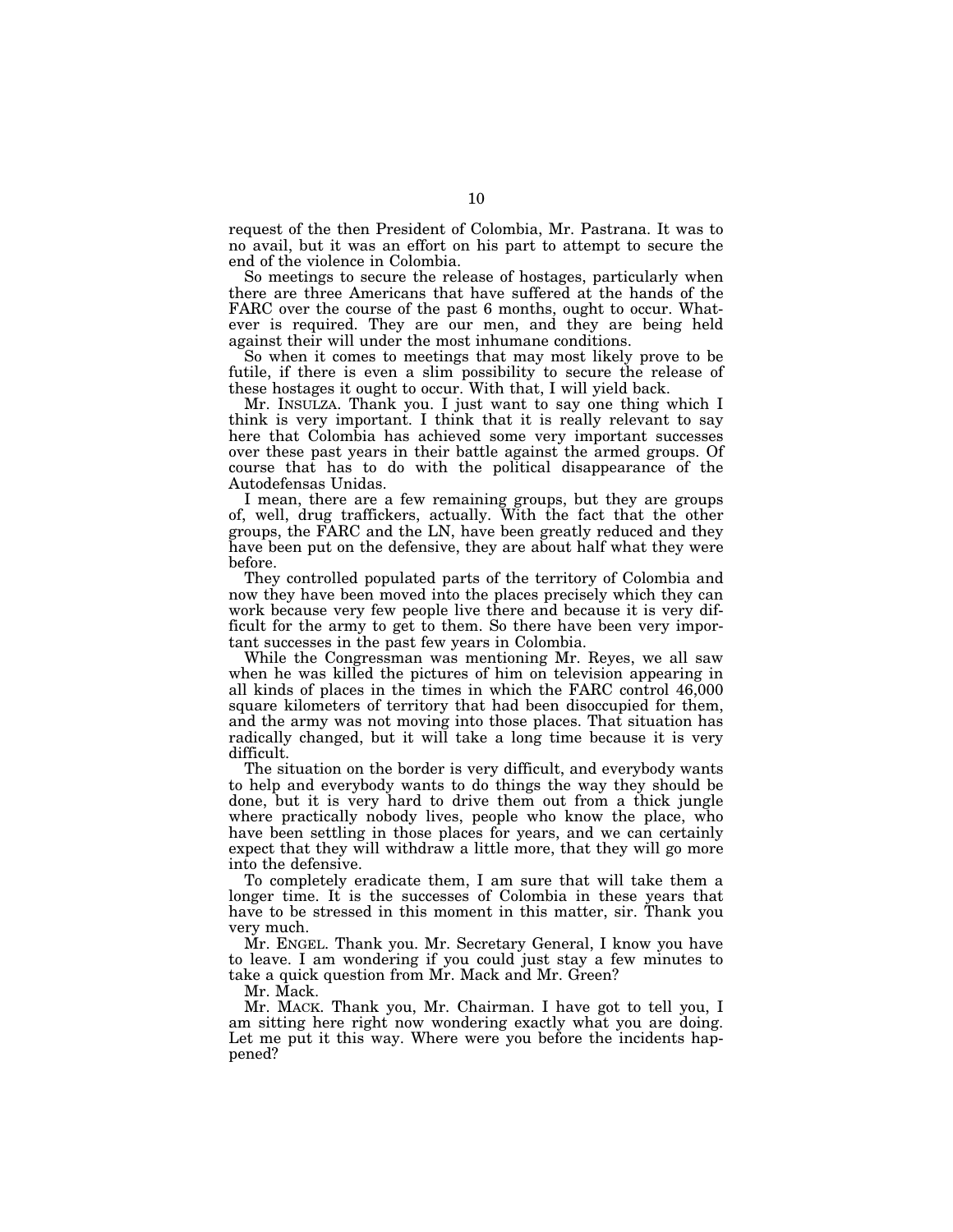The OAS should certainly have been aware of the tensions that were mounting, certainly should be aware of Hugo Chavez's apparent support of the FARC, you should certainly have been aware of the alliance between Hugo Chavez, and Ecuador and Bolivia. Please tell me that this is something that is not new to you and your organization, and that you actually are looking for real solutions.

I hear the talk, and I agree, you know, and I know members of this committee agree that you have to have those communications, but where were you before this happened? Where is the teeth in the organization to be real effective in the region? There are many places to point to that this should have been a hot spot that your organization should have been engaged in.

I am going to go through a couple of things and then let you respond. As you may know, I have been someone who has spent some time on Hugo Chavez, and the ranking member talked about the OAS's position on terrorism, and I would like for you to comment on the growing suspicion that Iran is having an influence in terrorism in Latin America, specifically with its relationship with Hugo Chavez in Venezuela.

Certainly I think that would fly in the face of some of the resolutions and things that the OAS says it stands for. There is no doubt that Hugo Chavez has supported the FARC, whether it is through the recent knowledge of the money that was spent calling for the FARC to be taken off an internationally-recognized terrorist list.

I have sponsored a resolution to put Venezuela on the list of state sponsors of terrorism. If you look at the definitions of why, I think it would be hard for you or anyone else to find a way not to support that idea. It seems to me that some of these countries that have been influenced by Chavez, whether it is by money, or help in elections, or just overall support, that he is using those leaders as puppets.

I cannot imagine the people in those countries like the idea that somehow they are being used or manipulated by someone like Hugo Chavez. Two last things.

Do you support the idea of a Colombian free trade agreement here in the Congress, and do you believe that Plan Colombia has made a significant policy changes that have allowed to Colombia to begin to have a change in its own government, and do you also recognize that having a country like Colombia will help spread the idea of freedom and democracy through Latin America against a wave that is being pushed by Hugo Chavez? I look forward to your response.

Mr. INSULZA. Well, I will be very short in the first two responses. I agree with both. From the beginning and up to now I never waivered in full support of the free trade agreement between the United States and Colombia and as to the free trade agreement of the United States with Peru, with Central America, with Mexico, with Chile, and I am very supportive.

I very much also support the agreement with Panama. Let there be no mistake in that. I believe that those agreements have been good for the United States and good for those countries, and I sincerely hope that the agreement is voted favorably, and I don't see any reason why that shouldn't be because I think, as I said before,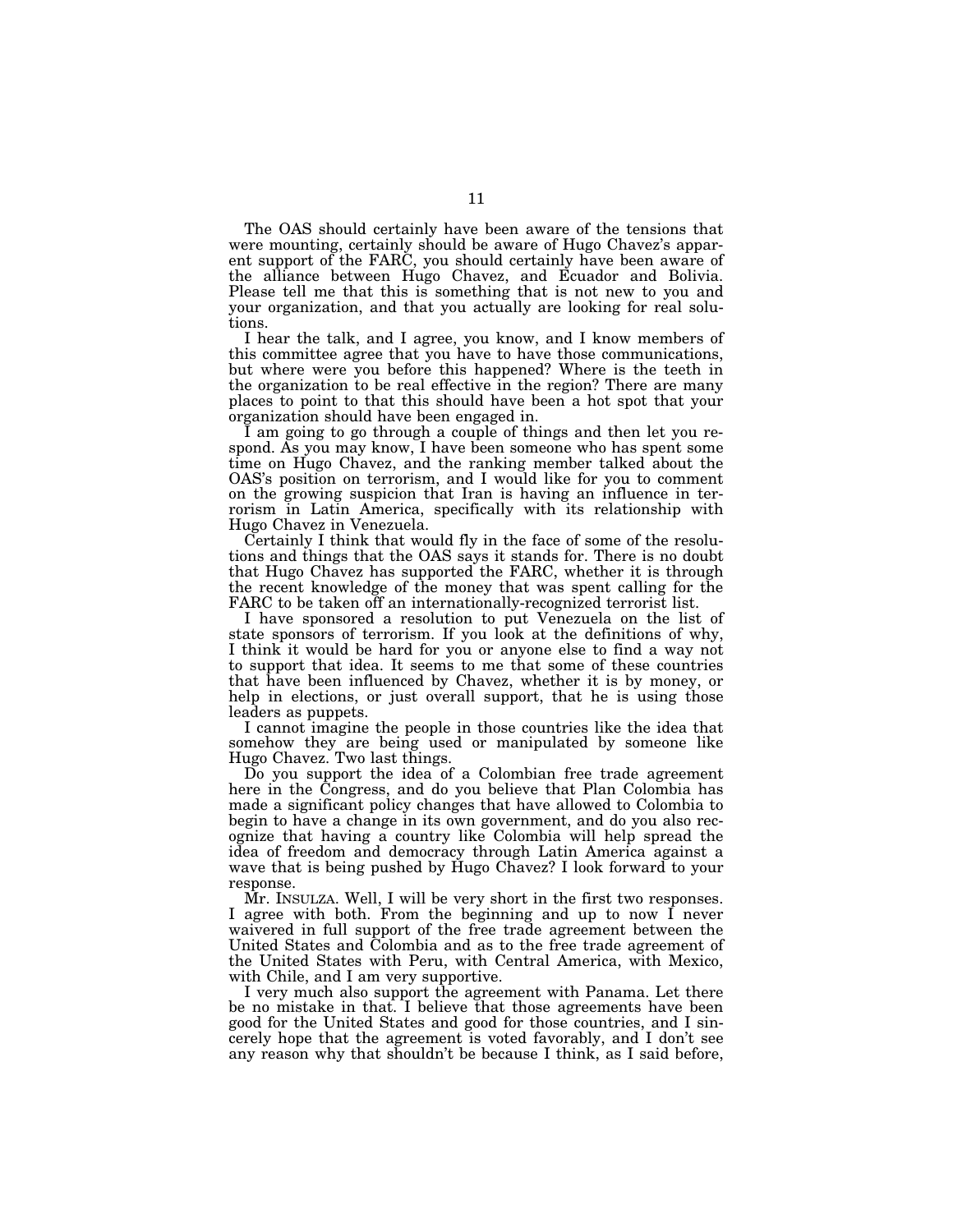that if there is one thing you can say about Colombia it is that it has achieved immense progress in the matters that you are dealing with today.

Second, I very much agree that, as I said before, Colombia has made great strides in its fights against the irregular forces in the past years, strides that have not been made, unfortunately, in the previous years because, actually, I think when President Uribe came into power there has been a deterioration of the situation more than an improvement.

It was a fight against the paramilitaries, and the FARC and the ELN, and it was feared that the strategy was not working and the strategy that President Uribe is following has worked. So I have no argument on that. Now, on the other matter, first of all, the OAS is very much depending on the programs that exist in the countries.

Certainly we know that there are problems in the border areas because we know the region, and we know that unfortunately, as Congressman Delahunt said, the borders of Colombia in general, except for a part of the border with Venezuela, are covered by jungles, by forests. So they are very difficult to see, they are very difficult to work militarily or in other ways in those border areas.

We have a lot of activity there. I must remind you that the largest mission that we have as the OAS in another country, in an American country, is in Colombia where our mission of support for the peace plan of President Uribe has been very active in verifying that the disarming of the paramilitary is taking place.

In the case of the FARC, we have always offered all our support to the Colombian Government, and we will continue to do so. Now, in general, however, sir, I must say I don't share the views that you have given the situation in the region. You see, we no military teeth. This is not an organization that has a military organization.

Mr. MACK. Excuse me real quick. You can have a great impact in the region by stepping up. There have been many times when there were opportunities for the OAS to take a stronger position in which you have not.

Mr. INSULZA. So if you let me finish.

Mr. MACK. I will let you finish.

Mr. INSULZA. When these things are said, they are said in speeches saying we should cooperate with this country, with this other country, or this other country, which are our friends. Well, why don't you ask our friends? Why don't you ask Brazil? Why don't you ask Chile? Why don't you ask Peru?

Why don't you ask the Central Americans if they want to have that kind of activity in the region?

Mr. MACK. I am asking you as the OAS, then why aren't you doing more?

Mr. INSULZA. The founder of the OAS, the former-

Mr. MACK. Secretary General, I am asking you and your organization to step up and do more.

Mr. INSULZA. I will answer, sir. The founder of the OAS, the first Secretary General, the former President of Colombia, Alberto Lleras, said the OAS will not be any more than what the member countries want it to be. As it was stated here, a resolution of peace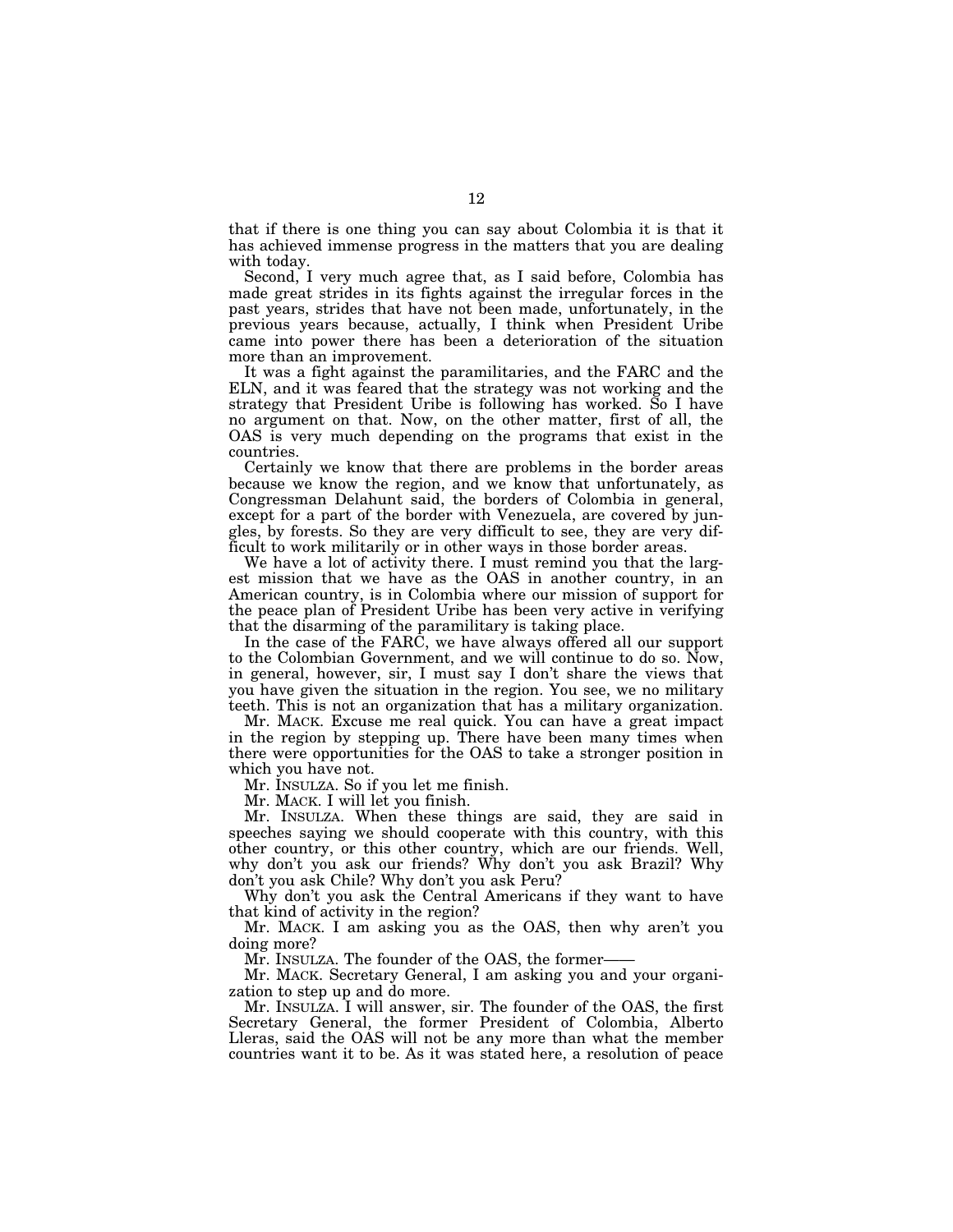was passed by the assembly because we haven't had many wars among us for several years, and we don't want to have them.

What we do is try to dialogue with the countries, try to discuss it with the countries, and everybody is involved in that. In a few days there is going to be a meeting of a regional organization called the union of South American countries, ''communidad sur americano," South American Community or South American Union, and I think it is going to be in Rio de Janeiro, to approve the statutes of this new union.

All these countries you mentioned will be there. Bolivia will be there and Brazil will be there, Chile will be there and Peru will be there, Colombia will be there and Venezuela will be there and Ecuador of course. So why try to go against what is the will of those countries? Now, of course there are differences, of course we have problems, of course we have discrepancies, but we don't want to follow the way of confrontation and war between us.

Mr. MACK. Do you believe that Venezuela and Hugo Chavez is aiding in terrorism?

Mr. INSULZA. You mean supporting terrorist groups? No, I don't believe that, sir.

Mr. MACK. You believe they are turning a blind eye to it?

Mr. INSULZA. No, I don't believe that, sir. I don't believe that there is any proof that there has been support from the Government of Venezuela for terrorist groups.

Mr. MACK. Well, I believe you are mistaken. Thank you.

Mr. INSULZA. Well, I am sorry to hear that.

Mr. ENGEL. Mr. Green.

Mr. GREEN. Thank you, Mr. Chairman. Again, welcome, Mr. Secretary General. Let me just make a statement. I think the crossborder incursion, and I agree with my colleague from Massachusetts having been to the northern part of Ecuador, the border is really unmarked, like a lot of countries.

I guess the success of this, though, is that the three countries actually, through the OAS, sat down and diffused the situation relatively quickly. I think that is the success we ought to talk about, although, like my colleagues, it bothers me that—and I have not seen the evidence of the \$300 million that allegedly President Chavez of Venezuela has been providing the FARC. That is where I would like to go.

That if that information, if Colombia had an interest in bringing that request or information to the OAS, would it take a majority of the OAS to consider a complaint that you have two countries that are members, one actually contributing to a guerilla campaign in the other country? Is that something the OAS would entertain?

Mr. INSULZA. Sir, I can assure you that if there was any evidence that somebody is supporting terrorist groups in the hemisphere the OAS would take action. I can assure you of that. The problem is that there is no proof, or that it has never been delivered. Of course it is possible that there is some help from some countries to others for political groups, for political organizations, but aid to terrorist groups, material aid, money for terrorist groups, we have no evidence of that.

If there was any evidence, certainly we would very, very, very, very, very, very, very glad to entertain it. There are 34 member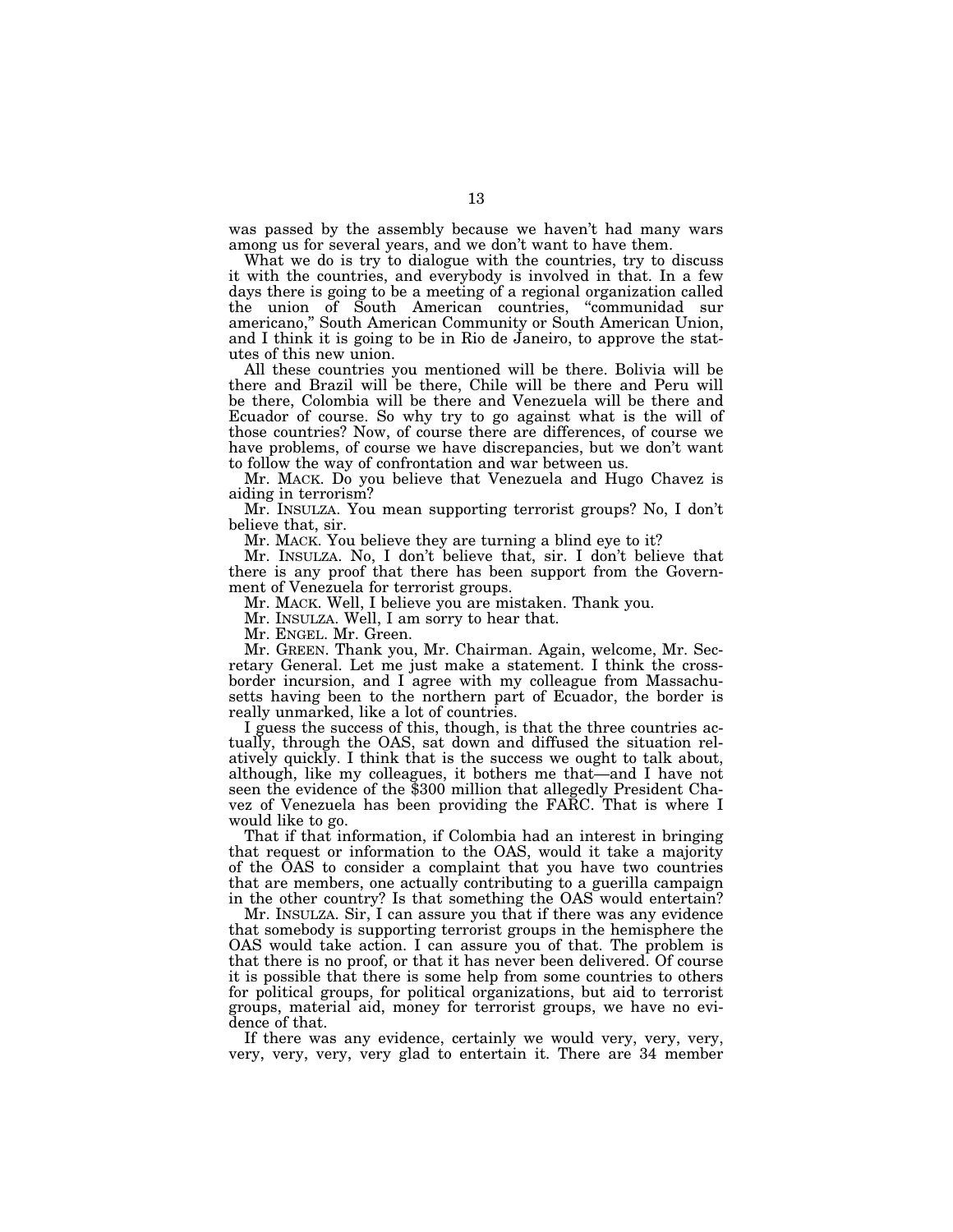countries in the OAS including this one. We have never had any evidence of that presented to the OAS.

Mr. GREEN. Mr. Chairman, I appreciated the opportunity a couple of months ago to go with you and meet with President Correa in Ecuador, President Morales in Bolivia, and also, in Argentina. I would hope that our committee—because that is the reason I am serving on this committee.

I have a great deal of interest in Latin America and the western hemisphere, and I think our country does need to be more involved in issues with our neighbors because of the trading partners and because of the relationship between our countries as neighbors. I think we ought to look at that success even though the military was activated and moved to the border from Venezuela.

We saw, like I said, using OAS to sit down and diffuse the situation very quickly, but like a lot of folks, I would be concerned if Mexico was contributing to a guerilla activity in our country just like Mexico would have some concern if we were contributing to their problems.

That is why I think the two countries, or the three countries in this case, Ecuador, Colombia and Bolivia, obviously they are mature enough to be able to take care of their situation because they were able to do it. Now, we need to go from there to make sure that these countries are not infringing on each other.

If they are, then it needs to be used, Organization of American States, in its benefit to be able to see if we can also deal with that. I thank you for being here. I know, Mr. Chairman, he has to leave. I will be glad to yield to my colleague from Massachusetts.

Mr. DELAHUNT. I know that there was a codel to Ecuador, and my understanding was, and I am looking to the chair, that our own State Department indicated that Ecuador was doing a reasonably good job dealing with the FARC.

It is also my understanding that there is an individual that is currently serving 60 years in an American prison by the name of Simon Trinidad, who is a member of the FARC secretariat, that was captured by the Ecuadorians, and during the course of that capture, several Ecuadorian soldiers were killed.

I think it is important to make that as a matter of record, and I think that, again, my memory of that briefing, and I didn't accompany the codel, was that there were some 100 FARC encampments that had been closed by the Ecuadorians. Am I correct, Mr. Secretary? Because I don't want to make any statements that can't be supported.

Mr. INSULZA. I wouldn't know about the statement from the State Department that you mentioned, but I do know the facts about what you have said about Simon Trinidad. He was the leader of course extradited by the Ecuadorians to the Colombians, and from there to the United States. And certainly as President-

Mr. DELAHUNT. But it is your knowledge, then, that Simon Trinidad was captured by the Ecuadorians, delivered to the Colombians and then extradited to the United States?

Mr. INSULZA. I do know that. I don't remember exactly the date in which that happened. I do know of course that President Correa spoke about 90 camps that had been dismantled. Now, the problem is, as I say, that the size of the territory, the thickness of the jun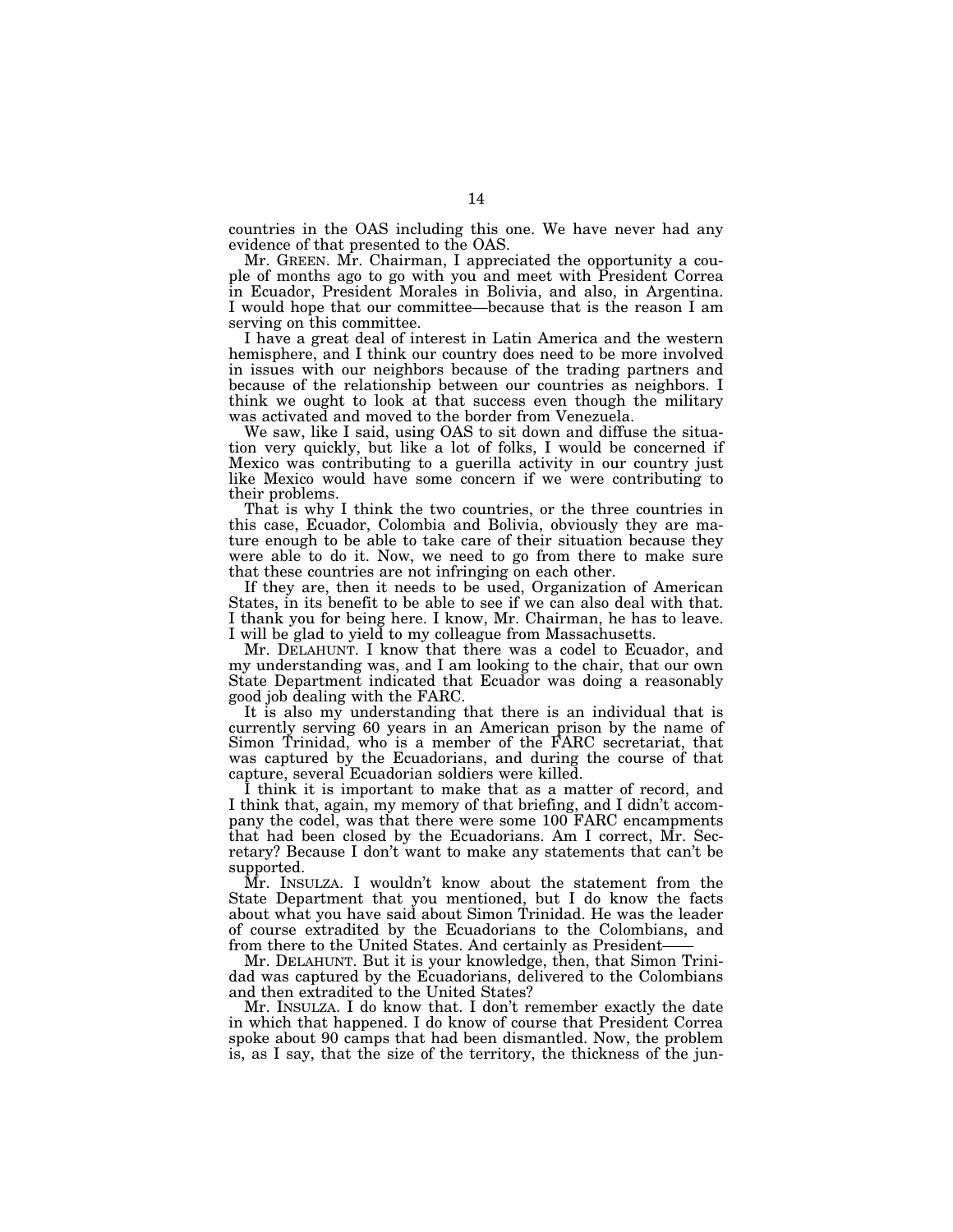gle, is—I believe that you can dismantle a camp here and there might be another one less than a mile away and it will still continue being there.

Even if it is permanent I agree, because I think it is true, that the camp was not just a temporary camp. I mean, there were some installations that show that it had been there. I am not really sure that you can say that because it was there for some time it could have been recognized and dismantled before.

The other thing I want to say is that I think that—let me say this. I mean, I am certain that the Ecuadorian Government wants the FARC out of their territory. I am fully convinced of that. The problem is that the costs of that militarily and materially are very high, and I am not sure that there a real possibility of doing that without destroying a very large part of the territory.

That is a problem. So the eradication has to be done in a way that can be compatible with the interests of peace for the Ecuadorian people and with the needs of all the region to fight against terrorism.

Mr. ENGEL. Well, thank you, Mr. Secretary. I think we will let that be the last word because you have been very generous with your time, and we very much appreciate your coming here. Let me just say that your coming today was unprecedented, and we appreciate it very, very much.

Your presence really shows, as far as I am concerned, that the OAS is an open institution with very, very good relations with the United States. We appreciate those relations, we appreciate all the work that you have done and the OAS has done, and appreciate your willingness to always come and speak with me and your excellent staff always has an open door.

Whenever my staff calls them they are always very, very responsive. So I want to thank you. I apologize for the delay, but we can never tell when votes are going to happen, and look forward to continuing our dialogue.

Mr. BURTON. May I just say that on the Republican side we also admire you and your organization. The only thing I would add is that we do have some differences from time to time.

Mr. INSULZA. Thank you very much. I must say that, Chairman Burton, when you were chairman we had all the facilities, and everything was—we had a very good dialogue, and we are very grateful for that. I want to thank the chair, also, for this invitation.

I must say that I very much believe that this is our organizational governments, and the governments have three branches, so any time any of the branches on any of the government will call out, we will be very happy to come. We have to serve the Congresses, also, as well as the governments.

We are very willing to have these meetings any time you want, sir.

Mr. ENGEL. Thank you. Thank you very, very much.

Mr. INSULZA. Thank you.

Mr. ENGEL. We will now call on our second panel to come and take their seats. All right. It is my pleasure to welcome everyone here to the second panel. I want to again thank my good friend, Jose´ Miguel Insulza, for briefing our subcommittee on his recent mission to Colombia and Ecuador. It is a special honor to have him.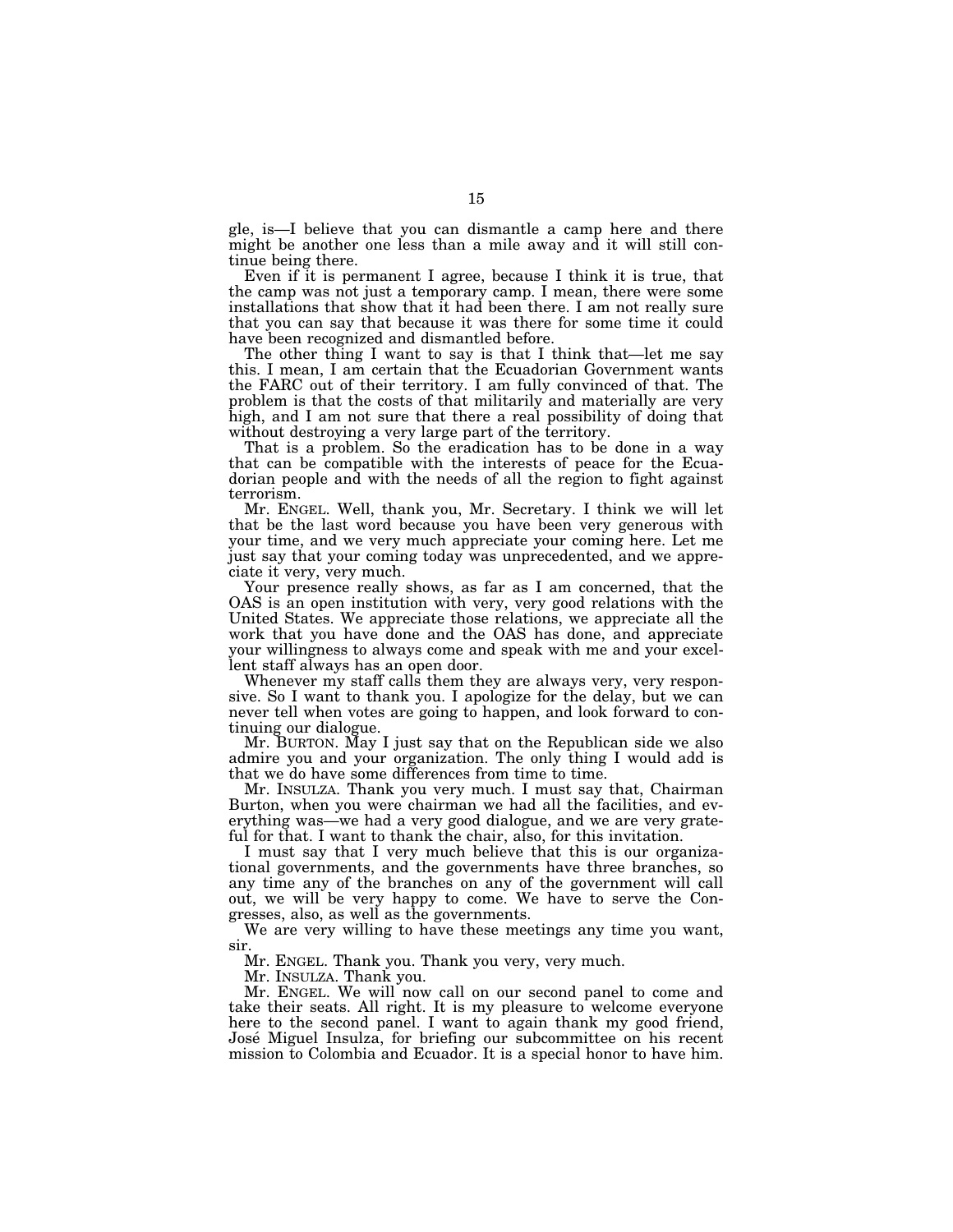As you all know by now, March Madness did not begin on our nation's college basketball courts, but instead, with a Colombian raid on a FARC camp in Ecuador on March 1. The incursion caused a major diplomatic crisis between Colombia and Ecuador when Ecuador cut off diplomatic relations with Colombia and sent additional troops on its northern border with Colombia.

Venezuela followed suit by cutting off diplomatic and trade ties with Colombia and sending 10 battalions of troops to its border with Colombia.

Immediately after the crisis began, Ranking Member Burton, Congressman Meeks and I, along with 11 of our colleagues, sent a letter to the OAS, to Mr. Insulza, and OAS Permanent Council Chairman Cornelius Smith, asking the OAS to send a high level diplomatic mission to visit Colombia and Ecuador to gather facts on what happened and to negotiate a reduction of tensions in the region.

I was pleased that on March 5 the OAS member states decided to send such a mission, and I was particularly impressed by the leadership displayed by Brazil, Argentina, Peru and Panama, whose OAS ambassadors participated in the mission with Secretary General Insulza.

Sometimes, much to our pleasant surprise, diplomacy and face to face interaction have a way of resolving things when we least expect it.

That is precisely what happened on March 7 in Santo Domingo when Dominican President, Leonel Fernandez, masterfully transformed a meeting where you could cut the tension in the room with a knife to an exchange of handshakes and abrazos among the Colombia, Ecuadorian and Venezuelan Presidents.

The OAS then passed a resolution on March 17 rejecting the Colombian incursion to Ecuador and asking OAS Secretary General Insulza to implement a mechanism to restore trust between the two countries. I believe that the OAS stepped up to the plate in alleviating tensions between Colombia and Ecuador, and countries like Brazil, Chile and Argentina played an essential role in helping the OAS member states reach consensus.

One publication writing about the crisis and its resolution noted that ''South American diplomacy went into overdrive.'' I agree with that. Of course regional diplomacy was just the start. The relations between Ecuador and Colombia are still at a historic low, and there is a long road ahead.

Ecuador has not yet restored diplomatic relations, as we mentioned before, and tensions between the two countries remain extremely high. While I won't comment on the merits of Ecuador's recently filed case against Colombia and The Hague over drug fumigation near their shared border, I believe it will not help in the short-term to allay bilateral tensions.

A likewise serious allegation of Venezuelan and Ecuadorian connections to the FARC have emerged from the files found on laptop computers belonging to slain FARC leader Rau l Reyes. Colombian officials maintain that files on the laptop show that Venezuelan President Hugo Chavez may have channeled \$300 million to the FARC.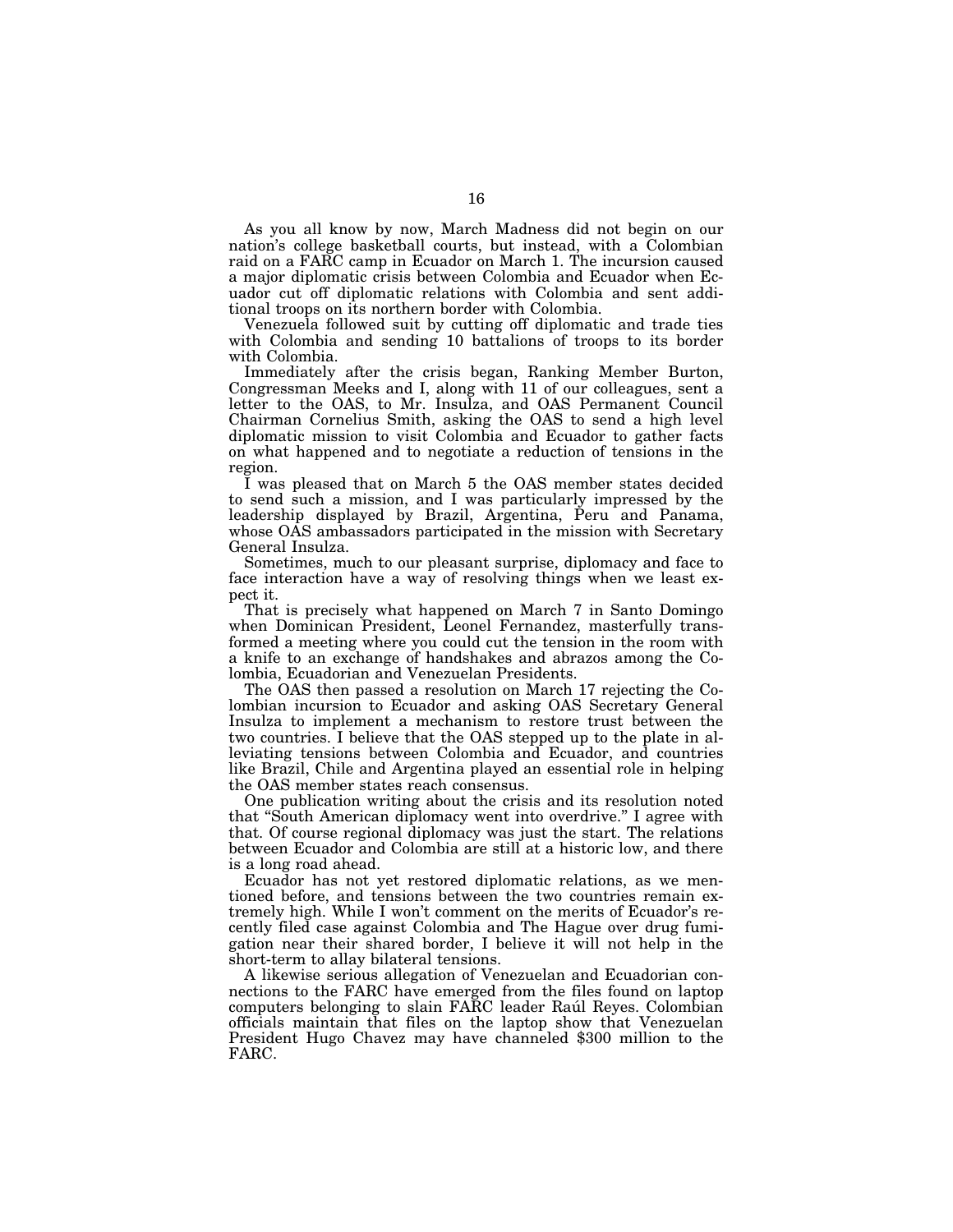There are also charges that the FARC made campaign contributions to President Correa in 2006. I believe that we must let cooler heads prevail here. I encourage our Colombian and Ecuadorian friends to avoid steps which might exacerbate tensions and impede efforts to improve cooperation.

I think Colombia should suspend the release of any further files from the laptops and give Interpol every opportunity to take an unbiased look at the documents before we jump to our own conclusions. At the same time, I think Ecuador should consider restoring diplomatic relations with Colombia and temporarily suspending its case in The Hague.

Let me also be clear that the FARC is a terrorist organization. As a New Yorker and U.S. citizen, I understand that such a brutal group needs to be confronted at all levels. Prior to the recent crisis the State Department had informed me, as Mr. Delahunt mentioned before, that Ecuador is doing a reasonably good job in taking on the FARC.

They reportedly closed more than 100 FARC encampments, captured FARC leader Simon Trinidad and even lost several Ecuadorian troops in the process. Nevertheless, while terrorists must not be permitted to use another country as a sanctuary, it is unclear exactly what happened in this instance.

So in all, I believe there are equities on both sides, and the United States should work with Presidents Uribe and Correa, along with our other partners in South America, to improve relations, communication and security cooperation so that such a crisis can be averted in the future. It is a little fuzzy here.

While I don't believe that borders should be used as sanctuary for terrorists, the question is: What actually happened? Of course we get different versions from both the Colombian and Ecuadorian Government. I think what we have to do is look forward, not backward, and agree that the FARC and other terrorists remain a threat to all countries, and there needs to be more cooperation in confronting them.

Let me make a brief comment on U.S. policy as it relates to the border crisis. As most of you know, I have been impressed with the administration's renaissance in diplomacy toward Latin America under the leadership of Assistant Secretary Shannon.

I may not be in the same political party as the President, but I believe that foreign policy must be bipartisan. I have never been shy about praising the administration's positive initiatives or being critical when I thought enough wasn't being done in the hemisphere.

Shortly after the tensions began to flare up between Colombia and Ecuador, President Bush reached out to Colombian President Uribe. I thought that was good, but President Bush didn't personally reach out to Ecuadorian President Correa. I think that was a mistake. I recently traveled to Ecuador, and Mr. Green mentioned it, he was with us, we had a very positive meeting with President Correa.

I am convinced that he is someone with whom the United States can and should work with. Frankly, I believe it was a mistake for the administration not to reach out to President Correa. I have also been to Colombia twice and have met with President Uribe twice.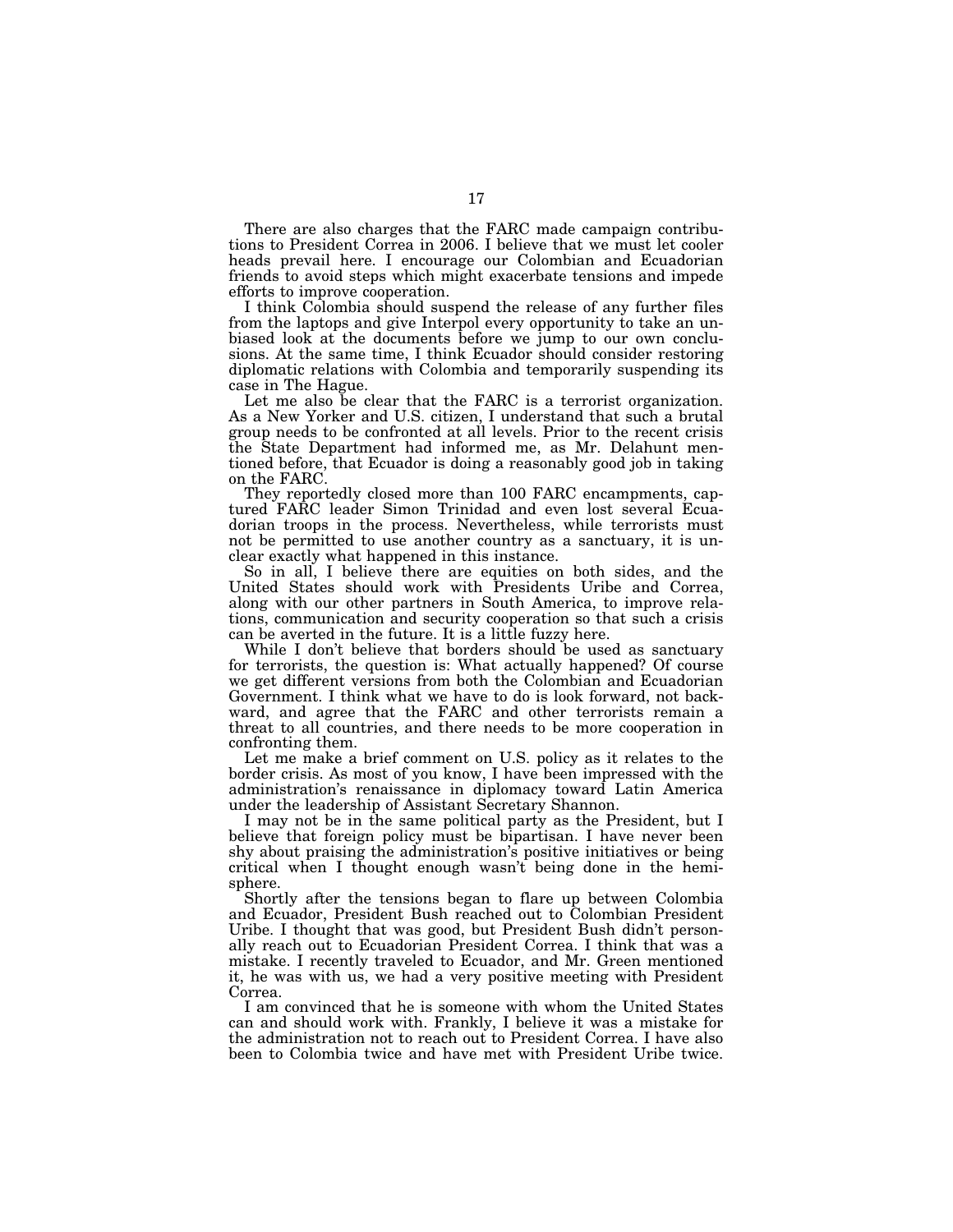I am very impressed with the job that President Uribe has done in transforming Colombia.

I am also impressed with the fact that Colombia has been a good ally of the United States, and in particular, President Uribe has done a lot to improve relations with us and also done a lot for his people in combating drugs, and crime and all the other things, and we should work with him as well.

I want to encourage Assistant Secretary Shannon and other Bush administration officials to visit Ecuador soon to compliment the administration's many visits to Colombia and show our commitment to bilateral relations. I believe that President Correa is someone that the United States can and should do business with.

I agree with everything we do with Mr. Uribe, and I encourage it, but I think that we should not turn our backs on Mr. Correa, who is U.S. educated and has said to me personally that he wants to have good bilateral relations with the United States. I was also disappointed that some of the things the administration was saying were sort of going off track.

I think that what we really need to do is figure out how the United States can play a very, very positive role in helping to ameliorate this crisis. I have introduced our people. I would like to turn to Mr. Burton for his opening statement.

[The prepared statement of Mr. Engel follows:]

PREPARED STATEMENT OF THE HONORABLE ELIOT L. ENGEL, A REPRESENTATIVE IN CONGRESS FROM THE STATE OF NEW YORK, AND CHAIRMAN, SUBCOMMITTEE ON THE WESTERN HEMISPHERE

A quorum being present, the Subcommittee on the Western Hemisphere will come to order.

It is my pleasure to welcome you to today's hearing on the Andean border crisis. And, I want to once again thank my good friend José Miguel Insulza for briefing the Subcommittee on his recent mission to Colombia and Ecuador. It is a special honor to have the OAS Secretary General with us, and I know we all look forward to hearing his thoughts about the situation in the Andes.

As you all know by now, March madness this year unfortunately did not begin on our nation's college basketball courts, but instead with a Colombian raid on a FARC camp in Ecuador on March 1st. The unauthorized incursion caused a major diplomatic crisis between Colombia and Ecuador when Ecuador cut off diplomatic relations with Colombia and sent additional troops to its Northern border with Colombia. Venezuela followed suit by cutting off diplomatic and trade ties with Colombia and sending ten battalions of troops to its border with Colombia.

Immediately after the crisis began, Ranking Member Burton, Congressman Meeks and I, along with 11 of our colleagues, sent a letter to Organization of American States (OAS) Secretary General Insulza and OAS Permanent Council Chairman Cornelius Smith asking the OAS to send a high-level diplomatic mission to visit Colombia and Ecuador to gather facts on what happened and to negotiate a reduction of tensions in the region.

I was pleased that on March 5th, the OAS Member States decided to send such a mission to the region, and I was particularly impressed by the leadership displayed by Brazil, Argentina, Peru and Panama whose OAS ambassadors participated in the mission with Secretary General Insulza.

You know, sometimes, much to our pleasant surprise, diplomacy and face-to-face interaction have a way of resolving things when we least expect it. That's precisely what happened on March 7th in Santo Domingo when Dominican President Leonel Fernandez masterfully transformed a meeting—where you could cut the tension in the room with a knife—to an exchange of handshakes and *abrazos* among the Colombian, Ecuadorian and Venezuelan Presidents.

The OAS then passed a resolution on March 17th rejecting the Colombian incursion into Ecuador, and asking the OAS Secretary General to implement a mechanism to restore trust between the two countries. I believe that the OAS really stepped up to the plate in alleviating tensions between Colombia and Ecuador. And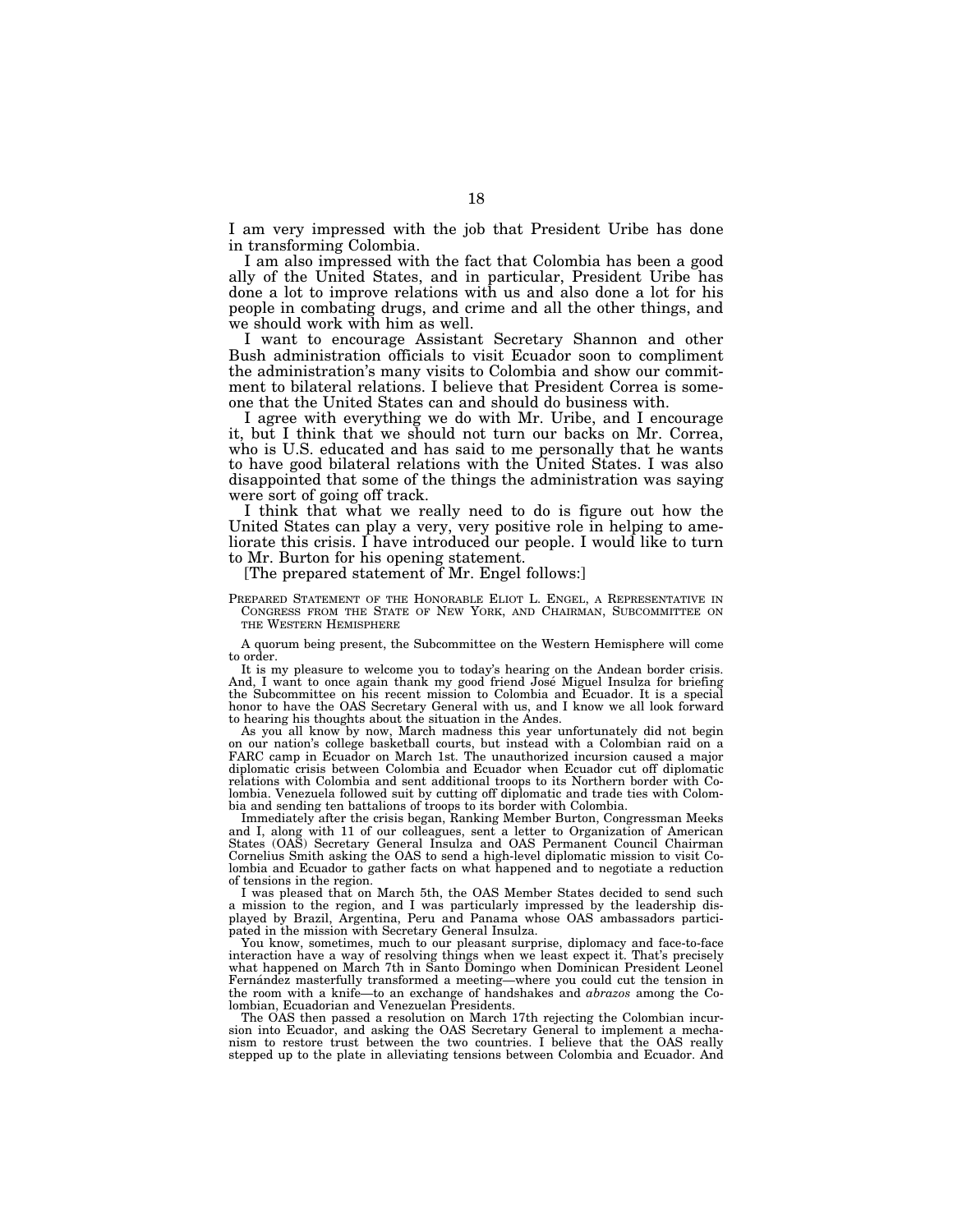countries like Brazil, Chile and Argentina played an essential role in helping the OAS member states reach consensus. One publication, writing about the crisis and its resolution, noted that ''South American diplomacy went into overdrive.'' I agree.

Of course, regional diplomacy was just the start. Relations between Ecuador and Colombia are still at a historic low, and there is a long road ahead. Ecuador has not yet restored diplomatic relations with Colombia, and tensions between the two countries remain extremely high. While I will not comment on the merits of Ecuador's recently filed case against Colombia in The Hague over drug fumigation near their shared border, I believe that it will not help in the short term to allay bilateral tensions.

Likewise, serious allegations of Venezuelan and Ecuadorian connections to the FARC have emerged from files found on laptop computers belonging to slain FARC leader Raul Reyes. Colombian officials maintain that files on the laptops show that Venezuelan President Hugo Chavez may have channeled \$300 million to the FARC. There are also charges that the FARC made campaign contributions to President Correa in 2006.

I believe that we must let cooler heads prevail here. I encourage our Colombian and Ecuadoran friends to avoid steps which might exacerbate tensions and impede efforts to improve cooperation. I think Colombia should suspend the release of any further files from the laptops and give Interpol every opportunity to take an unbiased look at the documents before we jump to our own conclusions. At the same time, I think Ecuador should consider restoring diplomatic relations with Colombia and temporarily suspending its case in The Hague.

*But*, let me also be clear that the FARC is a terrorist organization. As a New Yorker and a United States citizen, I understand that such a brutal group needs to be confronted at all levels. Prior to the recent crisis, the State Department had informed me that Ecuador was doing a reasonably good job in taking on the FARC. They reportedly closed more than 100 FARC encampments, captured FARC leader Simon Trinidad, and even lost several Ecuadoran troops in the process. Nevertheless, while terrorists must not be permitted to use another country as a sanctuary, it is unclear exactly what happened in this instance. Moreover, while what President Uribe did might be understandable, I think it is possible that the Colombian military action might have been carried out differently, including with more notice.

So, all in all, I believe there are equities on both sides and that neither side is completely right and neither is completely wrong. Rather, the United States should work with Presidents Uribe and Correa, along with our other partners in South America, to improve relations, communication, and security cooperation so that such a crisis can be averted in the future.

Let me make a brief comment on U.S. policy as it relates to the border crisis. As most of you know, I have been impressed with the Bush Administration's renaissance in diplomacy toward Latin America under the leadership of Assistant Secretary Shannon. I may not be in the same political party as the President, but I believe that foreign policy must be bipartisan, and I have never been shy about praising the Administration's positive initiatives in the hemisphere. That said, I must say that I was very disappointed by the Bush Administration's reaction to the Colombia-Ecuador border conflict.

Shortly after tensions began to flare up between Colombia and Ecuador, President Bush reached out to Colombian President Alvaro Uribe. Unfortunately, President Bush failed to personally reach out to Ecuadorian President Rafael Correa. I recently traveled to Ecuador and had a very positive meeting with President Correa. I am convinced that he is someone with whom the United States can and should work. Frankly, I believe it was a mistake for President Bush not to reach out to President Correa. I encourage Assistant Secretary Shannon and other Bush Administration officials to visit Ecuador soon to complement the Administration's many visits to Colombia and show our commitment to bilateral relations.

I was also disappointed that the Administration wrapped the Colombia—Ecuador border dispute in the flag of the U.S.—Colombia Free Trade Agreement. This, too, was a mistake. Whether Congress should pass the FTA is a question for another day, but it certainly has nothing to do with the Colombian attack on the FARC just across the frontier into Ecuador. This rhetorical connection only isolated us from other countries in South America which were disturbed by Colombia's cross border raid. In the end, I believe a balanced response was called for—our response was skewed too heavily toward one side.

I now would like to introduce our distinguished witnesses. Julia Sweig is Nelson and David Rockefeller Senior Fellow for Latin America Studies and Director for Latin American Studies at the Council on Foreign Relations. Michael Shifter is Vice President for Policy at the Inter-American Dialogue. And, finally, Ray Walser is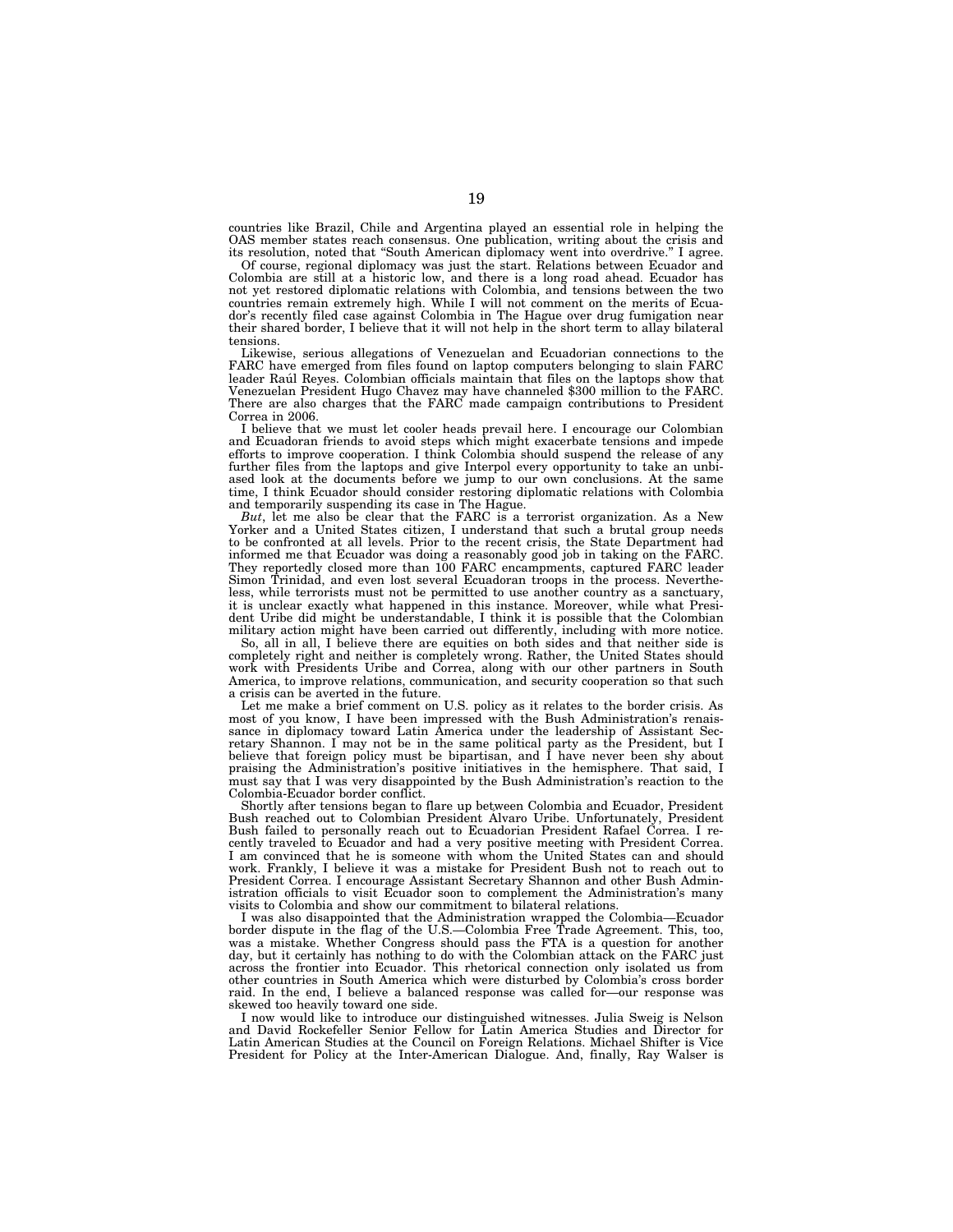Senior Policy Analyst for Latin America at the Heritage Foundation. We look forward to hearing from all three of you.

I am now pleased to call on Ranking Member Burton for his opening statement.

Mr. BURTON. Thank you, Mr. Chairman. I won't speak too long. There are things that trouble me. The alleged support for Correa by the FARC, the \$300 million that went from Venezuela to the FARC, the money that supposedly went from the FARC to help Chavez in Venezuela when he was in jail. It just seems like that there is a too cozy relationship.

When my colleague was talking earlier, Mr. Delahunt, about meeting with Reyes it was indicated that, you know, he was successful. The meeting between Reyes and Foreign Ecuadorian Minister Larrea was not known to Colombia. I think that Secretary Shannon stated that when he was before the committee.

We all want to see peace and harmony in Central and South America. I was chairman of this committee, as the chairman just said, for some time, and that was one of the goals. The administration, we thought, was not doing enough to work with Central and South America, and this is our front yard so we should be paying attention to it.

We are now starting to pay attention to it more, and we should. The thing that bothers me is that the Ecuadorian Government had contact with the FARC. The Ecuadorian Government got money from Venezuela and allegedly helped Venezuelan President Chavez when he was in jail, and the FARC seemed to have a fairly secure feeling because that was a pretty much permanent camp that was attacked there.

There has to be some open support between all of these countries down there regarding terrorists. When I say open support, they have to get together and talk about really going after them and not violating U.N. Resolution 1373, which has been adopted by the Organization of American States, and make sure that there are no safe havens or what appear to be safe havens by the FARC or any other terrorist organization.

When you have a terrorist organization that is going across the border from one country to the other for protection and sanctuary, then that leads to more problems down the road. I used this analogy to one of my staff people a while ago.

If somebody came into your yard and beat the heck out of your son, and then ran across the yard into their yard and said hey, you can't touch me here, people would really get upset, especially when there is no police agency to do anything about it. They would want to go over there and take the measure of the person that beat up on their child.

I think the same thing is true of a country. I think countries don't like to have their neighbors providing sanctuary for organizations like the FARC. So I won't belabor this point.

I hope the OAS continues to do everything they can to bring every country together, and I hope to go down, hopefully with Mr. Meeks and others, back down to Ecuador and maybe Venezuela again to talk to some of the people with whom we have some disagreements to see if we can't get this thing worked out so that there aren't any more of these cross-border incidents.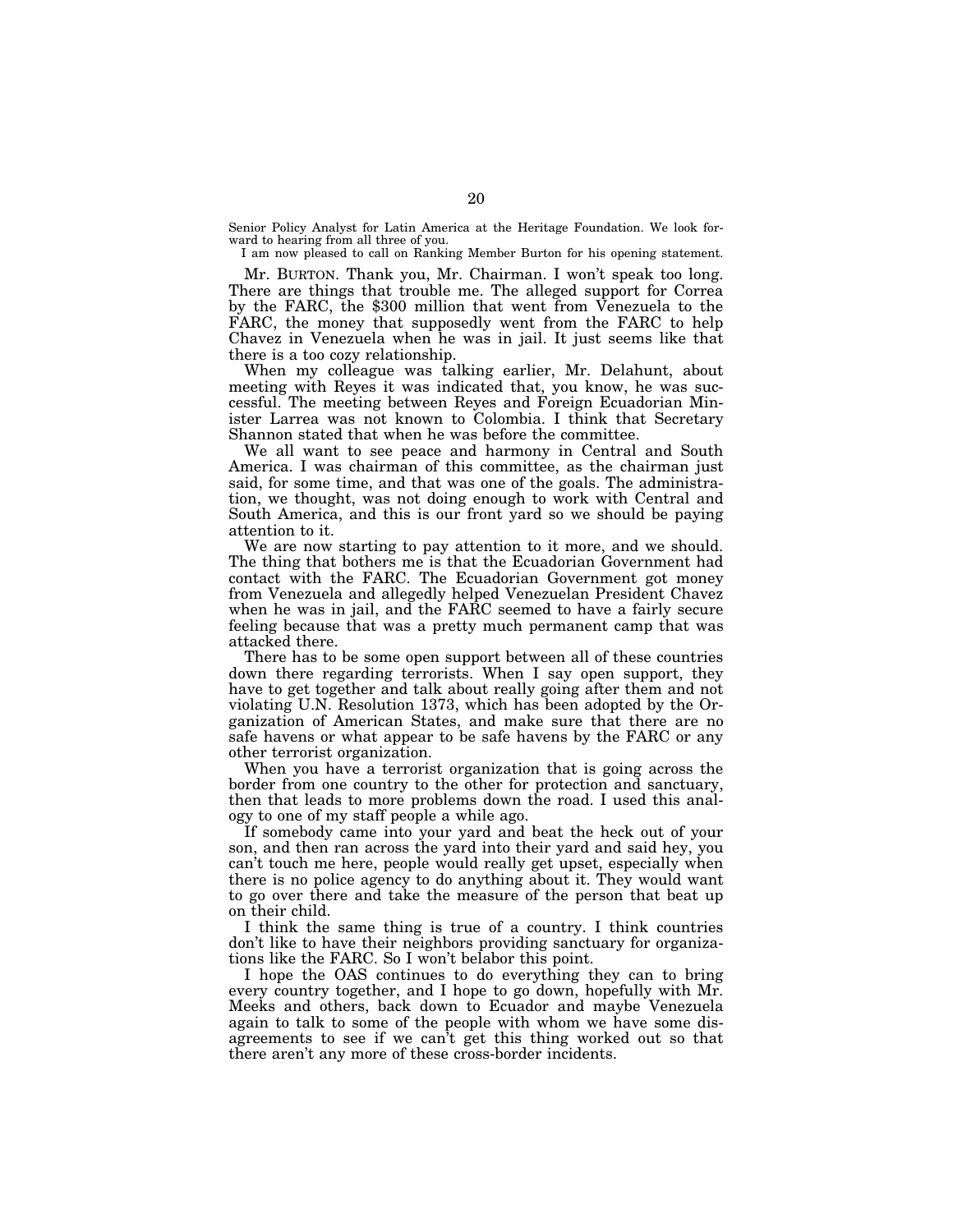I know that President Uribe apologized for that, and I think he is sincere, but at the same time, the FARC has been causing chaos in his country, has killed an awful lot of people, kidnapped a lot of people and done a lot of damage, and it is understandable that he wanted to destroy a main camp of the FARC when that took place. With that, Mr. Chairman, I will yield back my time.

## [The prepared statement of Mr. Burton follows:]

#### PREPARED STATEMENT OF THE HONORABLE DAN BURTON, A REPRESENTATIVE IN CONGRESS FROM THE STATE OF INDIANA

I would like to personally thank Secretary General Insulza and the private sector panelists for being here today as we address the important role played by the diverse nations in the Andean Region. I look forward to the discussion ahead of us.

First of all, we are here today to discuss the border dispute between Colombia and Ecuador that was aggravated by Venezuelan involvement. I am glad to see that the international conflict was settled peacefully and that the OAS offered an important sanctuary for carrying through with the necessary diplomatic assurances. I have personally asked that the Department of State provide Members of Congress with a secure briefing on the contents of the hard drive that was recovered during the raid on the FARC establishment on March 1st. We will be able to discuss the implications of the incursion in much further detail when we have all of the facts before us. As we move forward I would like to note something that a witness before this Subcommittee pointed out at a previous hearing, state sovereignty must not come at such a price that we are forced to give up the protection of our country. I believe that this is an important nuance to remember in addition to noting that the FARC has been a long time enemy of all democratically elected governments.

Just briefly, I would like to outline my thoughts on the region and the implications of recent events. Bolivia, Chile, Colombia, Ecuador, Peru and Venezuela each offer a unique approach to their region as well as in relation to the United States. Among them is the fact that of the fifteen largest suppliers of petroleum to the U.S., five are from Latin America and three are from Andean countries, namely Ecuador, Venezuela and Colombia. Natural resources shape many issues, from Venezuelan President Hugo Chavez's threats to cut oil supply into the U.S. to Bolivia's decision not to sell natural gas to Chile, energy is frequently as much a political tool as it is an economic issue.

In addition to Energy, Trade and Drugs are prominent issues in the US/Andean relationships. The U.S. Congress has continuously approved Trade Preferences to our allies in Ecuador, Bolivia, Colombia and Peru in order to boost economic opportunities and help fight the war on drugs in South America. The United States has worked with Ecuador to revolutionize the Manta Air Base which has utilized U.S. technology in the air and water to take illicit drugs off the streets. In 2006 alone, aircrews flew more than 1,200 missions from Manta and helped seize more than 258 tons of illegal drugs with an estimated street value of \$5.2 billion. Ecuador benefited two-fold in the arrangement through the US investment of more than \$70 million to upgrade the airport providing Ecuador with a long runway on a civilian run airfield to transport their tuna and flowers to a large market of investors in the United States. The local economy benefited from more than \$6.5 million annually and job opportunities for Ecuadorean citizens. Chile has thrived under a strong democracy and through the US-Chile bilateral trade agreement. Peru is beginning to benefit through a similar arrangement and hopefully soon Colombia will be added to that list.

Ecuador's plan to not renew the contract for the Manta Airbase and Bolivian President Evo Morales' rhetoric against the U.S. Ambassador to Bolivia has been troubling, as have many actions and rhetoric coming from Venezuela. Unfortunately, Ecuador's President has recently followed suit by stepping up accusations against the US as well. The complex political relationships in addition to issues of energy, trade and drug trafficking are factors that we must keep in mind when we look at implications for the region.

With that I would like to once again thank our distinguished panelists for being here today and I look forward to hearing your remarks on the crisis that was averted in the region and how we can best move forward.

Mr. MEEKS. Thank you, Mr. Burton. Before I comment let me make a quick 2-minute statement myself. I don't know if Mr. Green has a statement, but right after me, Mr. Green. I wish we were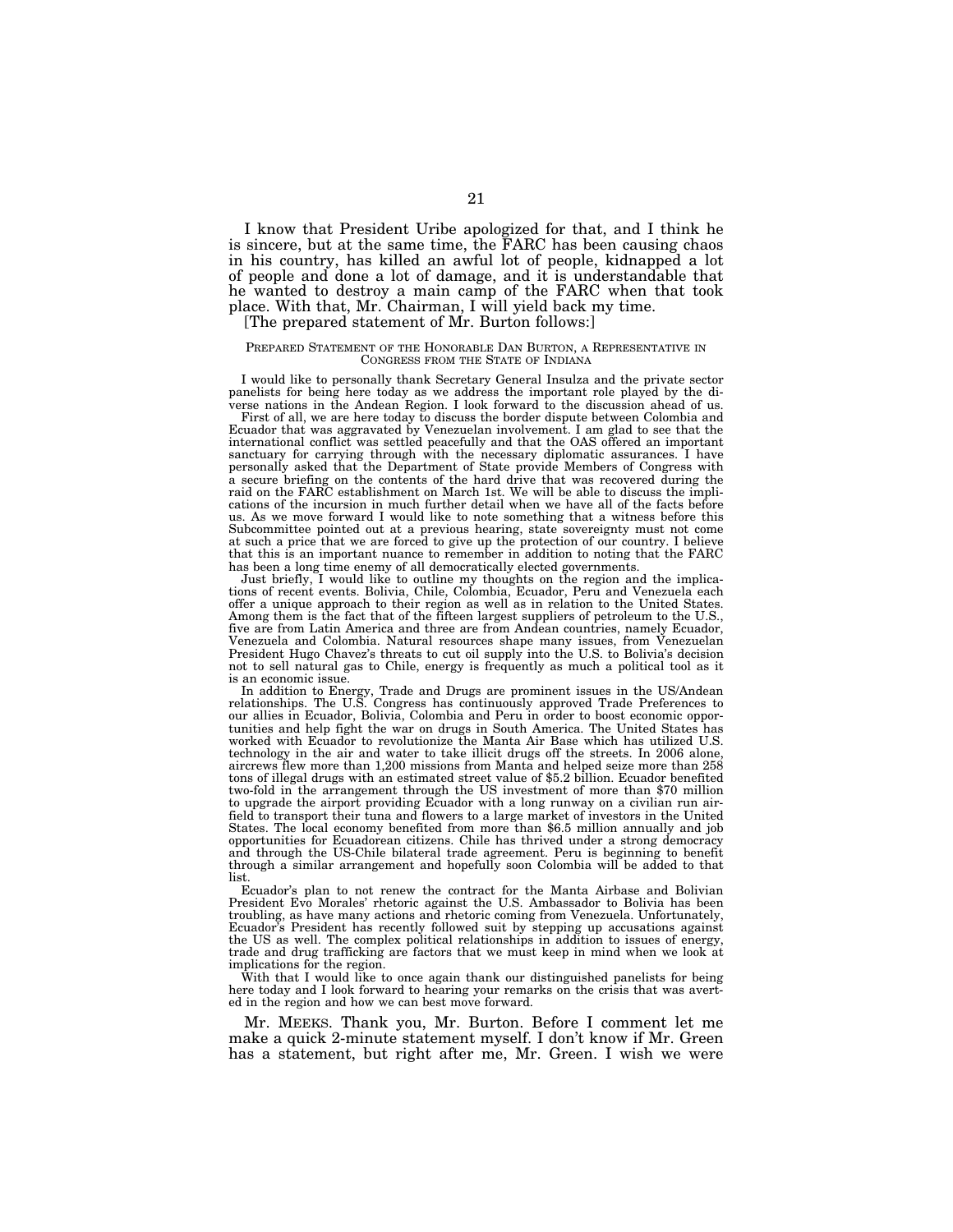here today to discuss positive developments in the Andes rather than the tensions that have developed in the region and reverberated throughout the western hemisphere.

I think it is important that we learn from the recent upheaval and determine how to avoid these circumstances in the future. Over the past decade democracy has been consolidating in Latin America. We have seen evidence of this as democratic processes have been utilized to deal with the internal political issues rather than the military conflicts that were more typical just a couple of decades ago.

Generally speaking, civil society feels more empowered, and governments are trying to find ways to respond to the needs of their people. However, we know that the transformation of Latin America is still ongoing, and we must do all we can to ensure that progress is not derailed. I know that many representatives from countries of the Andes region are in the room right now.

I hope to continue this discussion with them long after this hearing has ended because I believe that dialogue rather than acrimony between the nations of the hemisphere is the key to our long-term security. The incursion of Colombia on Ecuadorian territory in the fight against the FARC has shaken the region and must be addressed so that destabilization can be avoided.

The stability and security of the Andes is of strategic importance to our own national security. The mobilization of troops, like that which occurred after the Colombian incursion into Ecuador's territory, demonstrated the speed at which a political conflict could potentially develop into a military conflict.

Those who would be most hurt by the escalation of tensions are the very people who are the most vulnerable. There would surely be a rapid increase in persons displaced by conflict and the creation of an environment within the region that would further facilitate narcotrafficking and encourage terrorist activities.

It is for these reasons that the United States should be doing all that it can to ensure that the political conflicts in the region do not escalate. Despite the detrimental impacts of this political conflict it is pleasing to see the effective use of the Organization of American States and the Rio Summit to formulate an agreement between the states that moves the parties toward renewing normal diplomatic relations.

This was achieved through the Rio Summits' resolution, which rejected Colombia's incursion of Ecuadorian territory but acknowledged Colombia's apology for the incursion and vowed that it would never happen again. In addition, the Organization of American States has called for the restoration of diplomatic ties between Ecuador and Colombia.

These efforts have brought the region back from the brink of war, but diplomatic relations remain strained. However, it is important to note that trade ties in the region have rebounded where they were disrupted. It is also important to note the role played by Venezuela in the recent crisis. This conflict has illustrated the nation's influence in the region.

Venezuela contributed to the escalation of the conflict, but also was integral to the brokering of a resolution to diffuse the situation. I offer words of caution to my colleagues that propose that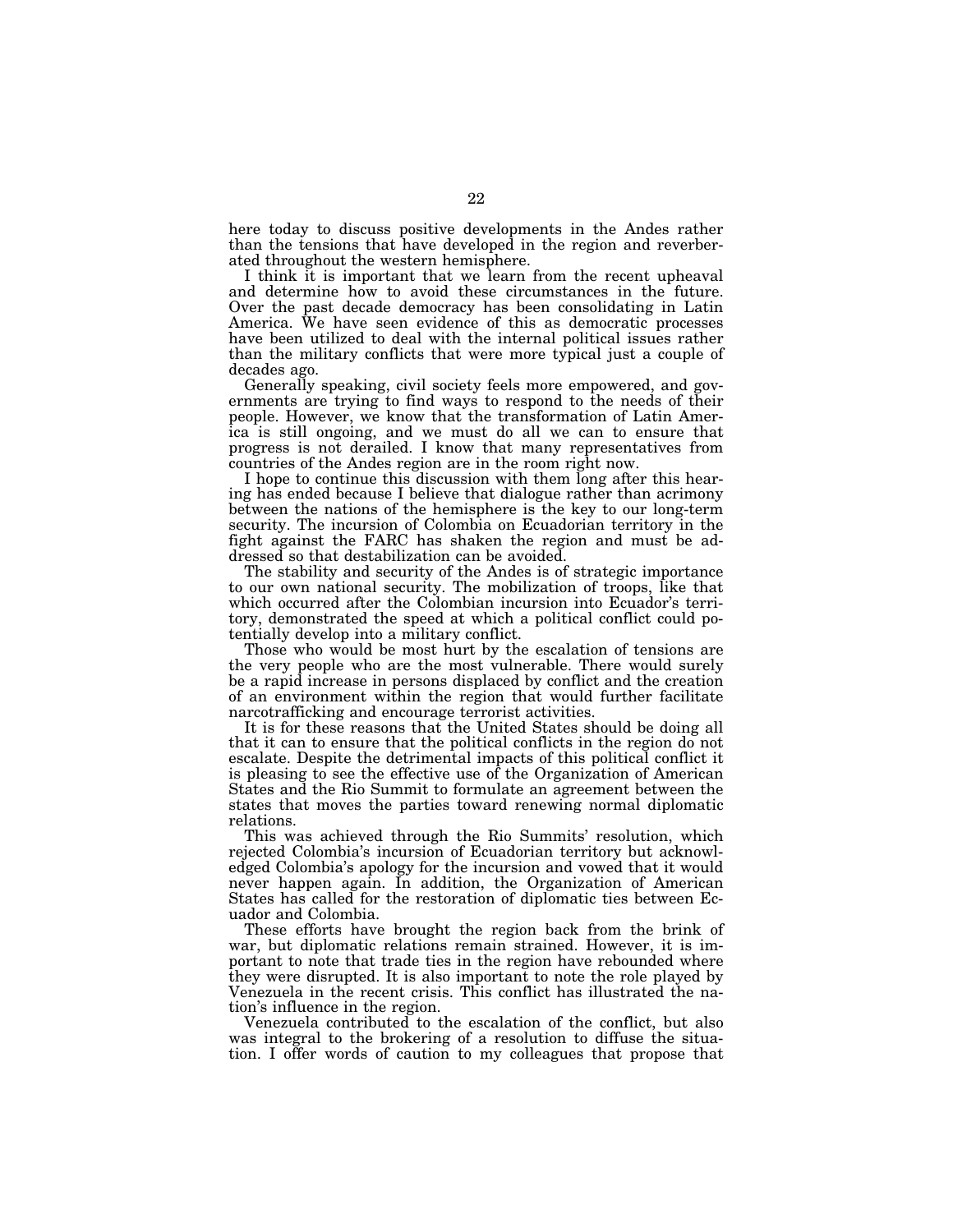Venezuela be deemed a state sponsor of terrorism. We must increase our diplomatic efforts with Venezuela rather than to continue to harmfully exacerbate tensions which do not serve in our nation's best interests.

Oftentimes we talk about Venezuela, but when, for example, they had a recall election, a democratic process took place and we did not come to compliment them on that democratic process.

We have to make sure that we deal with even hands equitably with all the countries, whether it is Ecuador, Venezuela, Colombia, so that we can help bring those regions together and not try to pick and choose and force one against the other. It has got to be that we are working collectively together.

That should be the role of the United States of America. Not demonizing one and praising the other but trying to work collectively together with all of them in the region. It is important for the region and it is important for us that we do that. We are moving post the Cold War period, so we should not have those initiatives that we have when we are in the Cold War.

I think that there have been many other missed opportunities in making sure that we have normal relations with Venezuela. There have been missed opportunities I think that Chairman Engel talked about with reference to the President reaching out to President Correa of Ecuador. We must make sure that we don't do that.

We must make sure that from this Congress we don't send the wrong messages to these countries. So with that, I would like to thank Chairman Engel for calling this hearing. The stability and security of the Andes region is critical to the security of the United States and will potentially have far reaching consequences for our foreign and domestic policy.

I look forward to working with the OAS and other regional stakeholders for the betterment of the hemisphere, working collectively because they are just our neighbors to the south. If there are problems there, there will be problems at home. Let us work together. I yield now to Mr. Green for his opening statement.

Mr. GREEN. Thank you, Mr. Chairman. I just submitted the statement for the record. I think our codel that traveled and met with President Correa mainly dealt with at that time the extension of the Andean trade preferences, but we also talked about a number of other things. I would hope, like I said earlier when the Secretary General was here, that we could use the offices of the OAS many times as they were used to diffuse the situation in the area.

We do have a long working relationship with Ecuador as well as Colombia, and I would hope we would continue to do that. With that, Mr. Chairman, I just ask my statement be placed in the record.

Mr. MEEKS. Without objection.

### [The prepared statement of Mr. Green follows:]

#### PREPARED STATEMENT OF THE HONORABLE GENE GREEN, A REPRESENTATIVE IN CONGRESS FROM THE STATE OF TEXAS

Thank you, Mr. Chairman, for holding this hearing and I would like to welcome His Excellency, Jose Miguel Insulza and our other distinguished panelists here today.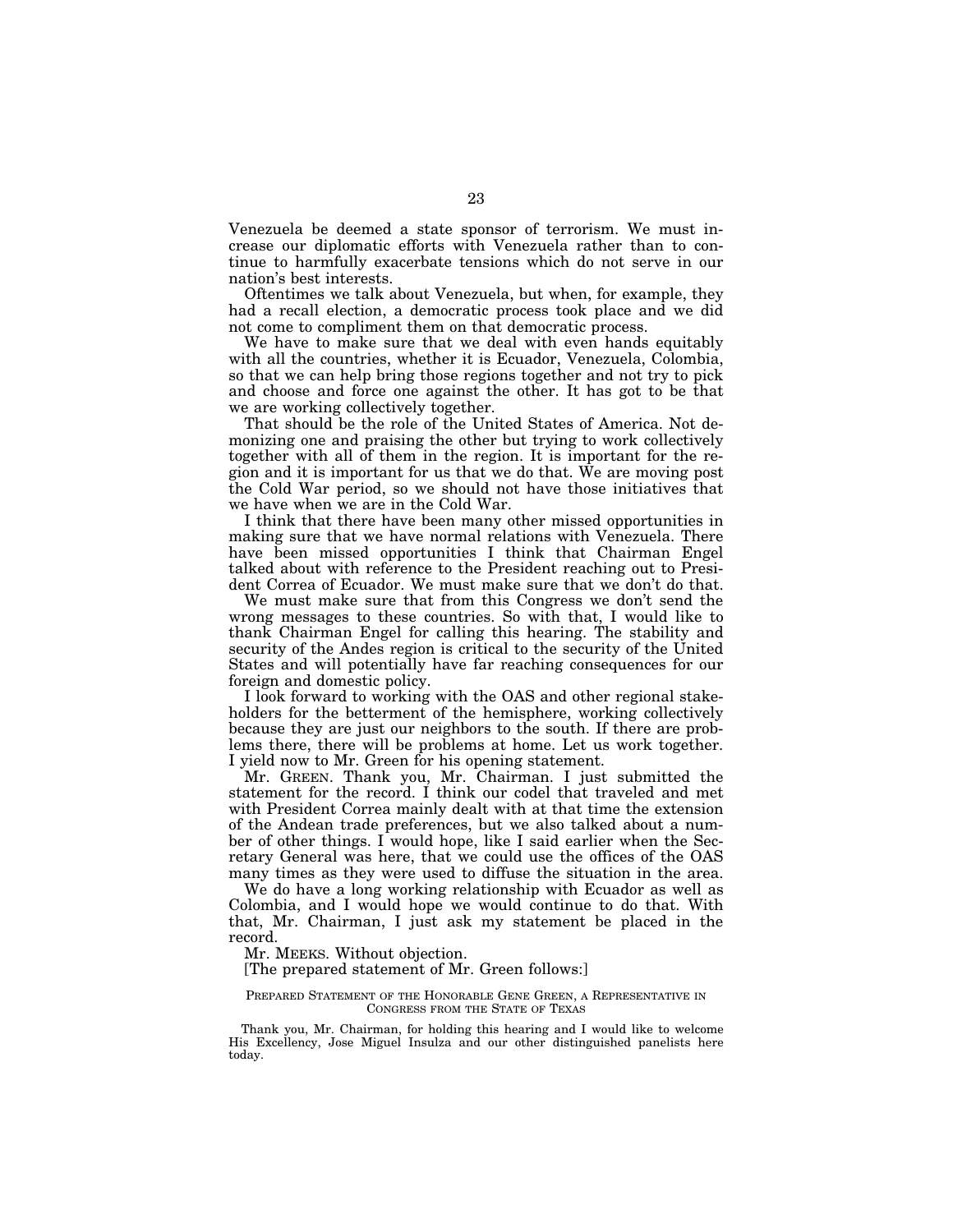I recently returned from a trip in February to the Andean region with Chairman Engel and some of our other colleagues where we met actually with President Correa.

Our meeting mainly focused on the recent extension of the Andean trade preferences, and President Correa seemed appreciative for the extensions.

I think that Ecuador is developing and strengthening legitimate industries and that they not only deserved the preferences for this reason, but because they are working to combat drug trafficking and production in their countries—although this is an ongoing struggle.

I left with the hope that the United States and Ecuador could begin to work more closely on a number of issues important to the Andean region and the hemisphere as a whole.

But just yesterday, we heard that Ecuador's top four military commanders had resigned after President Correa accused the military of aiding the United States in operations against FARC rebels—making this hearing even timelier.

I am interested in what the Organization of the American States has to say about this development and how the witnesses suggest the United States move forward in dealing with Ecuador.

Colombia has been a critical partner to the United States in the Andean region for quite some time now. Our combined efforts to combat drug trafficking and counterterrorism are ongoing.

I am very concerned about any implications that this incident might have for Ec-uador and Colombia relations, how the remaining tensions will play out in the region, and particularly, what role the United States should play in reconciling their differences.

Stability in the Andean region is so important, especially given Venezuela's grow-ing influence throughout Latin America and President Chavez's particular penchant for meddling in Ecuador. The press often portrays President Correa as a friend of Chavez. After meeting

him, I am not convinced that this is the case.

I believe that the United States should work with both Colombia and Ecuador. Representing a district in Texas, I fully understand the importance of good relations with our neighbors to the South.

It is unfortunate that our foreign policy focus has shifted elsewhere for the last five years, but I am hopeful that we can move forward and work with our friends and partners on issues that affect all of us in the hemisphere.

A prosperous and peaceful Western Hemisphere serves as a model for other parts of the world.

Thank you again, Mr. Chairman, for holding this hearing and I look forward to the testimony of our witnesses.

Mr. MEEKS. I now would like to introduce our distinguished witnesses. We have Julia Sweig. She is a Nelson and David Rockefeller senior fellow from Latin American Studies and director for Latin American Studies at the Council on Foreign Relations. We have Michael Shifter. He is a vice president for policy at Inter-American Dialogue.

Finally, Ray Walser. He is a senior policy analyst for Latin America at The Heritage Foundation. We look forward to hearing from all three of you.

Ms. Sweig.

## **STATEMENT OF JULIA E. SWEIG, PH.D., NELSON AND DAVID ROCKEFELLER SENIOR FELLOW, DIRECTOR FOR LATIN AMERICA STUDIES, COUNCIL ON FOREIGN RELATIONS**

Ms. SWEIG. Thank you. Triple thank yous to all of you for the invitation, to the super staff of the committee and for the opportunity to be here with my colleagues. My written testimony is available. I am going to speak just for 5 minutes and will be happy to take your questions.

About 4 years ago, which in our calendar could be an eternity, but is not, unfortunately, in the calendar in the Andean region, the Council on Foreign Relations put together a bipartisan task force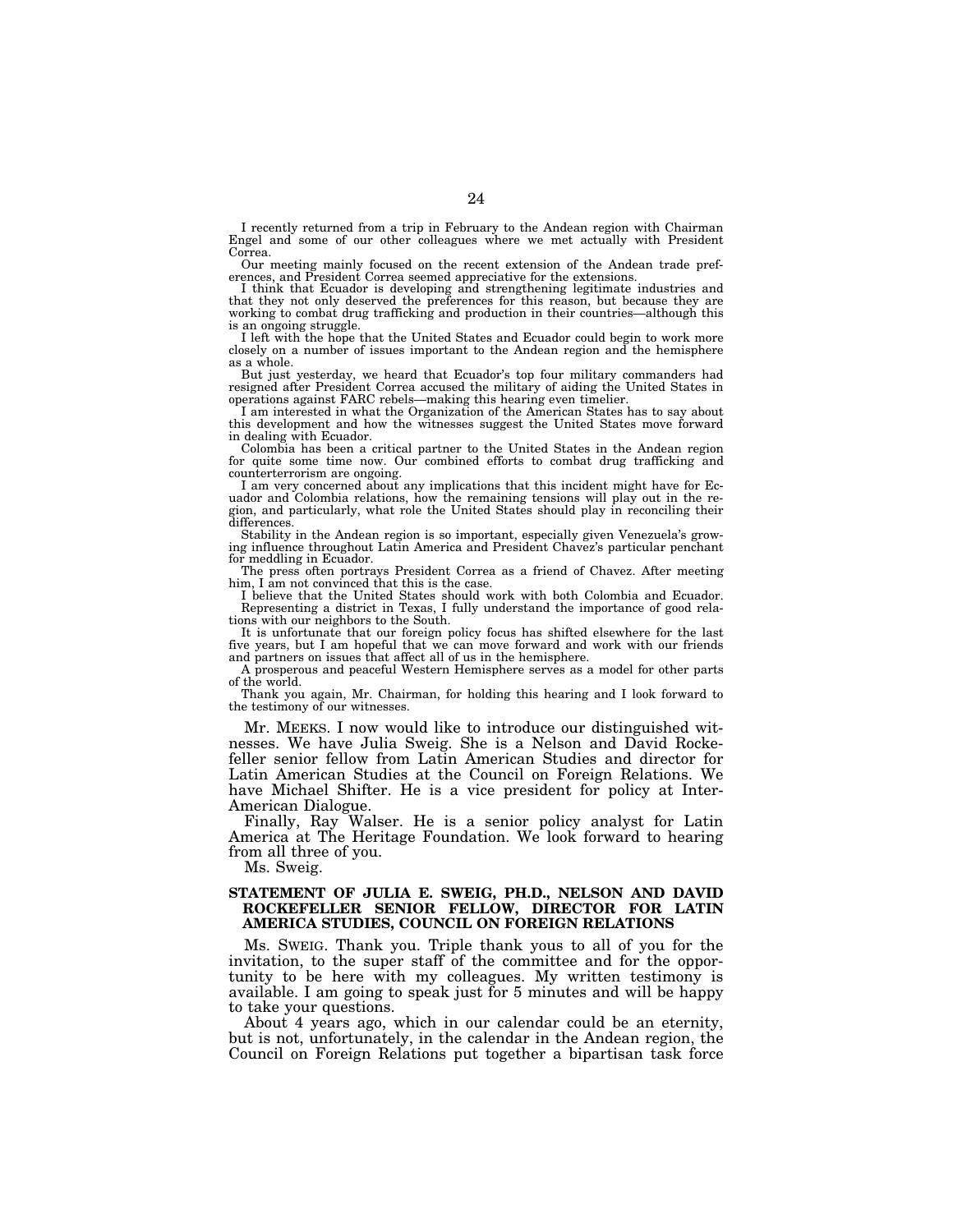that produced this report which is not obsolete, unfortunately, in its recommendations or analysis I think and very germane to the discussion today. Andes 20/20: A New Strategy for the Challenges of Colombia and the Region.

It is available here, too, and I address the central recommendations. The analysis in it focuses on four issues. Number one, the sort of consequences of a very entrenched bilateralism of the United States/Colombia relationship in the absence of more dynamic regional mechanisms and regional diplomacy on behalf of the United States and on behalf of the key players in the region.

Number two, the focus on drug policy at the core of Plan Colombia, without adequate attention to the other social, legal, political issues that underlie the conflict in Colombia.

Number three, the absence in the entire region of what we call a social contract. That is that the weakness of the institutions and the inequality and poverty create kind of vulnerability to criminal syndicates, to terrorist organizations, to insurgent groups and that United States policy needs to, along with our partners in Latin America, better address those dynamics in order to get greater investment in the people and institutions of that country to resist the vulnerabilities that have created the kind of crisis that we have today.

The other issue of course that we addressed is the matter of longterm what it is that the United States can and increasingly can't do. I think that is one of the issues that we face today, which is that perhaps our limitations are much greater than our possibilities in terms of playing a role, and maybe that is not such a bad thing.

As we have seen in the recent resolution or reduction of tensions, other powers, other institutions, the OAS, the Rio group, Brazil, Chile, the Dominican Republic, Panama, Peru, Argentina, Mexico, have played a role in this with the United States having a much lighter touch. I want to raise a couple of questions that go to the crisis itself and the behavior and the role of different actors in that crisis.

These go quite a bit beyond the issues that I put in my testimony. I am sorry.

The fourth issue in this set of policy recommendations that we do get at is the importance of a regional trade agreement. Not just bilateral trade arrangements but that regional trade arrangements need to go forward.

Of course the real etiological environment has changed a little bit in the region since that, but I believe that is still critically important. Much more recently, look, I think we have to raise this question. Colombia took out a FARC camp in Ecuador's territory, and that issue of sovereignty versus self-defense we have been heard discussed today.

I guess my question is: Would President Correa have allowed President Uribe to do so had President Uribe asked permission? That is a tough question, but I don't work for a government so I am going to just put it out there. One question. Second question. Did President Uribe do Ecuador any favors by doing that?

That would be another question. It is totally reasonable for Ecuador to have vociferously objected to the violation of its sovereignty,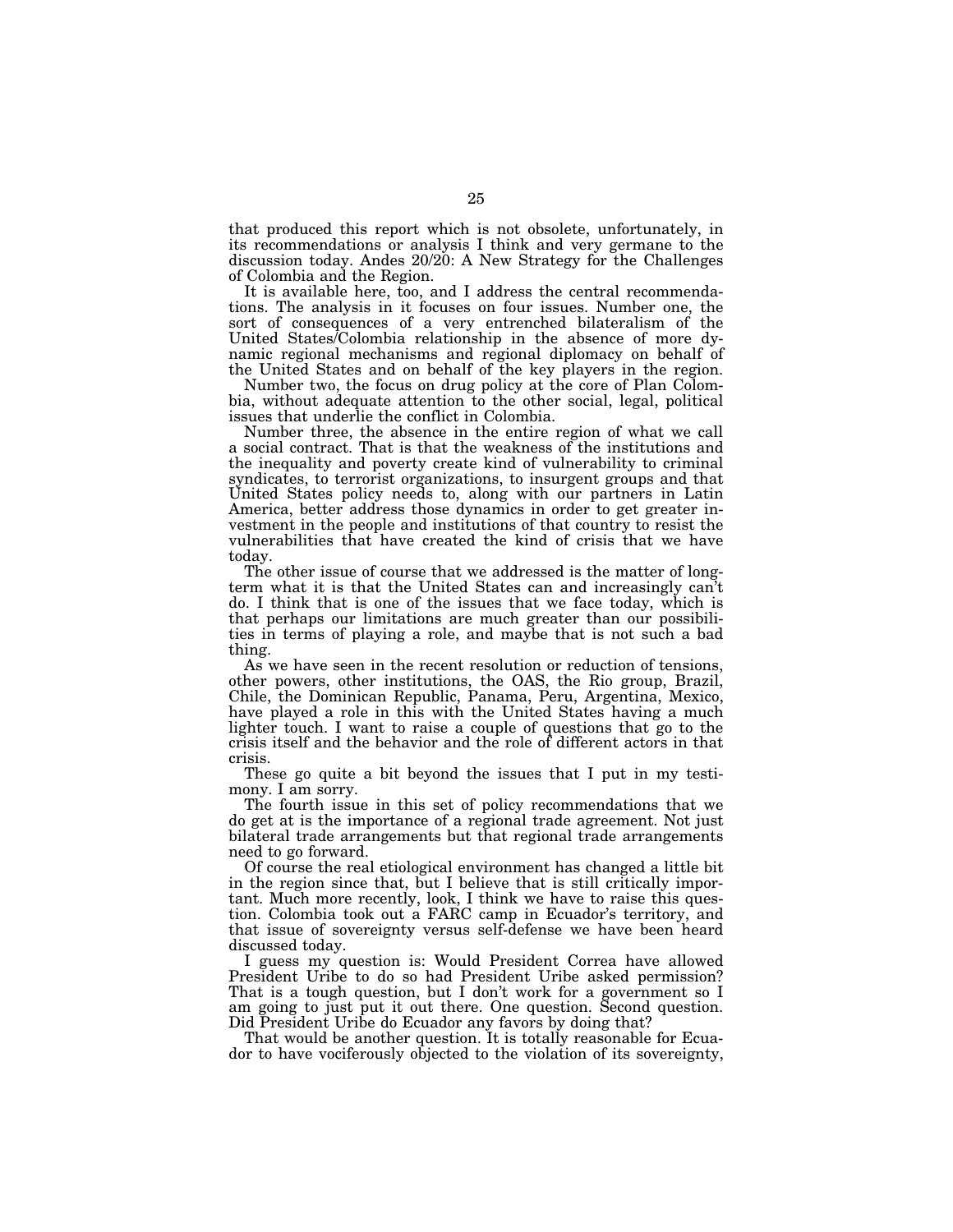but what this issue goes to is that we now have governments of the region who ought to be cooperating closely with one another in neutralizing the effects of the FARC's weakening status—because it is weakening, I think we have seen that—who seem not to be talking to one another.

We are now seven, 8 years into Plan Colombia, and we don't have the kind of regional diplomatic discussions and regional security mechanisms in place that really should have gone at the front end. I think this is an opportunity that we are going to see going forward, that the OAS and other powers will step in to try to push that because that is really what we see having been absent.

Of course the other issue goes to Venezuela. In my digestion of what happened in this crisis, Ecuador was relatively silent until Venezuela stepped up the rhetoric, and then the tensions seem to have escalated. It seems to be true that Venezuela played a role in reducing the tensions as well, but I still don't understand why, other than as an opportunity to sort of beat up on the United States, we had this kind of escalation of rhetoric and movement of troops.

It was very, very unfortunate. I think we are going to see the Interpol investigations yield some more information that will probably force a fairly serious discussion based on what those investigations find from the FARC computers. The OAS has taken a role in dialing back the tensions.

The question is: What kind of support does the OAS need going forward in order to put in place the kind of mechanisms to bring together the countries of the region, regardless of their etiology, to try to actually try to contain and neutralize the FARC and other organizations of that nature.

Last, the United States. You know, look, it is one thing to defend an ally and important to defend and support Colombia, to support Plan Colombia. I think the grievance is legitimate that we seem to be seen as playing favorites in a region where that is not at all helpful.

I share Chairman Engel's embrace of Tom Shannon's efforts to enhance our diplomatic standing in the region, but, again, playing favorites is a very bad idea, and we seem still to be tone deaf about how unilateralism plays in this hemisphere. I will stop there. Thank you very much.

Mr. ENGEL. Thank you. Mr. Shifter.

[The prepared statement of Ms. Sweig follows:]

PREPARED STATEMENT OF JULIA E. SWEIG, PH.D., NELSON AND DAVID ROCKEFELLER SENIOR FELLOW, DIRECTOR FOR LATIN AMERICA STUDIES, COUNCIL ON FOREIGN RELATIONS

Mr. Chairman, I am pleased to accept your invitation to testify today about the recent border crisis between Colombia and Ecuador and its implications for U.S. foreign policy and the region.

Under Secretary General Insulza's leadership, the OAS and a number of its member states have begun a process of finding new and more responsive mechanisms for the region's countries and institutions to more closely monitor and hopefully ameliorate the conditions that prompted the March 2008 events.

While we will know more once Interpol has completed its investigation, recent events have made clear that one feature of the FARC's increasingly recognized decomposition and greater weakness is its interest in international activities beyond Colombian territorial borders. These borders are shared not only with Ecuador and Venezuela, the focuses of the recent border crisis. Brazil, Peru and Panama also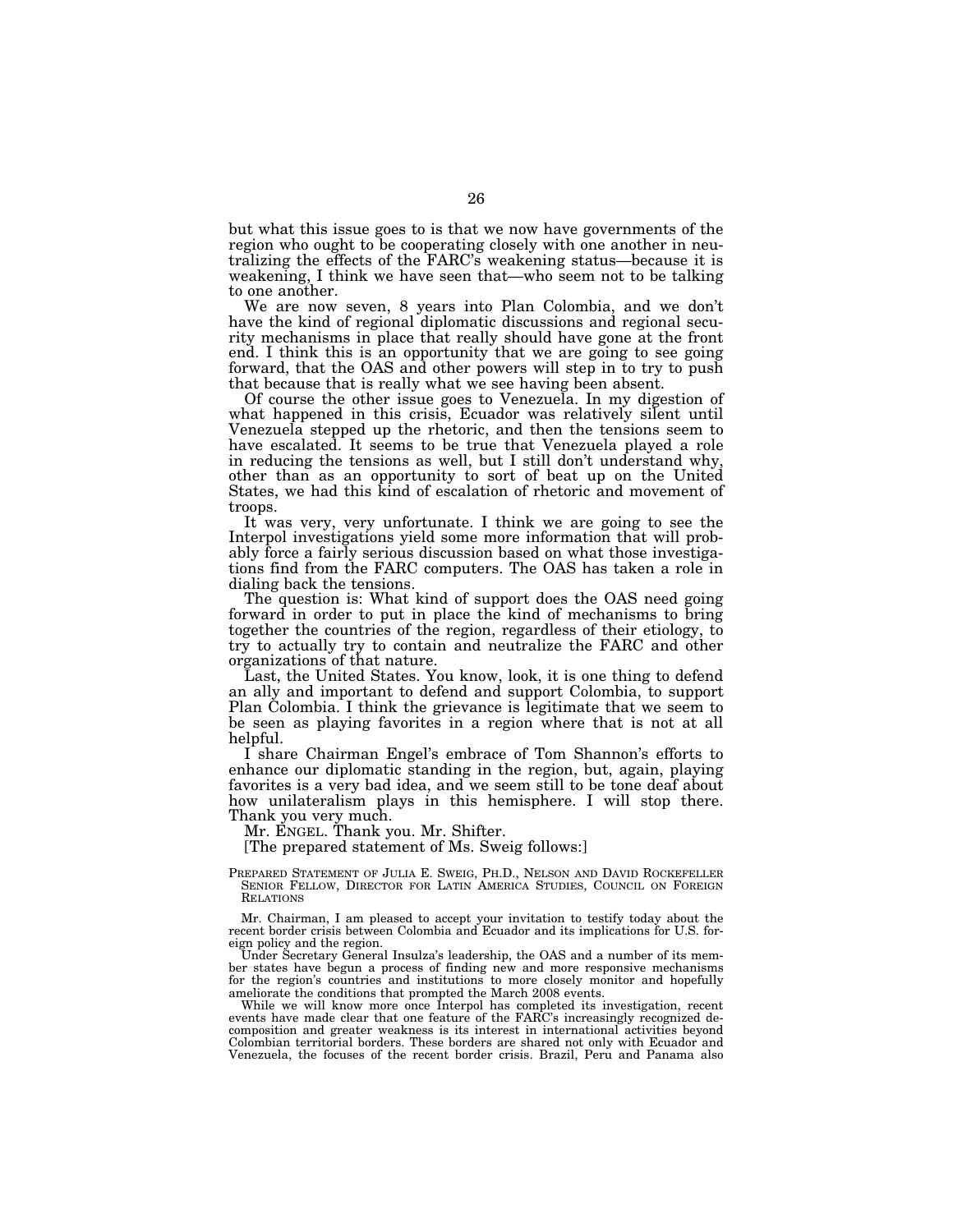share borders with Colombia. In that light, mechanisms for regional actors to help contain, and to help Colombia contain, the negative affects of the FARC's deterioration are increasingly urgent and recognized as such.

The weakening of an armed insurgency or criminal syndicate, indeed, even its demobilization, as in the case of the paramilitaries in Colombia, or its disarming and reintegration in a full blown peace process as in Central America, or as we see today in Iraq, can produce unintended consequences: without a number of conditions in place, violence and social conflict can continue and even worsen. And as General Petraeus pointed out in his recent U.S. Army/Marine Corps Counterinsurgency Field Manual, without adequate institutions in host nations, the gains of a

counterinsurgency military campaign will not translate into political progress. You have asked me to reflect on the implications of the recent and still unfolding crisis in the Andean region for U.S. policy going forward. I will take this opportunity to make some observations about the limits and possibilities for the United States, at a time when its capacity and standing is highly constrained in the hemisphere, owing to involvement elsewhere in the world, to the country's own economic and financial conditions, and to an ever greater demand and capacity for independence by an ever more democratic Latin America.

In 2004, four years into Plan Colombia, I directed a year-long bipartisan task force sponsored by the Center for Preventive Action at the Council on Foreign Rela-tions: Andes 2020: a New Strategy for the Challenges of Colombia and the Region. I know that four years can seem an eternity, and I wish I could say this report has become obsolete. But this crisis has demonstrated that the three principal assumptions underlying our analysis, conclusions and recommendations remain highly ger-mane today and going forward.

First: drug policy. In the last twenty years the United States has spent approxi- mately \$30 billion dollars on eradication and interdiction in the Andean region. With the net acreage under cultivation roughly the same or greater than in 1989, and with the price lower and purity higher, we have to ask what other conditions we and our Latin American partners and other consuming countries must address in order to more effectively weaken the illegal drug industry and the criminal syndicates and insurgent groups that thrive on them.

Second: an absent social contract. Although this is now changing for the better, those three words for many decades now—no, centuries—aptly characterize the region. If we measure the commitment of a country's elite to their own people by the percentage of GDP that governments collect from tax revenue (whether on property, investment, income or consumption), Latin America, but especially the Andean region, ranks at about one third the average industrialized country's, with approximately 17 percent of GDP coming from tax revenue. (The United States has declined from the low thirties to the mid-to-high twenties in percentage of GDP from tax revenue). Especially in the face of significant structural inequality and ethnic cleavages, and in a region with ample natural resources, a regressive tax take—but more importantly, a simply inadequate one—means that governments cannot pay for the kinds of institutions, public services and investments in human capital and infrastructure this region of the world will need to reduce its vulnerabilities to organized crime and narcotics-fueled insurgent violence.

Third: regional problems require regional solutions. The problems in the Andes that make the region vulnerable to criminal syndicates and guerrilla and paramilitary groups that traffic in contraband, including drugs, are shared by Colombia's neighbors: rural poverty, structural inequality, weak or nonexistent state institutions, widespread informality in the labor sector, corruption, impunity, ethnic cleavages, vast ungoverned rural and urban spaces and of course porous borders, or ''fronteras vivas,'' in the region's vernacular. As we know, the FARC, the ELN and the paramilitaries have historically relied upon the ungoverned spaces of border regions with Ecuador and Venezuela as rear guards, for rest and relaxation, to bolster supply and to hide hostages. And these are the very regions where, though often low in population and high in rural poverty, as elsewhere that coca is cultivated, coca and the business it generates becomes an option—often the only option. Regional problems, those that do not recognize borders, require regional solutions, and for the United States that means moving beyond the entrenched bilateralism that has characterized our approach to the Andean region, whether with respect to Colombia or to any other country.

Against this backdrop, some reflections on what Plan Colombia and the U.S.-Colombia bilateral relationship, a relationship both President Bush and President Uribe, but also their predecessors, described as a key, even strategic alliance. The intensity of the bilateral relationship has become especially stark in contrast to the deterioration of U.S. standing among governments and publics elsewhere in the Andes.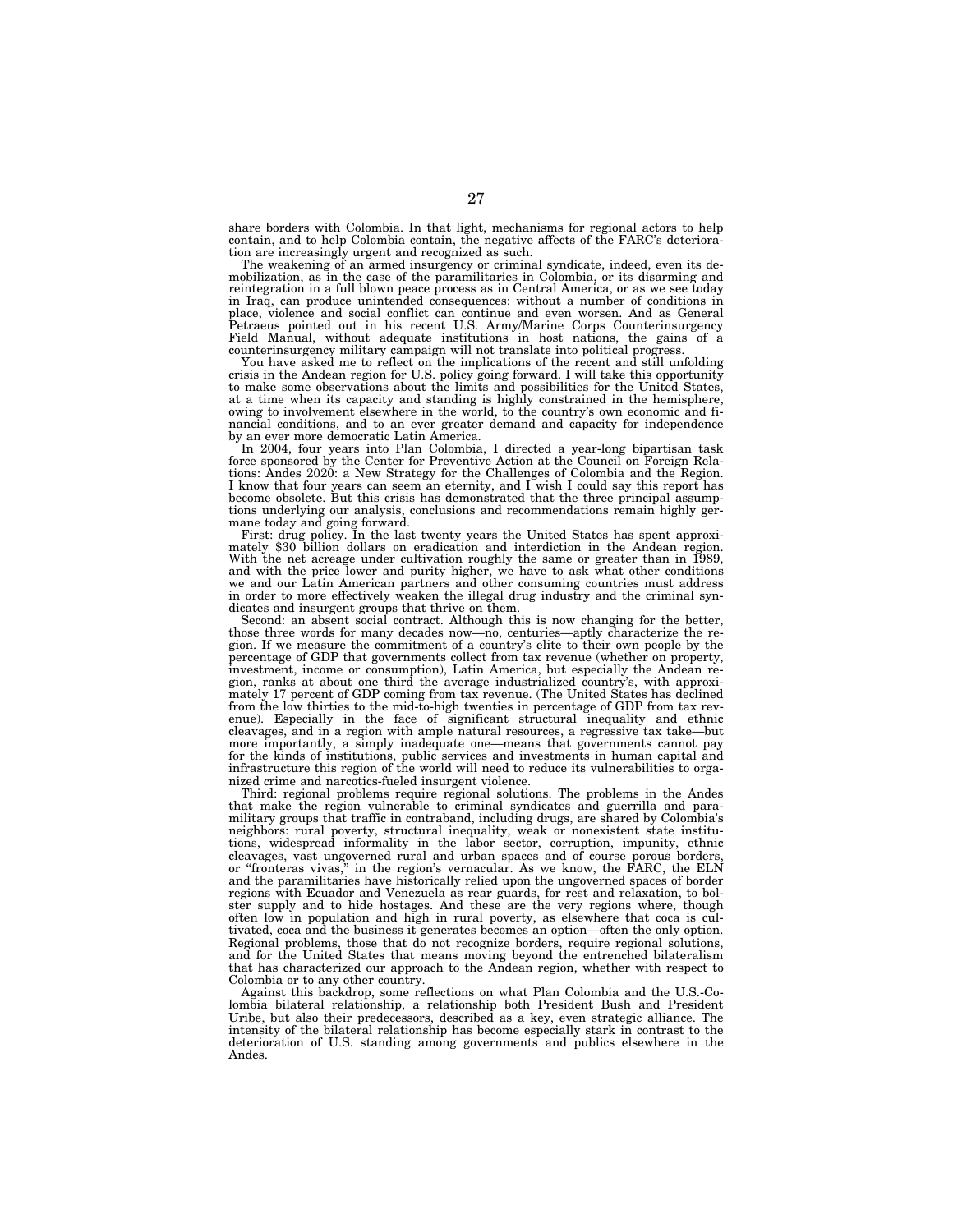However imperfectly, Plan Colombia has helped the Colombian government produce important successes, especially in strengthening Colombia's armed forces and in reducing homicides and kidnappings, though sometimes these successes come with major problems regarding the rule of law and human rights, and the ubiquity of paramilitary influence in many of Colombia's institutions, to be sure. But as a result of its dependence upon the United States for security assistance, and because of the close affinity between these two presidents and the former two presidents, Colombia I believe has tethered itself too closely to the United States. We are seeing the domestic fallout of this relationship play out in our own election cycle, and like-<br>wise, in Colombia, as in many other allied countries with a long history of close ties,<br>public attitudes toward the United States are forceful and comprehensive diplomatic dialogues in the neighborhood. Neither Colombia nor the United States benefit from diplomatic isolation, and the security con-

sequences of that state of affairs became obvious in early March. Although there is a recognition that the United States needs to recover lost time and lost standing, we are fortunately seeing other powers, such as Brazil, Mexico, Chile, Peru, the Dominican Republic, and regional institutions such as the OAS step into the policy and diplomatic vacuum created as a result of a heavy emphasis of resources put towards strengthening Colombia, and all this despite a very ideological tone emanating from several capitals over the last years—whether Washington,

Caracas, or Bogotá.<br>
Over the coming months and years, I believe the region's countries and institu-<br>
tions of the region, as a result of this border crisis and as a result of the constraints on the United States, are going to strengthen their own mechanisms for conflict pre-vention and regional diplomacy. The United States should take the opportunity to have our own debate about counternarcotics policies and about how we talk with nations in the region about the challenges they face.

Our Andes 2020 report offered some very detailed recommendations to move beyond the myopia of drug eradication as the centerpiece of our policies in the region, focusing on rural poverty and security, especially in border regions, and on U.S., multilateral and sub-regional mechanisms to boost attention and revenue for both. Mr. Chairman, as the countries of the Andean region (and more broadly of South America) start talking with one another to sort out new more responsive modalities for security and diplomatic ties, the United States can play a facilitating role, as Admiral Stavridis has undertaken.

But in Latin America it is my hope that soon it will no longer be necessary for the United States to mediate, convene, cajole or berate in order to get things done. In fact, as we've seen in other parts of the world, but especially in Latin America, a lighter touch can often be far more effective than the tone deaf "Father-Knows-Best'' approach that the countries of the region have come to anticipate, but increasingly hope to leave behind, as a relic of the 19th and 20th centuries.

I am not saying the United States needs to renounce its interests: our own security and prosperity gives us a stake in seeing poverty and inequality reduced; we have a stake in stronger public institutions; we have a stake in helping insure truly fair and democratic access to local and global markets (as opposed to the illiberal market environments that still prevail); we have a strong stake in open societies and democratic governance deepening and taking root.

With these priorities broadly shared throughout the hemisphere, I believe we are approaching a moment, especially following our own presidential election, and whatever its result, when we can turn a corner. We need to recognize that in the 21st century the lion's share of the policies and political decisions that will make a real difference in improving the quality of life for Latin Americans, whether their physical or economic security, will be made by Latin Americans. The United States will be but one of many outside actors to influence events on the ground in a region that at every turn is diversifying its trade, investment and diplomatic portfolio to encompass not just the hemisphere but the globe.

In our policy dialogue we should demonstrate that we recognize the severity of problems such as poverty and inequality, of common and organized crime, of the rule of law, of public health. And we should move more resources, and not just dollars, into initiatives designed to address these challenges.

The implication for U.S. foreign policy is that if Plan Colombia stagnates as a primarily security based policy, without growing to become a policy framed around strengthening the Colombian state's political institutions by encouraging revenue generating capacities, enhancing rule of law, and stressing the independence of human rights offices from political offices, for example, then the gains we've seen militarily could quickly evaporate, as in previous cycles of the Colombian conflict.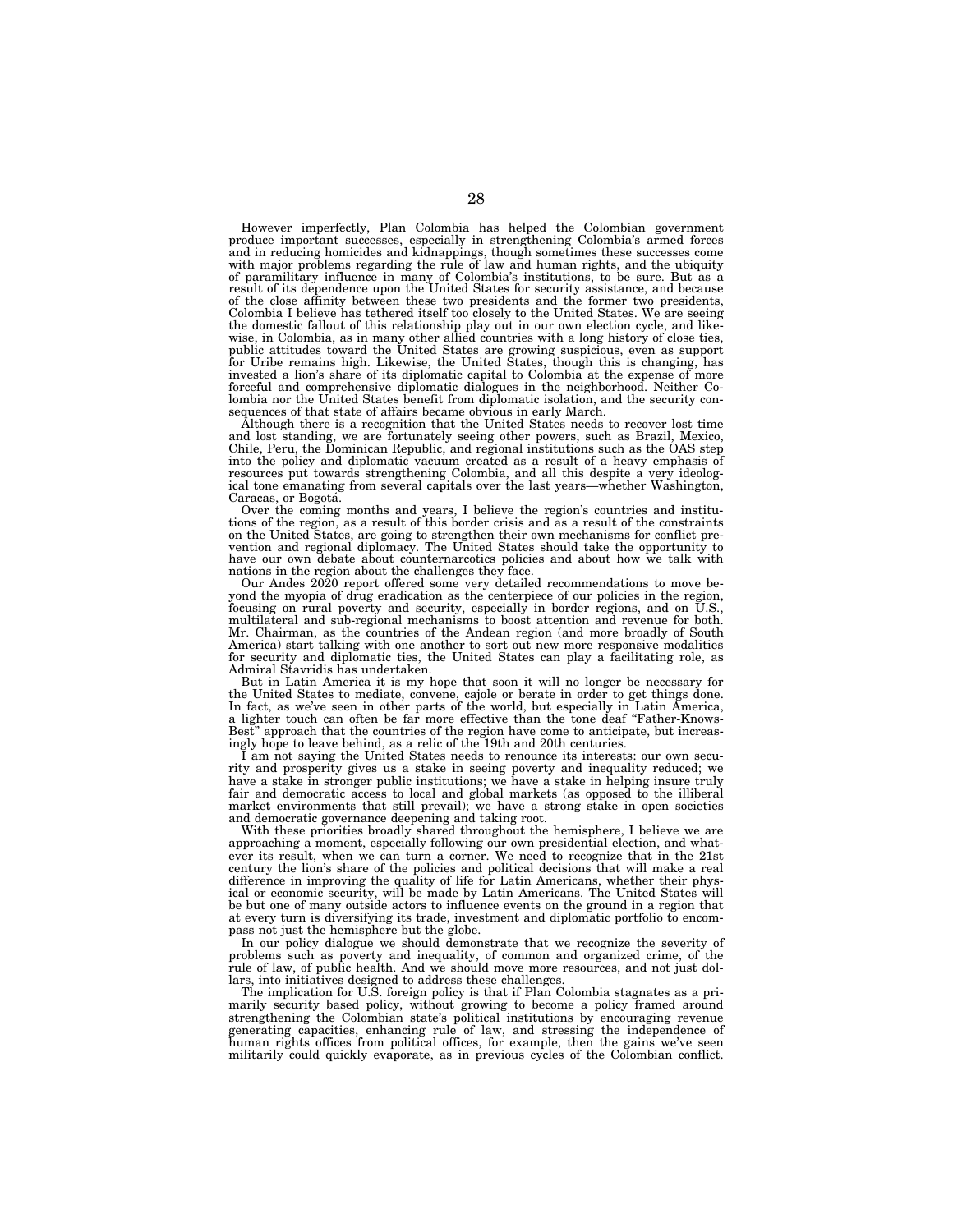There are also a few things we need to do at home, that directly bear on whether Latin Americans can create a better security environment and the regional mechanisms necessary to support them. A country such as the United States that maintains an avid taste for recreational drugs, needs to make available accessible, affordable treatment to its users and addicts. Likewise, the United States needs to employ the financial and other intelligence resources developed since 2001 to track and freeze drug-related money-laundering and undertake other measures to crack down on drug-related organized crime rather than focus, as in the Andes, on eradicating the coca leaf, cocaine's least lucrative stage of production. Likewise, with a thriving weapons market of its own, the United States needs to regulate the flow of light arms south and participate in regional multilateral regimes designed to do so.

I hope these observations are useful and I look forward to answering any questions you may have.

## **STATEMENT OF MR. MICHAEL SHIFTER, VICE PRESIDENT FOR POLICY, INTER–AMERICAN DIALOGUE**

Mr. SHIFTER. Thank you, Mr. Chairman. I would like to submit my testimony for the record, and also to commend you for holding this hearing. I appreciate the opportunity. The incident that prompted this hearing I think was indeed ominous and showed that the region is very unsettled and very complicated. I think there is a lot of good news that came out of this that I think is important to highlight.

No one in Latin America, no one at all, certainly not the big countries, Brazil, Mexico, Chile, other countries, wanted to see this crisis develop. All were concerned about the opposing priorities and the dangers involved, the violation of sovereignty on the one hand, which is an important principle, and also, security cooperation against violent groups on the other.

That is why fundamentally the resorting to the OAS worked in this case, because it is an instrument for the nations to work together. I think Secretary General Insulza deserves credit for his leadership in this situation. We would recognize that there is no desire at all to let the region break up into competing camps and let etiological differences balloon into geopolitical crises.

The test for the OAS comes now I think to see how this mechanism that is being set up on the border works and whether it could be effective.

There is a basic dilemma that has been alluded to this morning moving forward which I think we should focus on, as Chairman Engel said, how to on the one hand alleviate the tensions, enhance peace and security while at the same time examining the credible information on the alleged connections between governments in the region, Venezuela and Ecuador, and the FARC.

The good news is that this incident has taken the lid off the situation and has allowed us to examine what is happening. The test now is how do we handle it, how do we manage it and how to move forward. It is hard to overstate from Colombia's perspective the extent of anger and revulsion that is felt toward the FARC.

As we have seen in recent months with the various marches that have taken place, including one this last Sunday, the country is going through a collective catharsis. They desperately want to end their decades-long conflict. This question is sensitive about possible cooperation with other governments. It needs to be treated with great care and responsibility.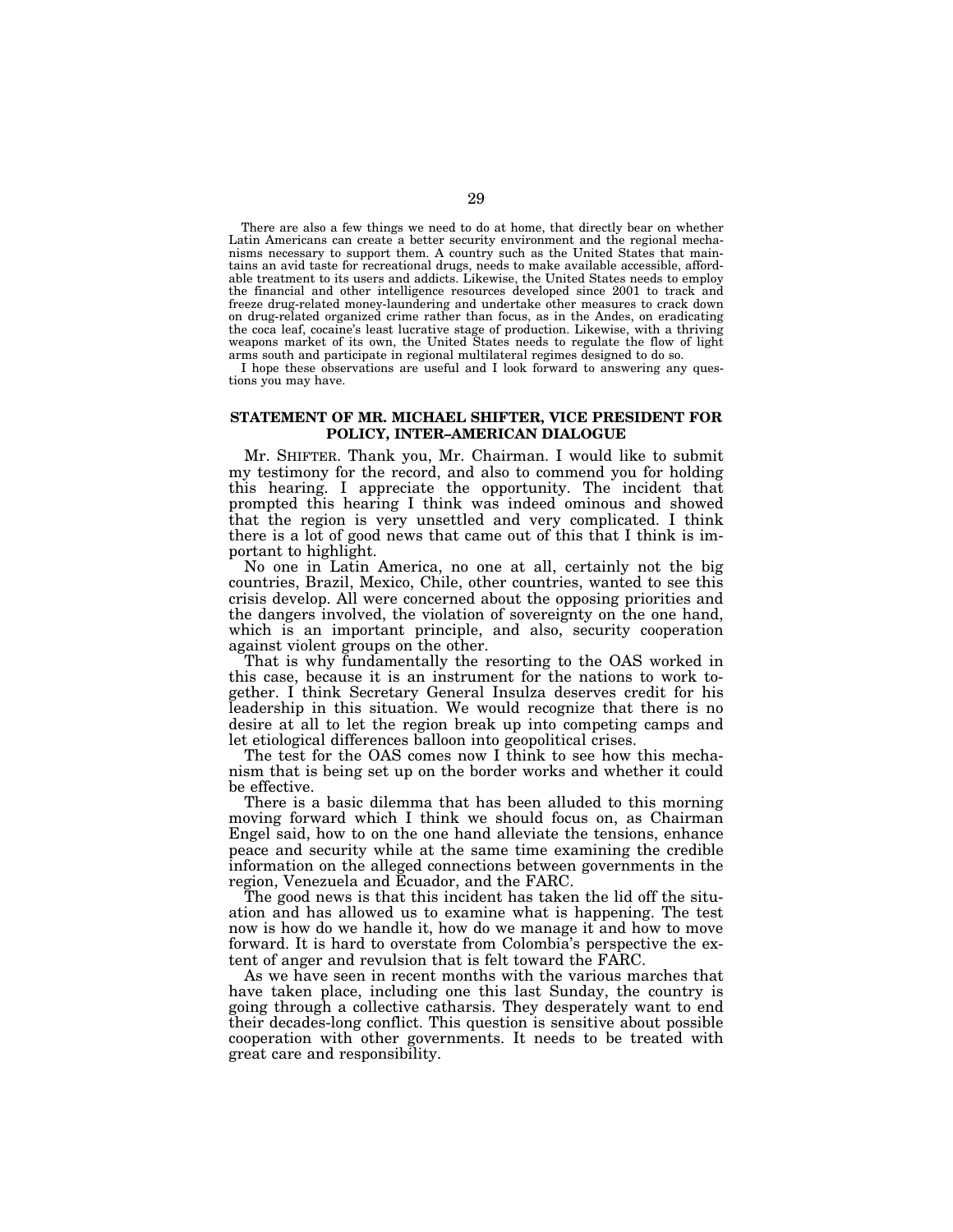How does the U.S. act in this situation, and what are some guidelines for going forward? First thing to notice is the U.S. played a very secondary and marginal role. We didn't have many choices, in fact. We don't have the capacity to intervene as we once did in this region, the United States is distracted on other questions, and also, the Latin Americans won't really tolerate or accept such intervention.

The region has changed in basic ways and so has the U.S. relationship with the region. At the same time, the crisis was too dangerous to ignore entirely, and there was potential that things could get out of hand and for there to be real trouble. So we essentially I think in this case followed the Latin American lead for mutual settlement, which proved effective.

I agree that President Bush's statement of support for the Uribe government was entirely understandable given the relationship between the United States and Colombia, which I support, but at the same time, it was not too helpful. I think a more even-handed expression calling for calm overall would have been more constructive at that moment.

It is also not in Colombia's interest to be isolated from its neighbors because peace and security for Colombia depends on cooperation and trust with its neighbors. Let me just, if I can, very briefly talk about six guidelines that might be useful and something to think about in moving forward on U.S. policy.

Mr. MEEKS. Just a second. We have a vote coming up, and I want to try to get to the testimony of the witnesses and come back to the questions, if we can.

Mr. SHIFTER. Well, the first is that the United States in dealing with this information needs to be very careful and very delicate. I think the main approach is to go to our main allies in the region and to consult with them how they see this information about the alleged connections and what they would like to do about it.

I think there should be a consultative process going on with Mexico, Brazil especially, Chile and other countries. Second is support Colombia and the free trade agreement, and to work toward the passage of that agreement. The approach toward Venezuela I think has improved. We learned some lessons.

We have to review this information that is coming out, but I think we also have to keep in mind any consequences of any decisions made regarding Venezuela toward peace and security. We move forward on the hostage releases of the FARC. I think there are still 700 hostages being held. There is a strong humanitarian question at stake, and the U.S. could be helpful on that.

Stay engaged with Ecuador. I think support for counternarcotics trade preferences are also essential. Finally, Mr. Chairman, to support the OAS and other multilateral fora I think is absolutely essential. Thank you very much.

[The prepared statement of Mr. Shifter follows:]

#### PREPARED STATEMENT OF MR. MICHAEL SHIFTER, VICE PRESIDENT FOR POLICY, INTER-AMERICAN DIALOGUE

Last month's ominous episode involving three Andean countries offers a muchneeded opportunity to examine what is happening more widely in the region and to assess its implications for U.S. policy. The Colombian government's military incursion against a Revolutionary Armed Forces of Colombia (FARC) camp in north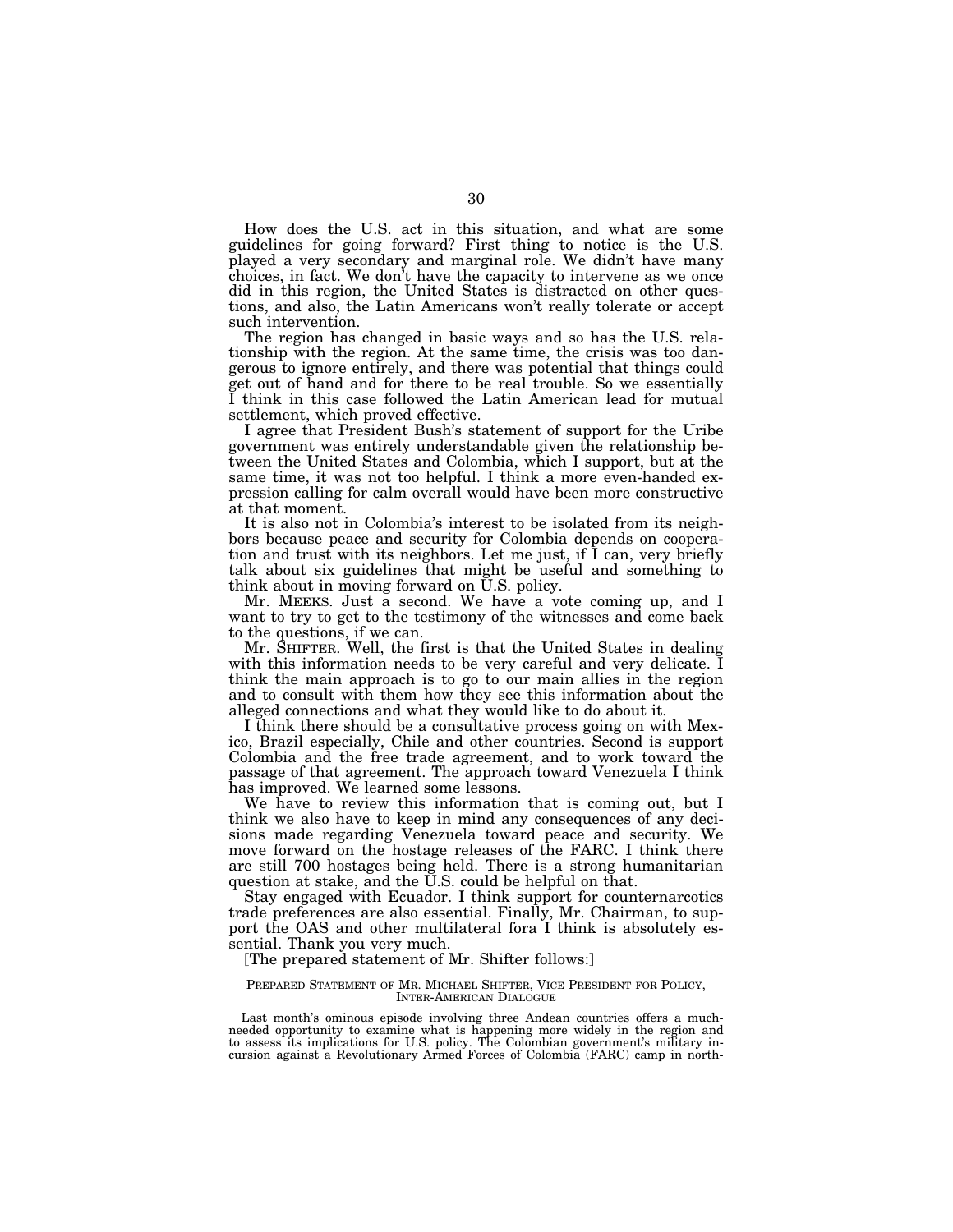ern Ecuador and the international reaction reveal a great deal about the changing realities in the hemisphere and the capacity for effective diplomatic responses. Tensions have mercifully subsided, but the underlying problems that provoked the flareup have not disappeared, leaving the region uneasy and combustible. It is essential not to ignore what has been learned from the recent crisis, but instead to address the challenges, acutely mindful of the consequences for regional peace and stability.

#### WHAT ACCOUNTS FOR ACTIONS AND REACTIONS BY COLOMBIA, ECUADOR, AND VENEZUELA?

Colombia is going through a collective catharsis. The closest analogy to what is happening may not be elsewhere in Latin America, but rather South Africa. The country has endured a dreadful drug-fueled armed conflict and a severe humanitarian crisis for decades and is now palpably struggling to confront and overcome the trauma. After experiencing such an ordeal, any serious attempt at cleansing and reconciliation will take place at best by fits and starts, running into enormous resistance by those wedded to the status quo. But the catharsis is underway, and that is salutary.

Perhaps the most dramatic sign of such a catharsis is the unprecedented series of recent street marches. Last Sunday thousands mobilized demanding that the FARC release the hundreds of hostages it holds—some for over a decade—including former presidential candidate Ingrid Betancourt and three Americans kidnapped in Colombia over five years ago. The March 6th protest against violence in Colombia, particularly paramilitary brutality, was also significant. Most impressive were the massive marches on February 4th in Colombia and many other cities throughout the world (including Washington, DC), expressing outrage at atrocities committed by the FARC.

Most Colombians believe that in the past several years the country has made notable progress towards greater security and peace. That widespread confidence largely accounts for the overwhelming public support—84% in the most recent poll enjoyed by President Alvaro Uribe. His ''democratic security'' strategy has helped the government assert its authority and expand state presence throughout the national territory. The demobilization of paramilitary forces, initiated in late 2003, has been accompanied by significant and sustained military pressure against the FARC. Last August, President Uribe undertook an initiative to free hostages held by the FARC, enlisting the support of Venezuelan president Hugo Chavez. That effort ended just three months later, but Chavez has since facilitated the unilateral release of six FARC hostages.

Against that backdrop, it is hardly surprising that the March 1 raid on the FARC camp was applauded by a large majority of Colombians. The killing of Raul Reyes, regarded as the second most important FARC official, was seen as a significant blow against a hugely unpopular insurgency that has wreaked much havoc for decades. Any diplomatic costs incurred were outweighed by the belief that the strike moved the country a step closer to ending the conflict. Armed with sound intelligence on Reyes's whereabouts, the Colombians acted quickly and decisively. From their perspective, they had previously solicited the Ecuadoran government's cooperation, but to no avail.

The Ecuadoran government deems Colombia's targeted attack unacceptable, arguing that it has in fact pursued the FARC and destroyed camps in its territory. Ecuador's strong reaction to the military strike on its territory and to the subsequent discovery that one of its citizens was among those killed was predictable. Most Ecuadorans do not want to get caught up in the Colombian conflict. They believe the Colombian government should do a better job confining the conflict to its country and containing any spill-over effects. Ecuador has managed to prevent coca production in its territory and does not want to jeopardize that achievement. Among the least politically stable countries in Latin America, Ecuador has profound governance and poverty challenges that would only be exacerbated by involvement in the conflict.

Of course, the outrage expressed by Ecuadorans also stemmed from the fact that Colombia violated its sovereignty and territorial integrity. These are sacred, inviolable principles in a region that has suffered from foreign intervention in the past. The anger was compounded since it is well known that Colombia has received ample security aid from the United States over the last decade. Further, in stark contrast to Colombian public opinion, most Ecuadorans side with the government in its skepticism of the authenticity of files in Reyes's laptop computers found after the raid. President Rafael Correa, in office since January 2006, has expressed the popular outrage in Ecuador and benefited politically. He is in the midst of leading an effort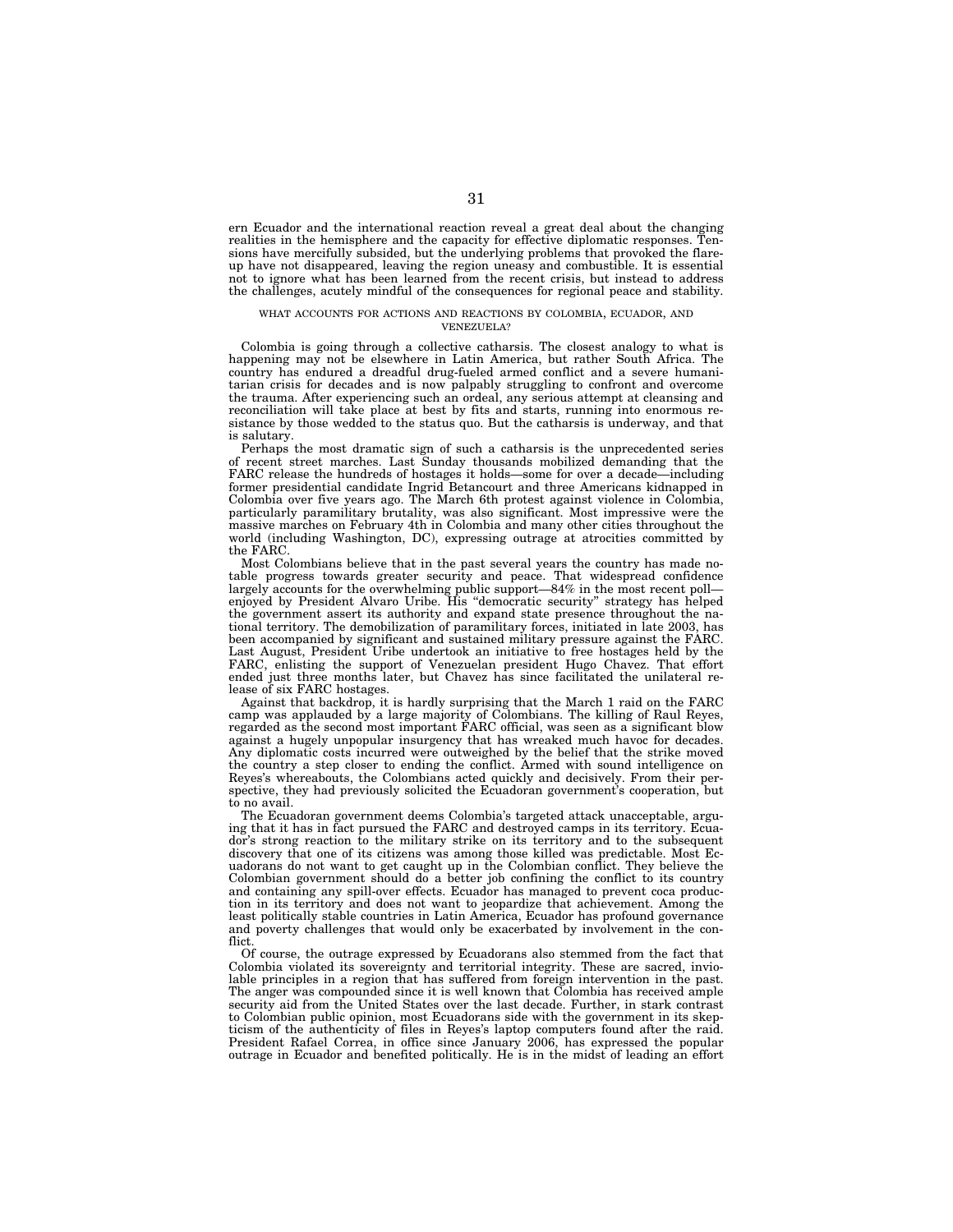to rewrite his country's constitution, and Colombia's incursion helped him consolidate political support and reverse a slide in popularity.

The crisis clearly reveals the vast differences in national priorities as well as the high levels of mistrust on this sensitive matter. Unfortunately, the Ecuador-Colombia diplomatic relationship has been ruptured as a result. Commerce between the two countries has been largely unaffected, but cooperation along the border in attacking the drug problem has suffered. This marks a serious setback. Prior to the March 1 attack, both governments were working together more productively on the drug issue. The Correa administration has filed a suit against Colombia at the International Court of Justice to stop aerial coca fumigation along the border, citing the negative human and environmental impacts. The move makes prospects for a rapprochement in the near term remote.

It is striking that, given that Venezuelan territory was untouched, President Chavez initially reacted to Colombia's raid even more angrily and vigorously than President Correa did. Chavez saw Colombia's military action as a unilateral intervention instigated by the United States. His decision to move tanks to the border and his defiant posture were aimed chiefly to Washington, as a warning against future US military involvement.

The response was also partly designed to shore up domestic political support. According to several reliable polls, Chavez's popularity has been dropping steadily since December 2, when he was narrowly defeated in a national referendum on constitutional reforms. Nonetheless, unlike Uribe and Correa, who have benefited politically from their handling of the Andean situation, Chavez has alienated voters with his bellicosity and nationalism. Most Venezuelans wonder why their president was compelled to assume center stage in response to an episode unrelated to their country. For many this seemed like yet another example of misplaced priorities regional adventurism while Venezuelans face growing problems at home.

Like Correa, Chavez has categorically rejected the claim that the computer files found in the FARC camp are authentic. Still, it is worth pointing out that Chavez has recently been uncharacteristically restrained regarding Reyes's laptop information. The information in those files, if verified, would raise serious questions about the relationship the FARC had with Chavez and, to a lesser extent, Correa.

#### WHY DID THINGS CALM DOWN? WHAT IS THE SIGNIFICANCE OF THE FLARE UP?

The potentially explosive situation in the Andes last month was defused chiefly because Uribe and Chavez checkmated one another. Whereas Uribe was concerned about international criticism of the violation of sovereignty, Chavez was perceptibly uncomfortable with the information found in the computer files. It was in neither president's interest to press on with a confrontational strategy that would keep delicate issues in the limelight. In the end, they both decided to back down, embracing at the Rio Group meeting in the Dominican Republic, which was fortuitously timed on March 9. That Chavez quickly resumed diplomatic relations and trade with Colombia reflects his desire to move on and the importance of bilateral commerce. Last year, trade between the two countries was up sharply, totaling \$5.5 billion.

Indeed, one of the principal lessons from the border incident and its aftermath is that these Andean nations—particularly Colombia and Venezuela—have profound connections with one another that serve as shock absorbers and help prevent volatile situations from spiraling out of control. The links are not only economic, but also involve energy cooperation, cultural ties and fluid migratory patterns. They simply have too much at stake to proceed down such a perilous course

Another key lesson is that despite the indisputable mistrust and bitterness between Colombia and these two neighbors, there is a fortunate propensity to turn to regional bodies to help resolve disputes. From the outset, the three relevant governments were eager to engage the international community. No one in Latin America—especially the larger nations like Brazil and Mexico—wanted to see a crisis develop.

As an instrument for nations to work together, the Organization of American States proved to be the logical place to deal with the dispute and help facilitate dialogue and ventilate differences. Under the leadership of Secretary General Jose Miguel Insulza, the meeting of the OAS Permanent Council on March 4 and the convening of the hemisphere's foreign ministers on March 17 were helpful in alleviating the tension.

The OAS mission to both countries also served a useful purpose in strengthening the organization's credibility. Perhaps the most important task facing the OAS in this crisis will take place in the coming period, as it sets up a binational commission to monitor the Colombia-Ecuador border and prevent another flare up. This case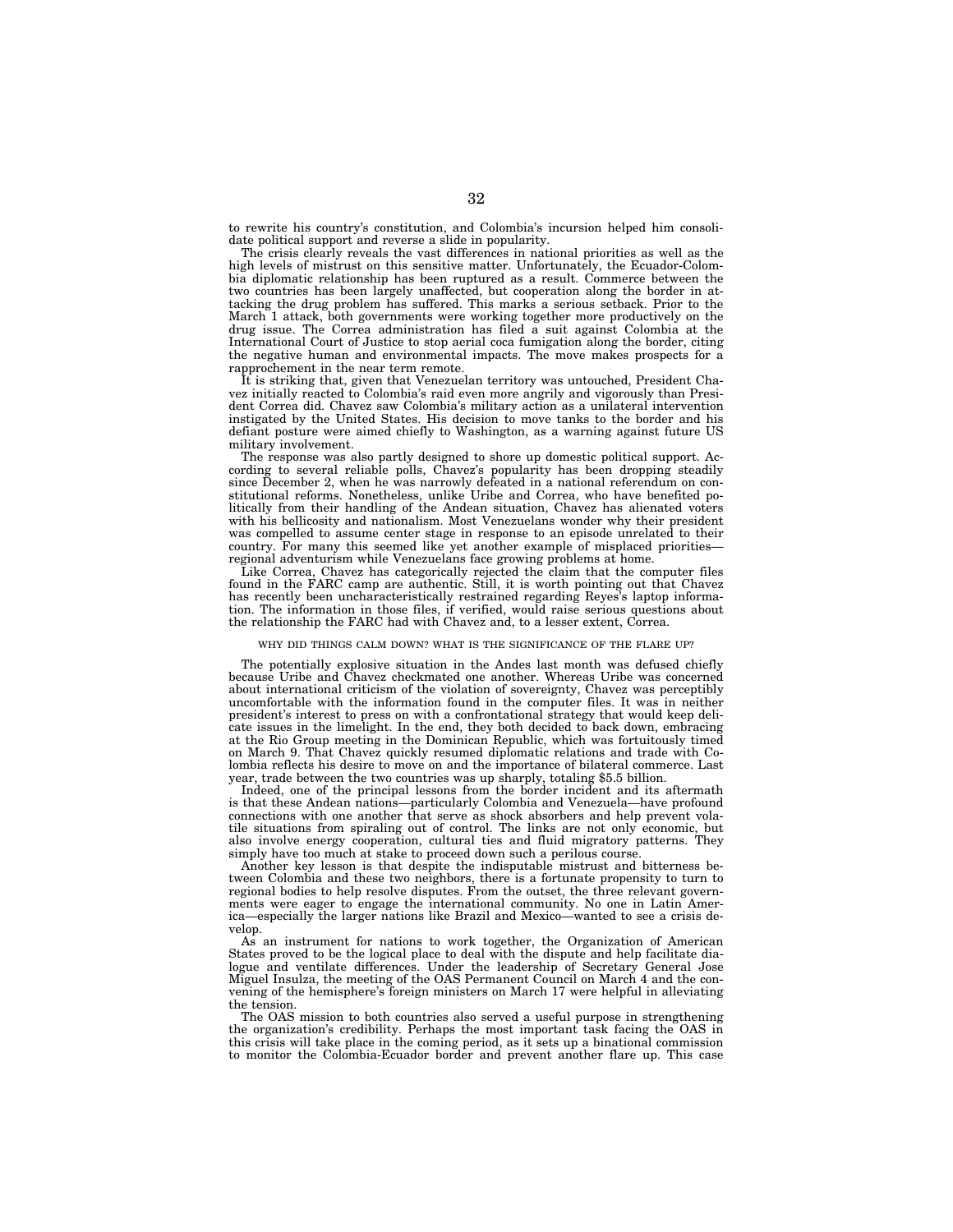will test the OAS's capacity to establish an institutional mechanism and deal with comparable situations effectively.

The governments of Latin America, both through the OAS and separately, reaffirmed the principles of sovereignty and non-intervention on the one hand and le-gitimate self-defense on the other. They were rightly concerned with the competing priorities, and dangers, the situation exposed. Happily, there was no move to break up into competing camps or allow ideological differences balloon into geopolitical crises. On balance, the region exhibited remarkable pragmatism.

#### LOOKING AHEAD: SOME SCENARIOS

The fundamental dilemma is how to alleviate tensions while examining credible information on the alleged connections between governments in the region and the FARC. The guerrillas are working to overthrow a democratically elected government of Colombia, which makes it critical that this question be treated with utmost care and responsibility. The possibilities raised by the files are serious, but need to be pursued in a professional fashion, with due consideration to possible consequences for peaceful, democratic order. Although the region's increasingly polarized geopolitical configuration could result in heightened criminality and chaos, it also offers

an opportunity to achieve more stable governance and social cohesion. Whether Colombia is on the verge of ending its armed conflict is unclear, but the signs that the FARC are weakening are unmistakable. This progress is to be cele-brated, but some caution is warranted. Just as the Medellin and Cali drug cartels fragmented into smaller cartels in the 1990s and the paramilitaries have morphed into drug gangs more recently, so too might the FARC become fractured, breaking down from a single army into independent units. Though preferable to the current situation, violence would certainly continue in that scenario, especially since the drug problem remains formidable in Colombia and throughout the region.

A second concern would be the weakening of Colombia's strong, democratic institutions. Though Uribe deserves credit for the impressive strides in security, the economy and other areas, there is a real risk in continued reliance on a single leader to tackle all problems. Another reelection would likely tarnish Uribe's legacy, weaken democratic governance, and damage Colombia's international image.

Ecuador has embarked on a path of seeking to overhaul its political order. The outcome of the constituent assembly process is uncertain. Given the country's high level of political volatility—there have been nine presidents in the past dozen years—it is important that Correa successfully translate his substantial legitimacy and support into forging more effective governance structures. Any confirmation of an association between the government and the FARC would not contribute to the viability of Correa's stated project or to restoring political stability in Ecuador.

In Venezuela, despite record oil prices, Chavez is facing his most significant vulnerabilities in nearly a decade of rule. The country's politics remain polarized and a more coherent opposition has yet to emerge. Inflation, crime, corruption and scarcity of basic foods are mounting and are proving difficult to remedy. The governance model Chavez has forged simply is not working. In advance of presidential elections in December 2012, local elections in November of this year will give other political forces a chance to present alternative policy prescriptions for the country's future.

Though it manifests itself in different ways, the drug problem is serious in all three countries—as it is in the United States and much of the hemisphere. As the recent crisis illustrates, the drug issue intersects with ideological divisions in the Andean region. Chavez in particular is pursuing an agenda that explicitly defies U.S. interests in Latin America and elsewhere. The drug trade alone has a decidedly corrupting impact on any political system. But for the United States, and the region's governments and societies, the challenge becomes especially daunting when ideology and the illicit drug problem converge.

#### WHAT IS THE CHALLENGE FOR U.S. POLICY?

The U.S. has a considerable interest in fostering a peaceful, democratic, and prosperous Andean region. The key question is how the U.S. can orient its decisions and actions with that goal in mind. The U.S. cannot and should not succumb to either of two common temptations: intervening with a heavy hand to dictate a preordained solution or remaining disengaged from the central questions that most concern our neighbors.

For the most part, and largely to its credit, the Bush administration played a marginal role at best in the Andean crisis. In the end, a formula to calm things down was worked out by the relevant parties and other regional governments determined to avoid any escalation. Washington rightly yielded to the Latin American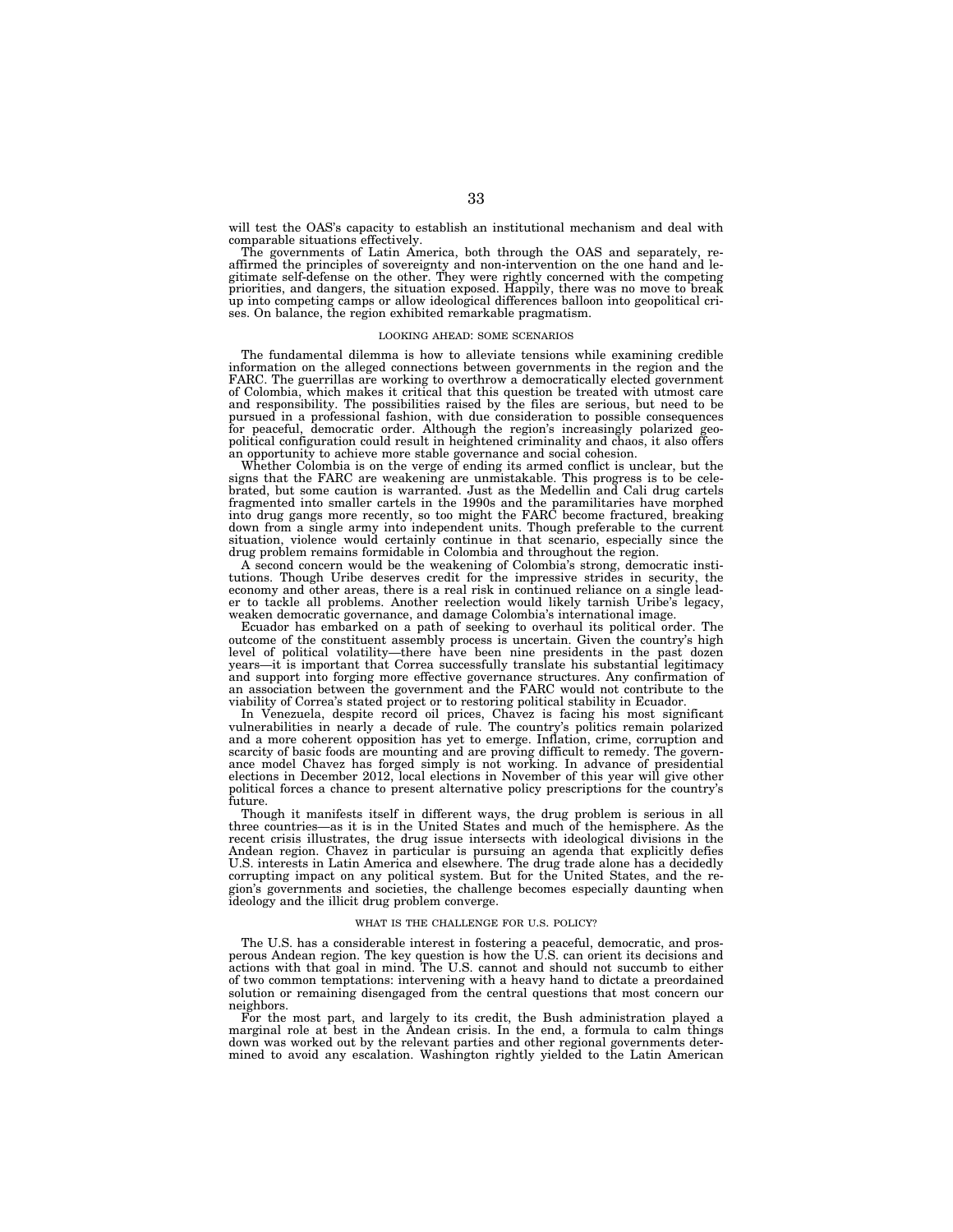desire for mutual settlement. Latin America is often said to be the ''backyard'' of the U.S., but Washington certainly did not behave that way in this case. It is still unclear, however, whether the U.S. consciously decided to play the role it did, whether it simply did not know how to react or, worse, did not care.

President Bush's expression of support for the Uribe government on March 12 was ill-advised. The President took advantage of the situation to promote the free trade agreement with Colombia, citing the security risks in the region. Yet, while defending a close ally like Colombia in such circumstances was understandable, it would have also been appropriate, as a demonstration of evenhandedness, to express concern about the violation of Ecuadoran sovereignty. Siding so strongly with Colombia undermined any chance the U.S. could be an honest broker in a regional dispute. It also further isolated Colombia, whose peace and security ultimately depends on trust and cooperation with its neighbors.

Moving forward, the United States would be wise to maintain a low profile and avoid the kind of protagonism that would only be counterproductive in light of the anti-Americanism prevalent in the region. At the same time, it would be a mistake for the U.S. to retreat from the region at this critical moment. Some guidelines for possible U.S. actions:

- 1) Pursue a discreet and measured approach when managing the information that emerges from the computer files. It would be a mistake to sound the alarms, but equally unwise to turn a blind eye. At the right opportunity, the U.S. might consult with close friends in the region like Mexico, Chile and Brazil to ask how they view any credible information produced and what they consider to be appropriate responses.
- 2) Support Colombia, which has been a close friend and ally. Assistance should be provided not in a way that sets Colombia apart from its neighbors, but rather in a way that encourages it to diversify political and economic ties, both within the region and globally. Apart from its economic merits, the Congress should approve the free trade agreement with Colombia for sound foreign policy reasons. Rejecting the deal would send a signal to the rest of the region that the U.S. is not a reliable ally and that domestic political considerations continue to drive U.S. policy toward Latin America. Continued support for programs that strengthen security, the rule of law and democracy are also vital.
- 3) Enhance partnerships with friendly governments in the region. On Venezuela, the Bush administration deserves credit for recently carrying out a wiser and more moderate approach. The main focus should continue to be collaboration with Latin American allies. While it is understandable that the U.S. will want to review any information regarding the FARC's connections to other governments, it is critical to keep in mind the possible consequences—for US interests and the region's general well-being—of putting Venezuela on the list of states that support terrorism. Political prudence would recommend a diligent examination of the information, but restraint in making decisions that may be self-defeating for the United States.
- 4) Encourage and support reasonable efforts to secure the release of the FARC hostages. Humanitarian concerns are paramount and do not necessarily conflict with policies aimed at ending the armed conflict. Pragmatic approaches should be pursued, including the possible role of Chavez, who has already shown that he can deliver results. The release of further hostages would be in the interest of all parties, including the Colombian government. Such an approach would not reverse the recent troubles of the FARC or Chavez.
- 5) Stay engaged with the Correa government and explore ways of cooperating more productively. Trade preferences and counter-narcotics assistance ought to be extended and continued. The U.S. should not let decisions by the Correa government—such as not renewing the lease of the forward operating location in Manta—affect the overall bilateral relationship. Disagreements on some issues should be expected, and the U.S. can and should explore other options to replace the Manta facility.
- 6) Back the OAS and other multilateral fora committed to peace and democratic progress. Although the region is politically fragmented—hemispheric relations are marked by considerable mistrust—it is crucial to find ways to reenergize cooperative efforts, including on the drug question, among the region's governments and civil societies. Such an approach does not necessarily require additional financial resources, but rather a change in style and mindset. The U.S. must recognize that respect in the region must be earned through a genuine give and take. Early in 2009, the next U.S. president will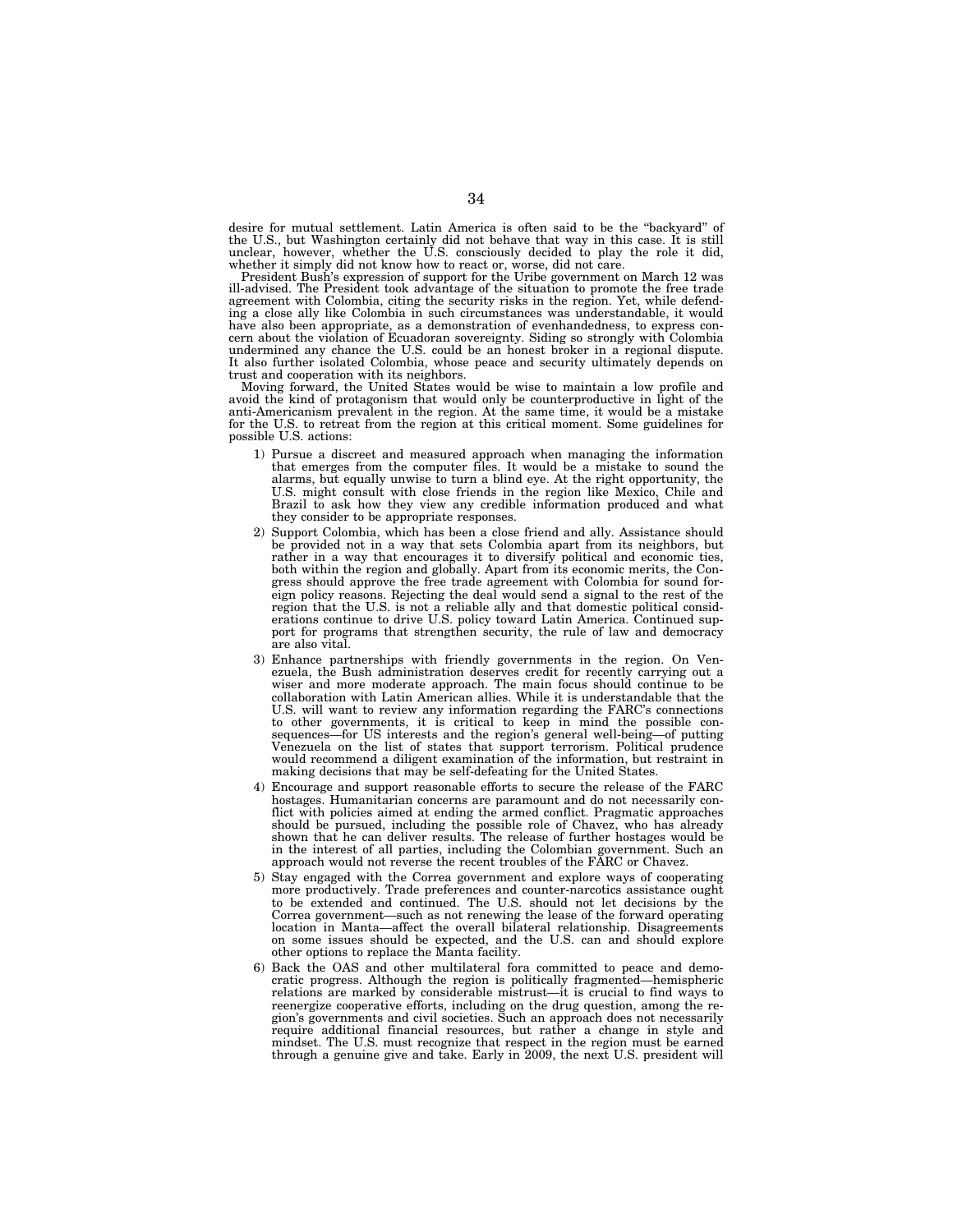be meeting with other hemispheric heads of state at the Summit of the Americas meeting in Trinidad and Tobago. That is an excellent opportunity to recover some of the ground that has been lost over the last decade in hemispheric cooperation.

Mr. MEEKS. Know what? I am just looking. We have one vote, so maybe what we should do is just go vote and come right back. Then we will do Mr. Walser's testimony, then we can go right into questions. Because if it was more than one vote I would do a unanimous. This is just one vote. We can run and come back, okay? Very good. House stands adjourned.

[Whereupon, at 1:30 p.m., the subcommittee recessed, to reconvene at 1:57 p.m., the same day.]

Mr. MEEKS [presiding]. Thank you. We will resume the hearing now with the testimony of Dr. Walser.

## **STATEMENT OF RAY WALSER, PH.D., SENIOR POLICY ANALYST FOR LATIN AMERICA, DOUGLAS AND SARAH ALLISON CEN-TER FOR FOREIGN POLICY STUDIES, THE HERITAGE FOUN-DATION**

Mr. WALSER. Mr. Meeks, thank you very much for having me here on behalf of The Heritage Foundation. I appreciate this opportunity. On February 29, members of the FARC and sympathizers bedded down on a rustic but well-established encampment just inside Ecuadorian territory. For the FARC fighters it perhaps seemed just another night in an unending war against the Colombian people.

Suddenly, after midnight on March 1, Colombia's armed forces struck with deadly effect. In the melee, 25 lives were lost and an undetermined number of guerrillas escaped into the jungle. Two of the dead included FARC leader Rau l Reyes, along with computers and flash drives recovered and flown to Bogotá.<br>
Operation Phoenix was a well-coordinated, punitive strike that

eliminated the FARC's southern front commander. For years, Reyes had played a conspicuous role as a godfather to the FARC in war, kidnapping, extortion, drug trafficking. While recognized as the public face of the FARC, in the eyes of Colombian law he was a criminal fugitive with over 100 charges or convictions for murder and kidnapping.

Mr. MEEKS. I could barely hear you.

Mr. WALSER. I am sorry. I usually am accused of just the opposite, of being rather loud. Colombia's military strike into Ecuador's sovereign space ignited a diplomatic crisis that was among the most acute witnessed in the hemisphere in the past decade. Now, more than a month after the initial incident, threats of war between nations has largely subsided, but not the tensions and the polarization.

Fortunately, South America is a continent where military conflicts between nations remain rare. The restraints on belligerent behavior are substantial, include common cultural and linguistic ties, largely democratic governments, a tradition of nonintervention and increased interdependence and integration of regional economies.

While nationalism encouraged war-like emotions in the Andes, none of the parties in the recent crisis are driven by deep seeded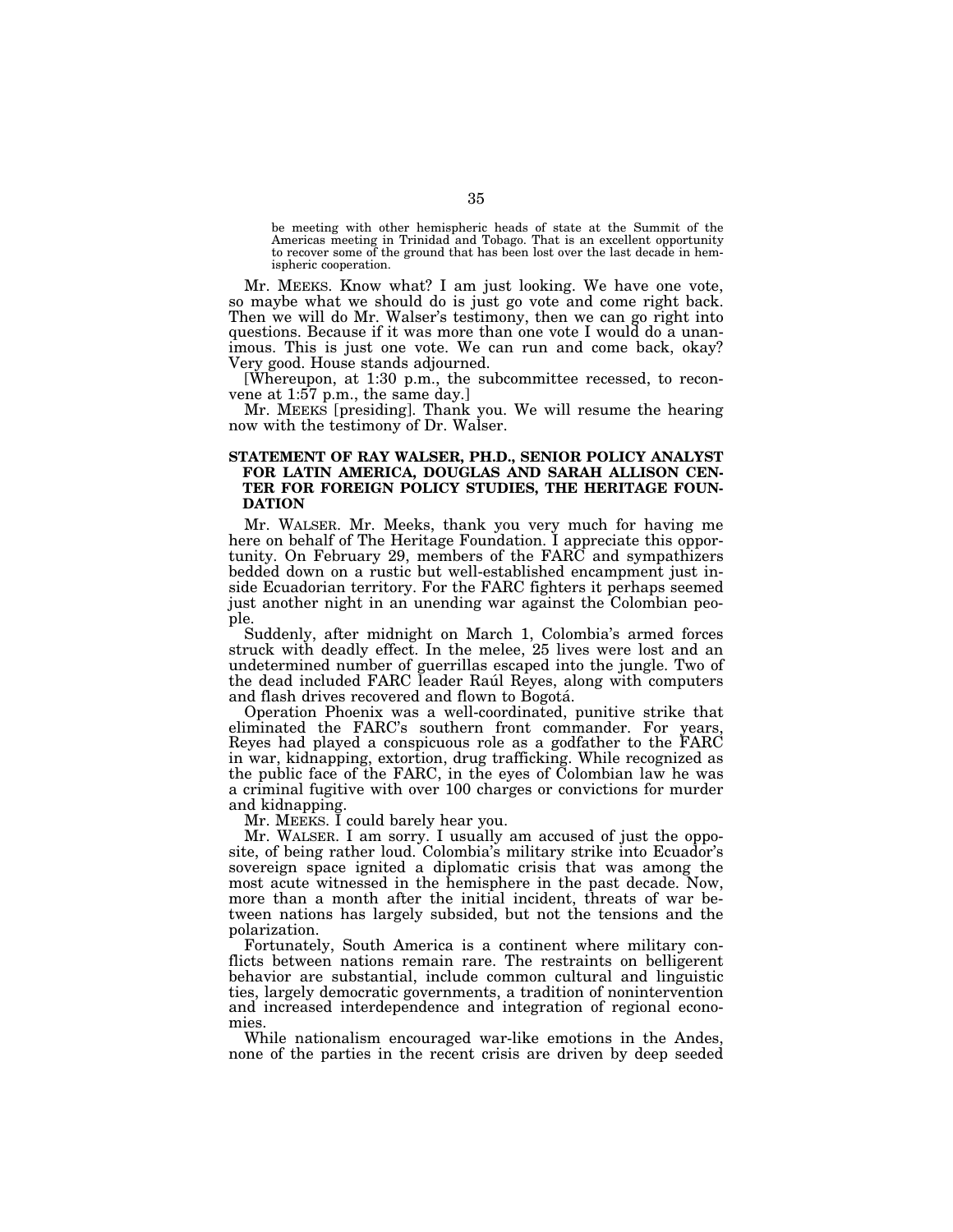territorial, ethnic, tribal or religious beliefs that are the hallmarks of conflict and war in the 21st Century. None of the parties, even Venezuela I believe, truly wanted war.

Public discussion and diplomacy has centered on Colombia's violation of Ecuador's sovereignty, an action for which Colombia has been reprimanded and has apologized. There has also been constructive talk of OAS mediating commissions, mechanisms of dialogue and confidence building measures. These should be encouraged, but can they bridge the gap between neighbors?

The three nations most affected, Colombia, Ecuador and Venezuela, are drifting away from any consensus on how to resolve the problem of the FARC and other irregular combatants and how to improve regional cooperation in the drug fight. The political will necessary to confront the true enemies of stable democracies is becoming lost in a thicket of ideological divisions, personal rivalries and myopic decision making.

Although the FARC is a murderous narcoterrorist group lacking political legitimacy in Colombia, it appears to be winning fresh support in Ecuador and Venezuela. The new brand of interventionism practiced by President Hugo Chavez and his Bolivarian pals seeks directly or indirectly to exploit the political situation in Colombia and prolong, not resolve, its cycles of a conflict.

At the root of the crisis is a clash of paradigms for Latin America's future. One is generally democratic, free market oriented based on building rule of law and partnerships with the U.S. The other is the Bolivarian brand of personality driven populism financed by resourced nationalism and command economies, the socialism of the 21st Century which believes there will be no enemies on the left.

The region is in the process of creating, as one veteran Latin American official observed, a perfect zero sum game. Central to the war against drugs is strong cooperation from source to market. The breakdown in cooperation with two of the five countries that border Colombia is troublesome.

Venezuela has essentially ceased cooperating with the United States, and Ecuador appears to be headed in a similar direction. Ecuador is beginning to suffer from the balloon effect of the drug war. The March 1 incident is a stark reminder of the serious governance and security problems that prevail in this part of the hemisphere.

Large, ungoverned spaces and the continued existence of transnational criminal and terrorist threats demonstrates the need to overhaul or revise existing practices of international law and redouble cooperation.

In a world of sovereign states enshrined in the fundamental agreements governing hemispheric relations, what rights, what mechanisms do nations charged with defending the lives and security of their citizens against illusive terrorist or insurgent forces operating in ungoverned spaces have, especially if these hostile forces shelter and maneuver in the territory of another sovereign state that is either unable or unwilling to enforce its borders and remove the threatening force?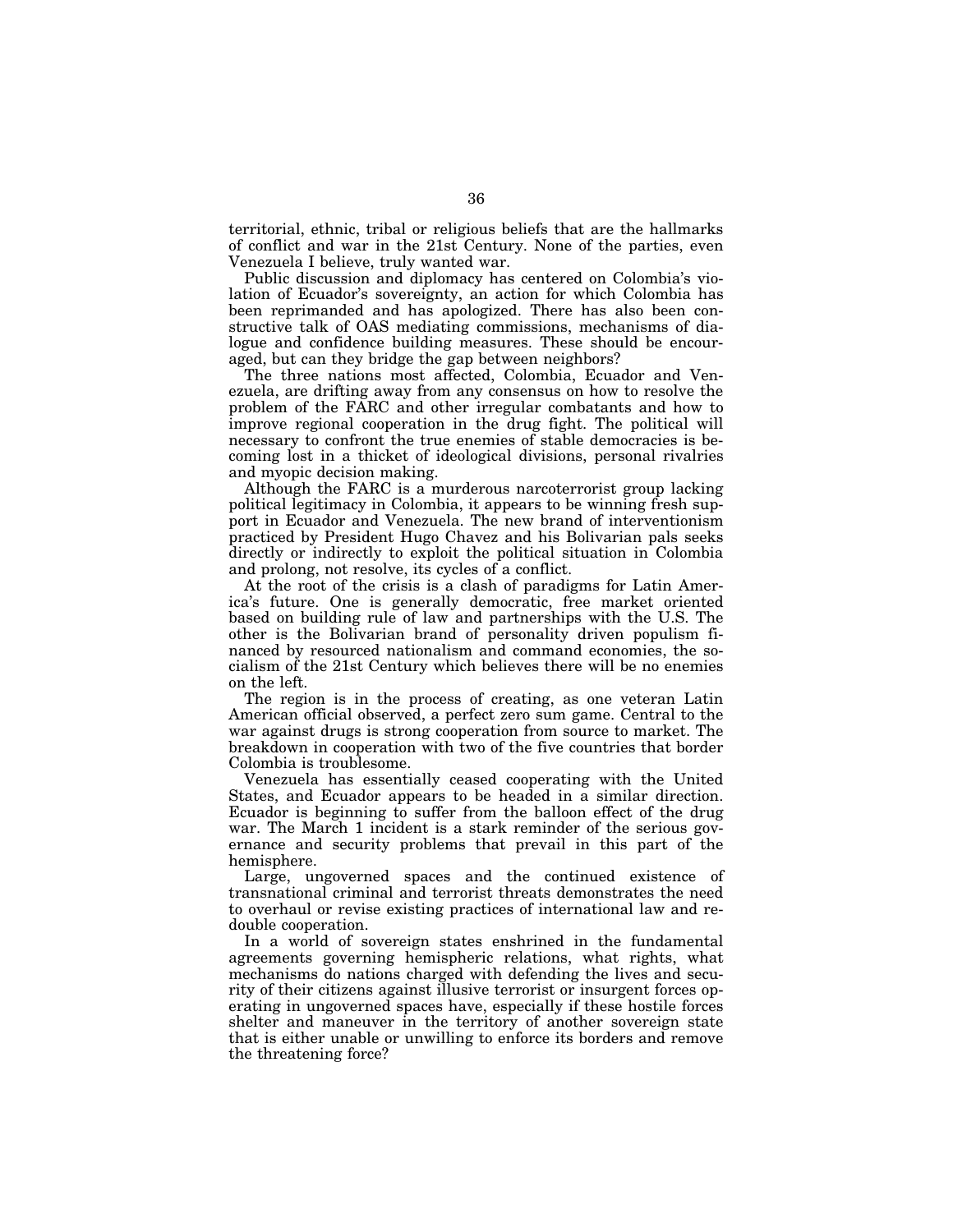The events that began on March 1 remind us of the critical challenges that exist in the Andes will require close scrutiny and realistic policies in the United States. Thank you.

[The prepared statement of Mr. Walser follows:]

PREPARED STATEMENT OF RAY WALSER, PH.D., SENIOR POLICY ANALYST FOR LATIN AMERICA, DOUGLAS AND SARAH ALLISON CENTER FOR FOREIGN POLICY STUDIES, THE HERITAGE FOUNDATION

My name is Ray Walser. I am the Senior Policy Analyst for Latin America at The Heritage Foundation. The views I express in this testimony are my own, and should

not be construed as representing any official position of The Heritage Foundation.<br>On the night of February 29, 2008, a group of guerrillas/terrorists of the Revolu-<br>tionary Armed Forces of Colombia (FARC) and sympathizers Putumayo River, approximately one mile inside Ecuadorian territory. For the FARC fighters it must have seemed like just another night in the guerrilla movements

unending war against the Colombian people. Suddenly, in the first hour of March 1, Colombia's armed forces struck out of the dark skies with deadly effect. Bombs rained down on the FARC camp, followed by the arrival of an assault force of elite Colombian troops. In the confused melee of bombs and gunfire, 25 died, three women were wounded and an undetermined num-ber of FARC guerrillas escaped into the jungle. Two corpses, one the body of Luis Edgar Devia Silva, known by the nom de guerre Raul Reyes, along with three lap<br>top computers, hard disk and flash drives were recovered and flown to Bogotá.

top computers, hard disk and flash drives were recovered and flown to Bogotá.<br>Called Operation Phoenix by the Colombians, the punitive strike aimed a care-<br>fully coordinated blow at the commander of the FARC's Southern Fro number two man in the leadership of the insurgent/terrorist force. It was viewed by the operation's architects in Bogotá as a significant blow to the FARC's seemingly invulnerable leadership structure.

Reyes argued the Colombian government was no ordinary guerrilla fighter! For years, he played a conspicuous role as a godfather to the FARC on matters as diverse as war fighting, murder, kidnapping, drug trafficking, hostage-taking and hostage-negotiations, dealing with foreign governments, meeting with a steady stream<br>of sympathizers and presumably working to secure international backing for the<br>FARC. While recognized as a public face of the FARC to the ou criminal fugitive with over 100 charges or convictions for murder, kidnapping and extortion outstanding.

The Colombian military strike against Reyes and FARC guerrillas ignited a diplomatic crisis that was perhaps the most acute witnessed in the Hemisphere in the last decade. Now, more than a month after the initial incidents, the threat of direct conflict between nations has largely subsided but the polarization and loss of cooperation and trust between nations, particularly between Ecuador and Colombia, will have serious repercussions throughout the Andean region, especially if foreign governments further align themselves with the FARC and the so-called revolutionary forces active in and around Colombia.

#### COLOMBIA

The basic facts of the raid are no longer in dispute. The Colombian military had been hunting Reyes for years and earlier operations to eliminate him were frustrated on several occasions. Clearly the Colombians would have preferred to strike against the elusive Reyes on Colombian territory, but this proved difficult. The Colombians were able to able to fix Reyes' location in a well-established safe haven on Ecuadorian soil, reportedly by tracing phone conversations with Venezuelan President Hugo Chávez.

President Avaro Uribe and the Colombians surely weighed the cost and benefits of the operation before launching it. Since previous cross border incidents had produced minimal consequences, perhaps they believed the attack would cause no significant fallout.

The Colombians reported that fighter aircraft that delivered the bombs on the FARC camp did not enter Ecuadorian air space. Four Colombian Blackhawks, however, carrying special forces and judicial police did cross the frontier after the initial bombardment. The Colombian force exchanged fire with the surviving members of the FARC band and a Colombian solider died in the firefight.

Colombia's President Uribe admitted to considered notifying the Ecuadorian government in advance of the operation but did not for fear of someone warning Reyes,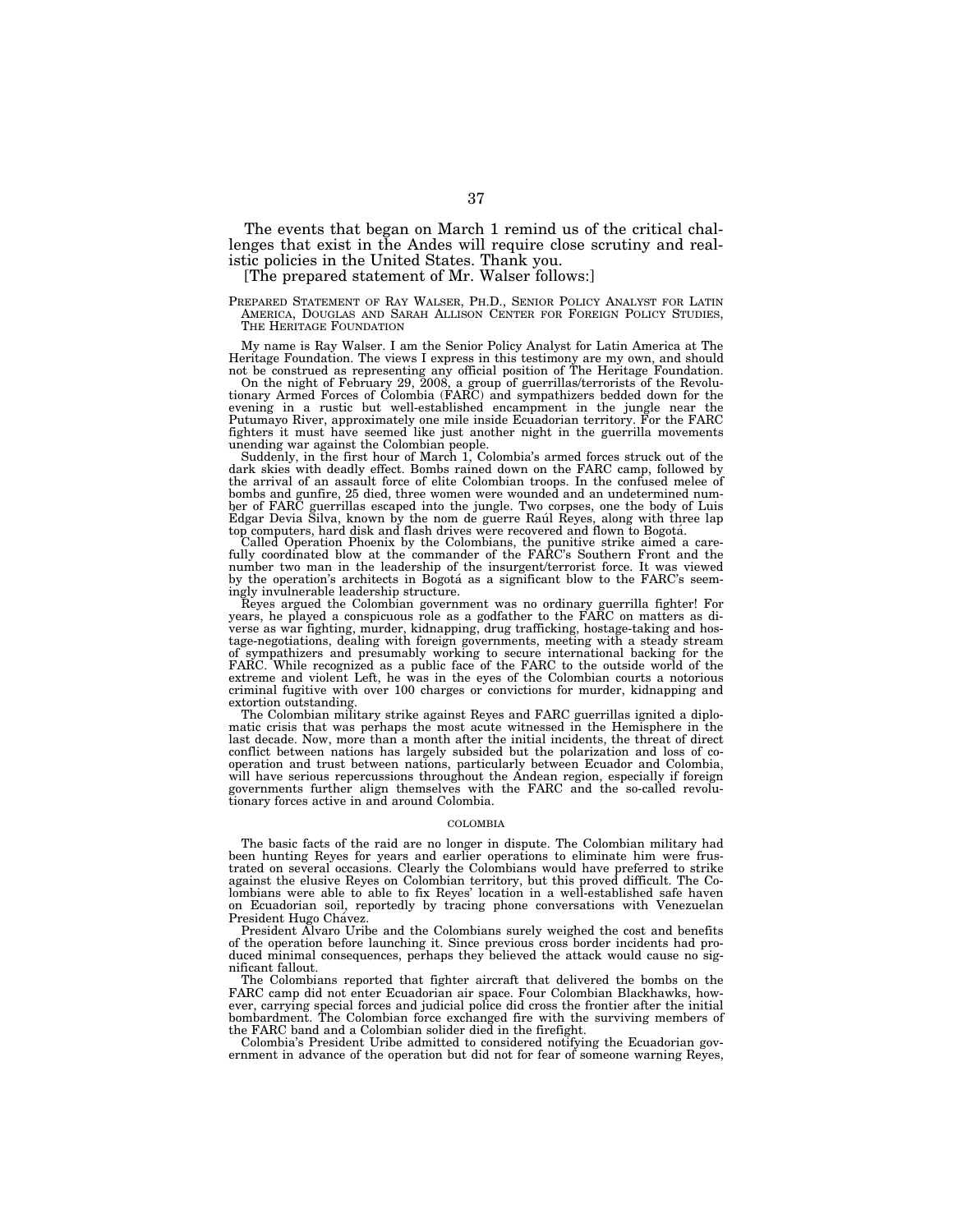and perhaps also for fear of a negative response. It was not until after the attack was underway did President Uribe telephoned President Rafael Correa of Ecuador to inform him of the raid. In the conversation, President Uribe apparently made it seem the encounter was between hostile forces and involved ''hot pursuit.'' Shortly afterward, the Colombian military passed the coordinates of the camp to their Ecuadorian military counterparts.

On March 2, the Colombian government began releasing selective documents recovered from the computers belonging to Reyes. The FARC documents in the form of letters and e-mails between members of the FARC leadership indicated close connections between the FARC and the political leadership of Ecuador and Venezuela, not just on matters relating to the exchange of political hostages the FARC holds, including former presidential candidate Ingrid Betancourt and three U.S. citizen contractors, but also information regarding contacts with Ecuadorian Minister of Security Larrea about establishing a more permissive operating environment for the FARC in Ecuador and about friendship and support offered by President Hugo Chávez of Venezuela.

The partial release of documents exposed the extensive web of the FARC's foreign ties and friendships. If Colombia was to be faulted for a violation of international law, it wanted national and world opinion to recognize that foreign officials were engaging in dangerous relationships with the FARC and acting against international obligations not to aid and abet terrorists.

On the other hand, as the crisis mounted, Colombia did not severe diplomatic relations with either Ecuador or Venezuela or fall in with efforts to militarize the diplomatic crisis. Colombia said it would welcome Organization of the American States (OAS) and United Nations investigations into possible terrorist linkages as well as independent technical verification of the authenticity of the computer's contents.

Given the high value assigned to the target, the Colombians took a calculated risk. Perhaps they believed mistakenly they could strike without serious repercussions in the largely ungoverned, unpoliced space where the FARC, not the government of Ecuador, tend to predominate.

On balance, the Colombians, when presented with an opportunity to strike punitively at a dangerous terrorist *capo dei capo*, they did not let the opportunity slip. I believe leaders in the U.S government would have acted similarly to protect the lives of its citizens.

#### ECUADOR

The reaction of the government of Ecuador to the March 1 incursion became within a few hours one of disagreement and anger. President Correa quickly denounced the attack as a massacre, perpetrated by aircraft entering Ecuadorian air space and aided by sophisticated technology provided by the U.S. He faulted President Uribe for lying and for a wanton attack on Ecuadorian territory. Correa also claimed that some of the dead had been shot in the back and reported that international humanitarian laws were violated. Later evidence would surface regarding the presence of an Ecuadorian and Mexican citizens among those killed in the FARC camp. If Colombia believed the incursion might pass as another unfortunate incident in a largely ungoverned area where brief cross border incursions and incidents were not uncommon, they were mistaken.

On March 2, President Correa denounced the raid as ''an act of aggression'' and expelled the Colombian ambassador. He also called several hemispheric presidents and demanded the prompt involvement of the OAS. On March 3, Ecuador severed diplomatic relations with Colombia. President Correa outlined his government's demands: an international rejection/condemnation of the attack; an OAS investigation and a promise of no further incursions. Relations between the countries, which had been deteriorating since Correa took office in 2006 appeared to hit bottom.

Correa and his senior officials set out within the first 24 hours to disentangle themselves from any possible connections with the FARC. Correa dismissed the Colombian efforts to link his government with the FARC via the computer files as a comedy [*''una cantinflada''*]. The refusal to recognize the potential validity of the information contained in the FARC files was equally advanced by the Foreign Minister Salvador and Minister of Public Security Bustamante when they later appeared in Washington. They too heaped ridicule on the documents and showed no readiness to invite a public investigation of links between the FARC and sympathizers in Ecuador.

President Correa visited five countries to argue the Ecuadorian position on the

incident and to pressure for a sharp condemnation of Colombia's actions. Before the OAS on March 5, Ecuadorian Foreign Minister Salvador defended Ecuador's record of standing against terrorism, policing the border, dismantling FARC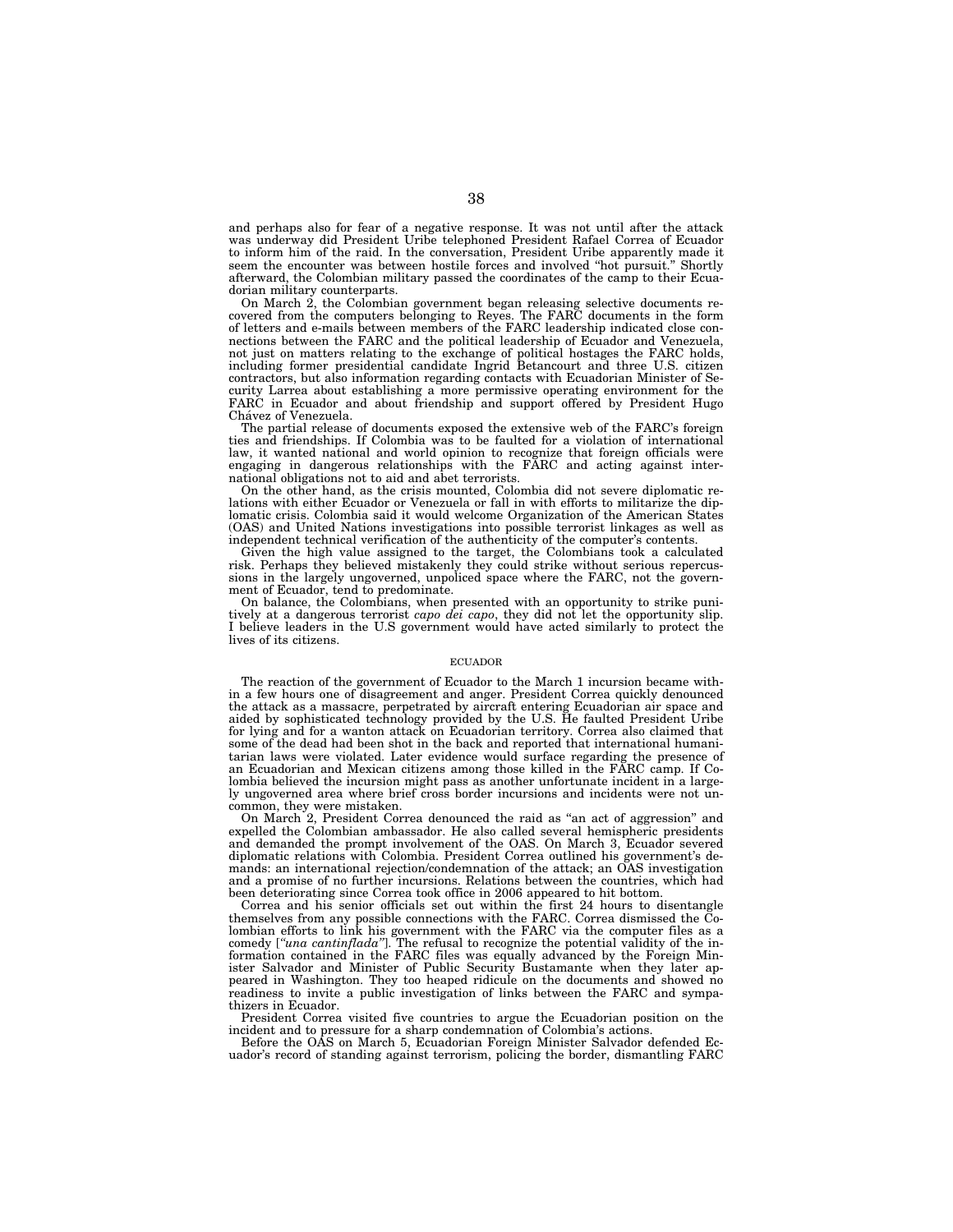camps and sheltering refugees from Colombia's wars. She denounced the release of the FARC documents as ''a hostile and deliberate attempt to divert attention'' from Colombia's act of naked aggression.

Ecuador's officials attempted to paint a positive image of their government's non-<br>involvement in the Colombian conflict, to deny any complicity with the FARC in pro-<br>viding havens and to demonstrate that Ecuador was doing keep the FARC out of Ecuador.

In my view, in their zeal to defend national sovereignty and to win a diplomatic contest with Colombia, President Correa and high Ecuadorian officials rendered a one-sided version of very nuanced and difficult case, obscuring inconvenient facts such as the failure of their civil and military intelligence to locate an established guerrilla encampment that could be reached in a matter of days by visiting Mexican Leftists.

#### VENEZUELA

On Sunday, March 3, President Hugo Cha´vez of Venezuela in his weekly tele-vision program *Alo´ Presidente* startled Venezuelans by turning the bilateral incident into a regional crisis. Before a national audience, Chávez eulogized Reyes as a "good revolutionary." In his pep talk to the nation, Chávez digressed, informing Venezuelans that one of the cherished goals of his foreign policy was to carry his anti-American campaign to Colombia and to see Colombia liberated from the yoke of U.S. imperialism.

Cha´vez proceeded to reaffirm solidarity with Ecuador, recalled his diplomatic personnel from Bogota and instructed his Defense Minister to "send me 10 battalions" to the border, including tanks.'' Cha´vez warned Colombia that he would interpret a strike against the FARC on Venezuelan territory as an act of war. Following Cha´vez's intervention it appeared that the Andean region might be spiraling toward armed conflict.

In my view the response of the President of Venezuela was to encourage what one Latin American commentator called ''the diplomacy of microphones.'' How far Chavez intended to go with his brand of brinksmanship remains unclear. But if he had wanted to manufacture an incident and provoke a shooting war, he had all the opportunities.

#### THE ORGANIZATION OF AMERICAN STATES—1

The incident was one of the gravest challenges to the OAS in the last decade. Under Secretary General Jose´ Miguel Insulza, the OAS moved swiftly to defuse the crisis and reduce it to manageable proportions. On March 4, the OAS convened its permanent council. Ecuador rushed its Foreign Minister to Washington to argue her nation's case largely around Article 21 of the OAS Charter which states:

''The territory of a State is inviolable; it may not be the object, even temporarily, of military occupation or of other measures of force taken by another State, directly or indirectly, on any grounds whatsoever. No territorial acquisitions or special advantages obtained either by force or by other means of coercion shall be recognized.

As Secretary General Insulza noted, ''this principle is one of the cornerstones of the international legal order and, in particular, the inter-American legal system, and a principle that has always been indisputably linked to the principle of peaceful settlement of controversies between States and cooperation to safeguard peace, security, and development.''

The debate in the OAS centered on often-repeated prohibitions against the violation of territorial sovereignty enshrined in numerous instruments of the Inter-American and international system versus an equally recognized right of self-defense, between the protection of state sovereignty and the duty not to allow one's territory to be used to harm others. At the core of the debate was the clash between classic upholders of an overarching set of international laws and realists who rigorously defend their right and obligation to protect the lives and safety of their people in an essentially anarchical international environment.

The initial OAS resolution issued on March 5 reaffirmed ''the principle that the territory of a state is inviolable and may not be the object, even temporarily of military occupation or other measures of force taken by another State, directly or indirectly, on any ground whatsoever.'' The permanent council instructed the OAS Secretary General to lead a mission to Ecuador and Colombia in order to ''propose formulas for bringing the two nations closer together.'' The permanent council also summoned the foreign ministers of the Hemisphere to meet in a special session on March 17. The government of Brazil constructively provided a military aircraft for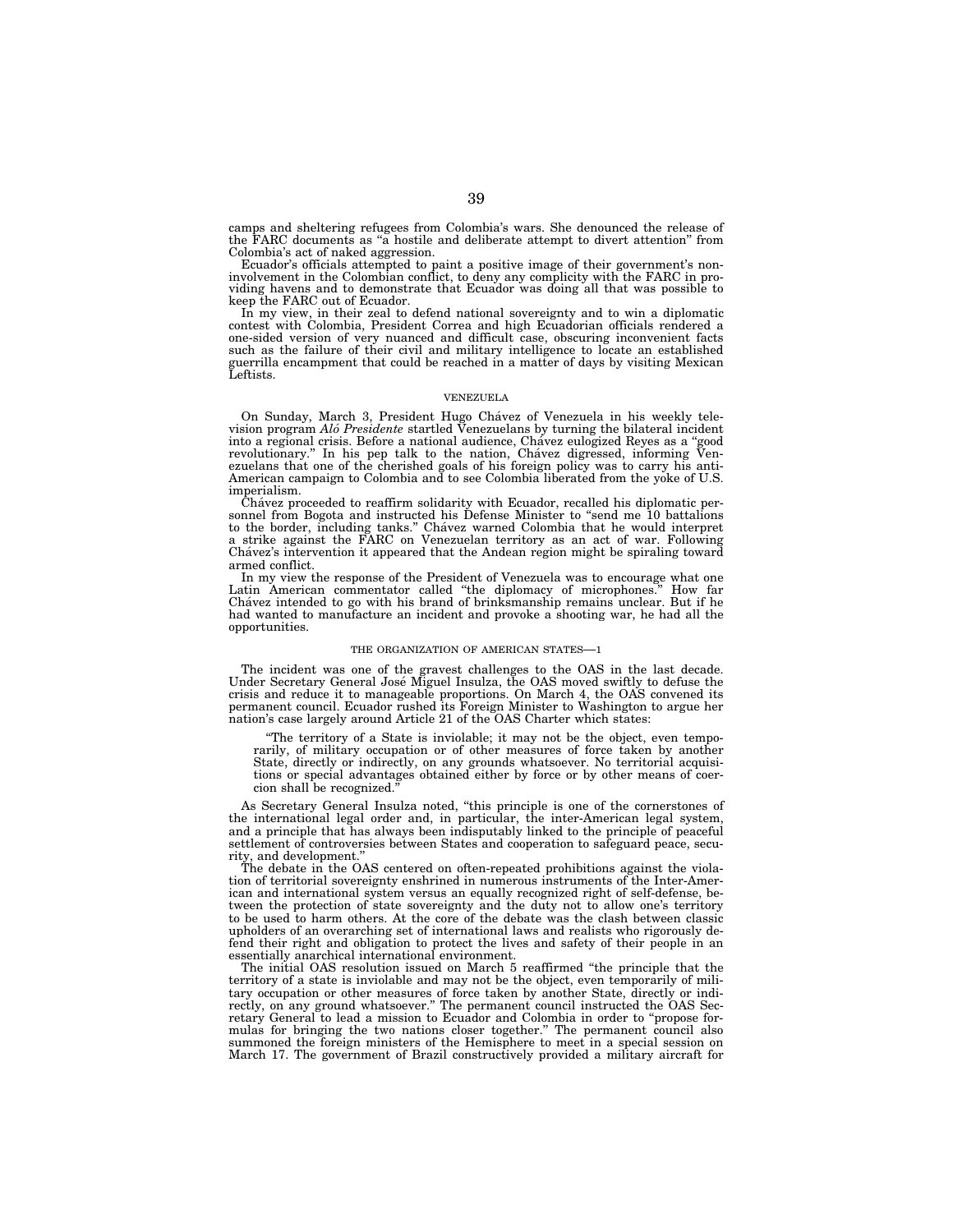the special OAS mission and the governments of Ecuador and Colombia covered the daily expenses and in-country transportation of the mission.

#### THE RIO GROUP

It was fortuitous that most regional heads of state of the Hemisphere were already committed to meeting in the Dominican Republic for the 20th meeting of the 20-member Rio Group in the Dominican Republic on March 7. The Rio Group is a mechanism of consultation that evolved out the Contadora support group during the Central American crisis of the 1980s. It remains a vehicle for Latin American heads of state to consult annually on topics of common interests. The U.S. does not participate in the meetings of the Rio Group. The gathering of most presidents of the region [Brazil's Lula da Silva did not at-

tend] offered ample opportunity for regional leaders to confer, publicly and privately. It was also a chance to indulge in some political theater. At President Uribe's re-quest, the entire session was opened to the media. With the world watching, the pressure mounted for the contending parties to moderate their positions and produce a positive outcome.

Although at one point, during President Uribe's initial speech, President Correa stormed out of the session, he returned. Uribe yielded to the demand for a public apology for the March 1 incident and a promise there would be no repeat of attacks on Ecuadorian soil. Dominican President Leonel Ferna´ndez engineered a meeting of Presidents Correa and Uribe, including handshakes and abrazos. The march toward war yielded to promises of peace and renewed friendship.

The passage of a resolution by the Rio Group greatly defused the animosity built up in the previous six days. The key text of the resolution stated:

''We reject the violation of the territorial integrity of Ecuador, and consequently reaffirm the principle that the territory of a State is inviolable and cannot be the object of military occupation nor other measures of force taken by another State, direct or indirectly, whatever the reason.''

Wrote the Bogota weekly *La Semana*, the meeting of the Rio Group ''did not moderate the inclinations of the leaders of the three countries but it did curb their impulses.'' After the Rio Group meeting, threats of conflict, particularly the tension between Colombia and Venezuela, swiftly defused, leaving many to wonder just how profound was the crisis.

#### THE ORGANIZATION OF AMERICAN STATES—2

The foreign minister gathered for the OAS ministerial meeting on March 17. After lengthy discussion, the OAS agreed to a resolution, the final text of which called on all OAS members and the involved parties:

To reject the incursion by Colombian military forces and police personnel into the territory of Ecuador, in the Province of Sucumbios, on March 1, 2008, carried out without the knowledge or prior consent of the Government of Ecuador, since it was a clear violation of Articles 19 and 21 of the OAS Charter.

To take note of the full apology for the events that occurred and the pledge by Colombia, expressed by its President to the Rio Group and reiterated by its delegation at this Meeting of Consultation, that they would not be repeated under any circumstances.

To reiterate the firm commitment of all member states to combat threats to security caused by the actions of irregular groups or criminal organizations, especially those associated with drug trafficking.

To instruct the Secretary General to use his good offices to implement a mechanism for observing compliance with this resolution and the restoration of an atmosphere of trust between the two Parties.

The ministers charged the OAS with encouraging Colombia and Ecuador to reestablish diplomatic relations and to reactive existing political consultation mechanisms. It also called for the formation of an OAS mission for follow-up and verification of commitments assumed and agreements reached by the two countries for cooperation on border issues and other matters of common interest and for the strengthening of border mechanisms for dialogue and cooperation and the study of a possible bilateral early-warning system.

While the OAS resolution appeared to vindicate Ecuador's grievances, it did not produce a condemnation of Colombia and recognized the responsibility of states to combat security threats posed by groups like the FARC. It also makes clear that the OAS approach to terrorism requires further updating of international law and accepted practice in light of the growing challenge of transnational crime and in the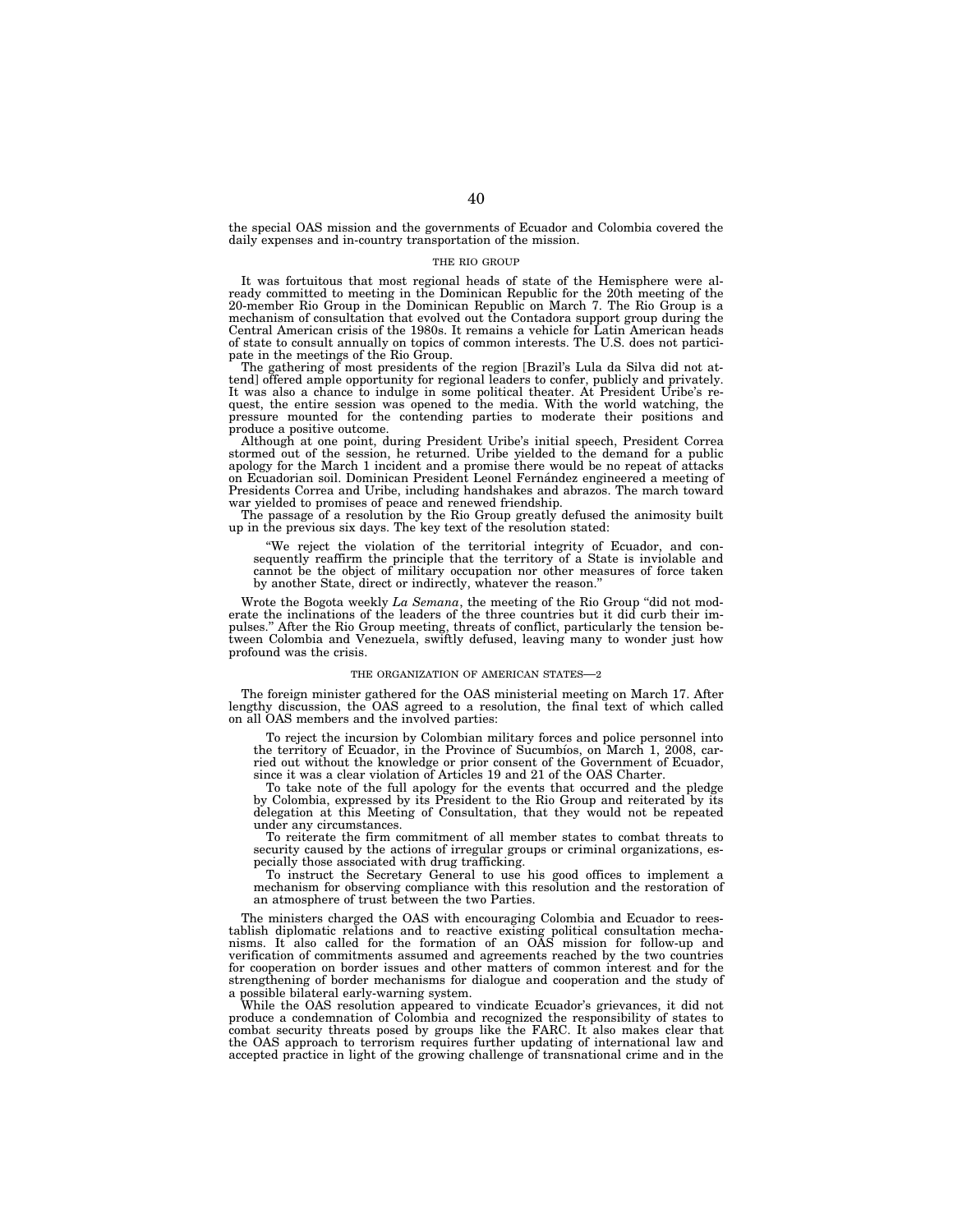aftermath of 9/11 to synchronize the inherent rights of self-defense against terrorist attack with traditional protections of national-sovereignty and territorial integrity.

#### THE UNITED STATES

The initial response of the U.S. government was to encourage Ecuador and Colombia to take the incident to the Organization of American States. In light of the Venezuelan belligerent reaction and dispatch of troops to the Colombian border, the White House quickly recognized the importance of supporting President Uribe and Colombia in its struggle against narco-terrorism and in standing up to Chavez. On March 4, President Bush called President Uribe and reaffirmed his full support for democracy in Colombia. The President expressed opposition ''to any acts of aggression'' aimed at destabilizing the region. The statement made clear where the U.S. government stands with regard to any possible military attack by Venezuela against Colombia.

In the OAS debate on March 17, the U.S. representative urged a balanced resolution, one that weighed the responsibility of states to respect frontiers and guard national sovereignty but one that also urged nations to take collective action against international terrorism. The U.S. joined the consensus that passed the OAS resolution but caveated its vote by inserting a clear reference to the obligation of states not to support international terrorism.

On March 18, President Bush spoke of the connections between the FARC and Venezuela's government, reaffirming, ''the United States strongly supports, strongly stands with Colombia in its fight against the terrorists and drug lords.''

A U.S. position that stands up for a vital friend and partner in the Hemisphere and recognizes the transnational, destabilizing threats posed by the narco-terrorists of the FARC and those who support and sympathize its activities is, I believe, fully consistent with the security interests of the American people.

#### OBSERVATIONS/CONCLUSIONS

The March crisis in the Andes produced a heightened state of tensions and a surge in nationalist sentiment that are often the antecedents of war. Three nations sought to exploit the March 1 incident for full political advantage and to rally domestic support behind their positions. How serious was the threat of war remains a matter for debate.

South America is fortunately a continent where military conflicts between nations remain fortunately rare. The restraints on belligerent behavior are substantial and include common cultural and linguistic ties, largely democratic governments committed to peace and non-intervention and increased interdependence and integration of regional economies. While nationalism helped encourage warlike emotions in the Andes, none of the parties involved appeared to have been driven by deep-seated territorial, ethnic, tribal or religious beliefs that are the hallmarks of conflict and war in the 21st century.

The crisis for these reasons was also contained by the active diplomacy of the OAS and the Rio Group and by the reluctance of the parties themselves to escalate the crisis to the point of war.

The crisis, nevertheless, will likely have enduring and troubling repercussions. The three nations most involved in the conflict are drifting away from any collective recognition of the need to resolve either the problem of the FARC and other irregular combatant and criminal forces and to enhance regional cooperation in the fight against the drug trade. The political will needed to confront the true enemies of organized, legal states is becoming lost in a growing thicket of ideological divisions, personal rivalries and myopic decision-making. At a time when the FARC is increasingly exposed as a murderous, narco-terrorist group lacking political legitimacy in Colombia and a waning military force, it is winning fresh political converts in Ecuador and Venezuela. The new interventionism of the Hugo Chavez and his Bolivarian/leftist pals seeks directly or indirectly to exploit the political situation in Colombia and prolong, not resolve, the conflict. To date, none of the new Bolivarians have offered constructive proposals aimed at ending the conflict in Colombia on a balanced basis.

The longer-term fissures underlying the March crisis will be difficult to resolve as long as there is a loss of common understandings and a clash of rival paradigms for Latin America's future political and economic course: a battle between a generally liberal, democratic, free-market philosophy based on partnership with the U.S. and the new Bolivarian brand of activism which holds the view that there should be no enemies on the Left, even if the parties operating under the mantle of "revolutionary internationalism" are prepared to follow the path of armed violence and rebellion and have unalterable terrorist and narcotics-trafficking tendencies.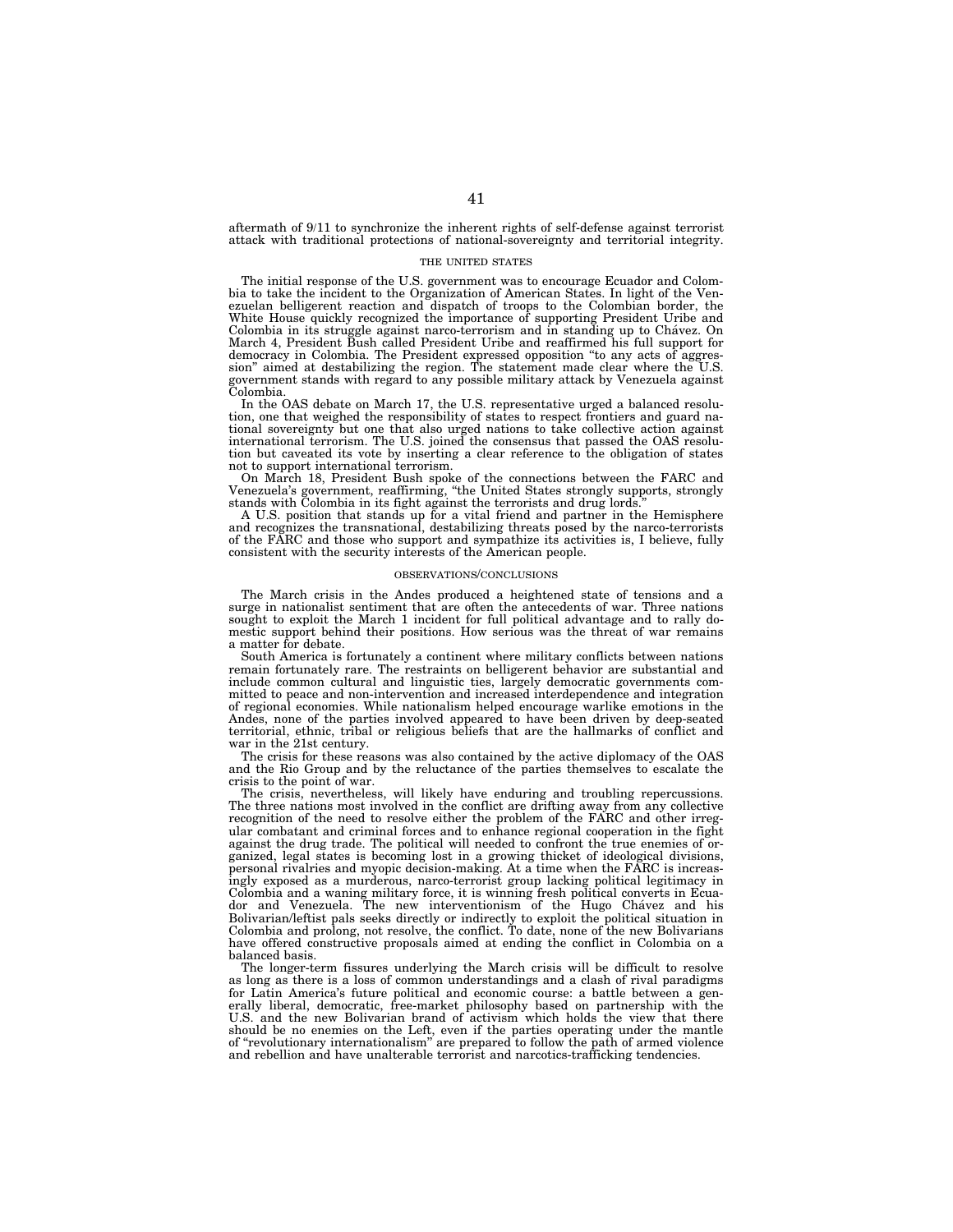Where there is an increased need for cooperation among governments to control ungoverned space, to act in concert against narcotics-trafficking and to curb and eliminate the actions of irregular forces is giving way to bitter political rivalries and partisanship. The region is in the process of creating, as one veteran Latin American official observed, a classic zero-sum game.

Another troubling facet of the crisis is the reluctance of many in the hemisphere, adhering to the long-established principle of non-intervention to speak out openly and forcefully against the FARC and to join with the people of Colombian in repudiating acts of terrorism by all parties. This laissez-faire attitude gives further oxygen to the fire that has consumed Colombia for decades.

Finally, a central concept in the war against drugs has been the recognition that strong regional cooperation from source-to-market is necessary if progress is to be made in the anti-narcotics fight. The breakdown in cooperation with two of the five countries that border upon Colombia is troublesome and indicates that the regional collaboration needed to make headway in the drug fight has largely disappeared. Venezuela has essentially ceased cooperating with the U.S. and Ecuador appears headed in a similar direction. Ecuador is suffering from the ''balloon-affect'' of the drug war. The decision of Ecuador to take Colombia to the International Court of Justice because of aerial spraying or President Correa's efforts to root out so-called ''CIA influences'' in his intelligence service, i.e. pro-American officials, are not helpful. Any effort to preserve a working relationship and counter-drug cooperation faces an uphill struggle. These divisions will undoubtedly be rapidly exploited by the FARC and other drug traffickers.

The March 1 incident is a stark reminder of the serious governance and security problems that prevail in parts of the hemisphere. The presence of immense ungoverned spaces and the continued existence of severe transnational and terrorist threats demonstrate the need to overhaul or transform existing practices of international law. In a world of inviolable, sovereign states, what rights, what mechanisms do nations, operating in a real time world, have to defend themselves against elusive terrorist or insurgent forces operating in ungoverned space beyond its borders, especially if these hostile forces operate with the tacit support of another sovereign state that is either unable or unwilling to enforce its borders and remove the belligerent force?

Mr. MEEKS. Thank you. Let me just ask a few questions in regards to the tensions. You know, as I recall, President Bush spoke to President Uribe regarding the border tensions between Colombia and Ecuador and subsequently made a public statement pushing for the United States and a Colombia in a free trade agreement.

Do you think that President Bush should have also reached out to President Correa? I would like to get your opinion on that. Do you believe that by not—well, just answer that first question first, all three of you. Do you think Bush should have reached out to President Correa?

Ms. SWEIG. Yes.

Mr. SHIFTER. Yes.

Mr. WALSER. I think the President spoke to Uribe after the Venezuelan had sort of amped up the crisis, but I also agree that there should have been communications with the President of Ecuador.

Mr. MEEKS. Now, do you believe that by not reaching out to President Correa that the United States, we might have damaged our credibility in the hemisphere, and what do you think the perception of those in the hemisphere have of the United States as a result of not reaching out?

Ms. SWEIG. I think the perception of the United States in the hemisphere didn't start in a very positive place in the background to this moment.

The fact that the United States didn't reach out reinforced the sense that the United States and Colombia both have isolated themselves in this kind of entrenched, close alliance that they have developed for good reasons but the fallout from that is the sense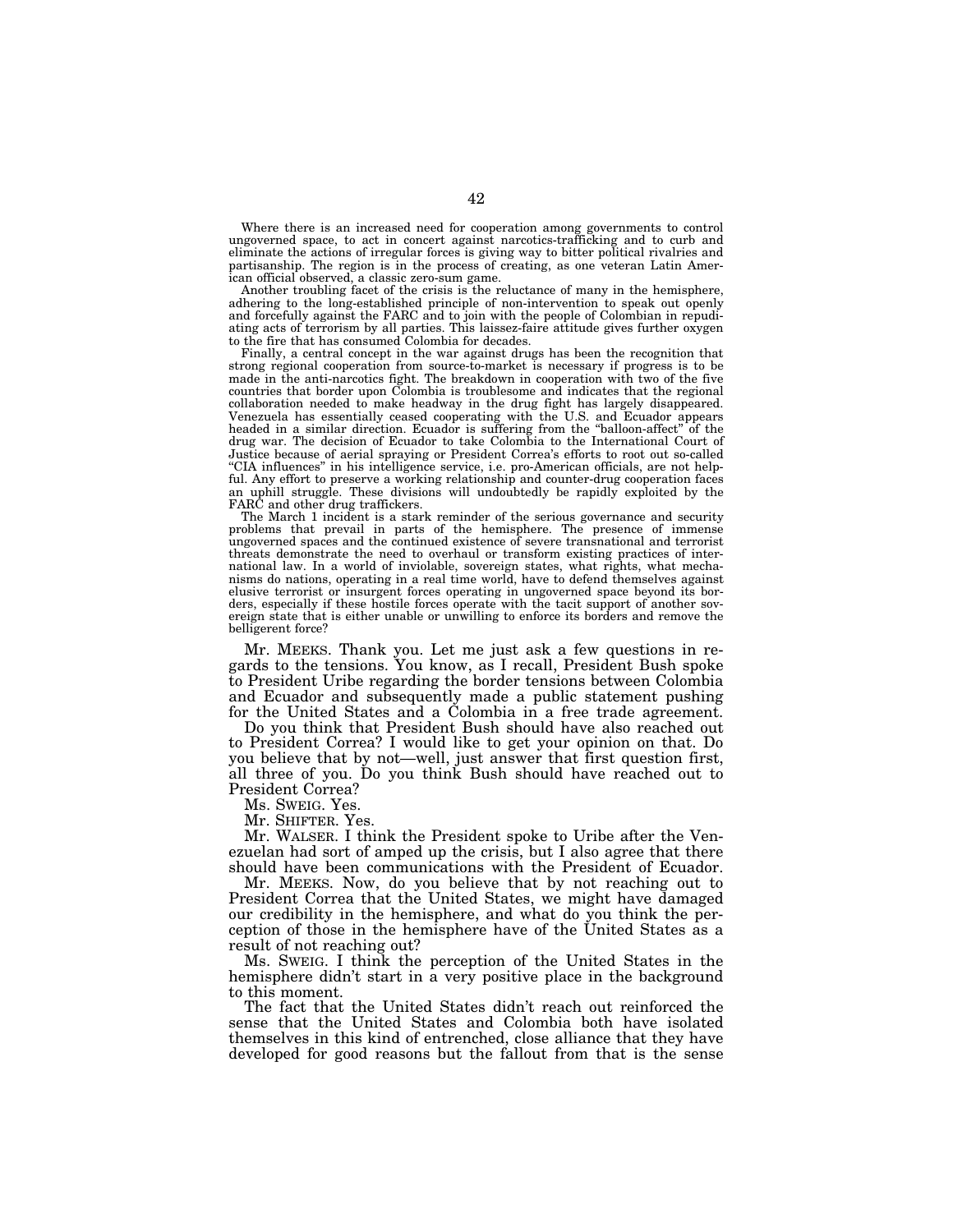of favoritism, this sense of playing favorites, kind of, and reinforces perceptions that the United States is etiologically driven, although that has changed as well, as we know, in the last couple of years.

We have a much more forceful diplomacy with as many actors as possible. It was just all of a piece, in my view.

Mr. MEEKS. Mr. Shifter.

Mr. SHIFTER. I think that—I wouldn't overstate the effect to the rest of the hemisphere. I think it had a very bad effect in Ecuador because it really helped stir the nationalism, the aggressive response that we are seeing now. I think one of the reasons why things are so difficult to resolve between Colombia and Ecuador today is because things got very, very hard.

I think the United States not reaching out to Ecuador I think contributed to that. I think it was counterproductive. I am not sure about the rest of the region. It is sort of a small piece. I think I would be careful about overstating its consequences.

Mr. WALSER. I think the U.S. was already condemned in the eyes of Correa. The initial responses were how is this possible? Was this U.S. technology? Was this a U.S.-directed attack? To what extent was the MANTA base used as an operational platform? The diplomatic and the optics would have been good, but Correa had very quickly decided that the U.S. was behind this strike.

So I am not sure whether reaching out at the point would have really satisfied him or ended the issue.

Mr. MEEKS. Well, you see, one of the reasons why I am going down this line, because I am trying to figure out what can the United States do? You know, can the United States, if it is not seen as a fair arbitrator—and I will ask you at this point, can the United States do anything to help Ecuador and Colombia expedite their restoration of relations given the circumstances that have taken place?

Is there anything that the United States can do at this juncture?

Mr. WALSER. Being an ex-diplomat one never wants to give up on diplomacy. I think it is a difficult period in the next couple of months would be my judgment. There seems to be something of a witch hunt going on inside Ecuador at this point. Correa just fired the Defense Minister and the Head of Intelligence.

There is a lot of turmoil that appears to be taking place. I don't know whether at this juncture, but I think that the United States does have to reengage with Ecuador perhaps after the mechanisms are in place after the OAS has sort of hopefully cooled tensions. There should be a role for the U.S., but it is going to be difficult at this particular moment.

Mr. SHIFTER. I tend to agree with that. I think one thing to remember, though, is that the United States had, there was a long interview given with the U.S. Ambassador in Ecuador just a few months ago which was she said very, very favorable things about President Correa and the relationship with Ecuador.

So there is a communication there, and there is a basis for moving forward. This is a very difficult time, so I think in the near term the United States doesn't really have a role to play. If it does, it should be very, very discreet and low profile. I think it is important to wait until things calm down and cool off a little bit.

Mr. MEEKS. You are passing?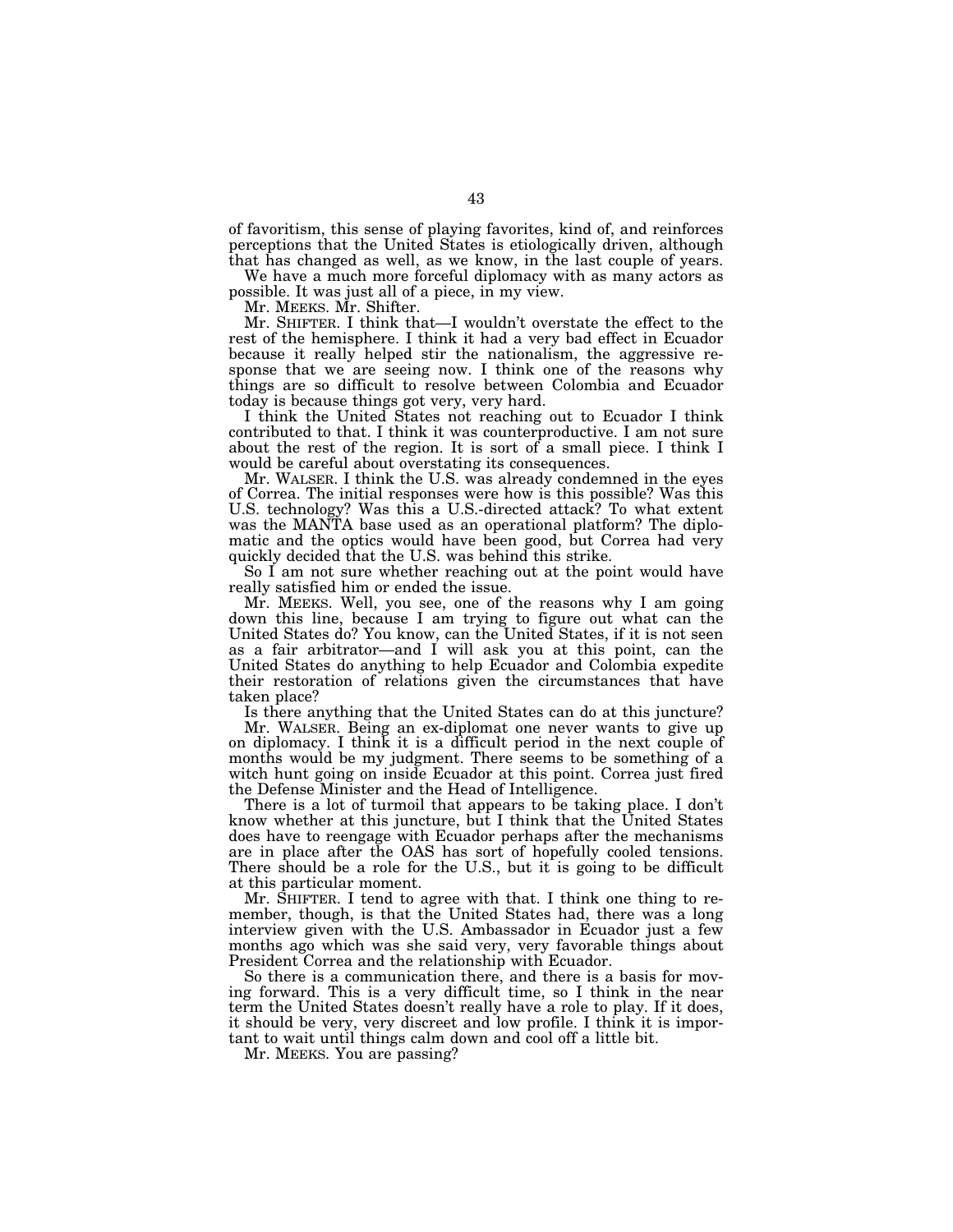Ms. SWEIG. An element of this I think has to do also with the kind of knee jerk expectation has been the United States will focus on Colombia as friend and ally and demonize Venezuela, and that doesn't play well within the region.

We have seen that we have tried to back off of that, but the characterizing Venezuela's actions where you have clearly a relationship between Ecuador and Venezuela that is important, too, and trying to demonize Venezuela probably doesn't play well in Ecuador.

I also would say that the Congress, as Chairman Engel has suggested, does have a role to play that is separate and different than the Executive Branch. So when you say what can the United States do? I would just sort of break that down and say that is very, very positive to continue to have congressional delegations, both parties, going down and talking on a range of issues and not just with governments but with civil society and other actors in all of these countries.

Mr. MEEKS. Mr. Chairman, I just have two more questions, and the first is right on the line of what you just talked about because, you know, I am directly opposed to it. I was just going to ask you, and I guess I will ask the other gentlemen also, about the proposal that some of my colleagues on the other side of the aisle have suggested that you add Venezuela to a state sponsor of terrorism.

I know what I think, but I would like to just hear you. What kind of impact would you think that would have on the hemisphere? Will it further splinter it? I just got to be on the record. I just think that it is absolutely the wrong direction to go in, but since you are the experts I would like to hear your opinion.

Mr. WALSER. Well, I have ventured to write a little piece on The Heritage Web site on this. I think that first we have to have a full investigation in a very forensic fashion of the whole content of the computer files that are there, and I think that is underway. Secondly, if some sort of action were to come out of this it should be in the terms of looking for evidential trails, it should be potentially some sort of smart or very directed sort of sanction.

Clearly the situation that prevails in Venezuela with an elected government is not like that which prevails in many terrorist states, so you do have to tread cautiously in this area. Plus, we have tremendous trade and human relations with Venezuela, so it is a difficult track to go down.

Mr. SHIFTER. I would strongly advise against this for a variety of reasons. One is, we haven't talked about this, but Venezuela, you know, President Chavez did lose a referendum on December 2. Polls show that he is falling as well. If the United States is interested in him coming back in the polls and being strong again the best thing they could do is to pass this resolution.

It would help him tremendously. Politically, I am not sure. That is a consequence that Members of Congress would want. Also, it is important to think would President Uribe, our ally, even want that? The two leaders are going to meet soon. They just diffused this crisis. Would this really risk peace in the region, stability in the region?

And also I agree that there needs to be a very careful, credible review of the information, first of all, and that is not really a basis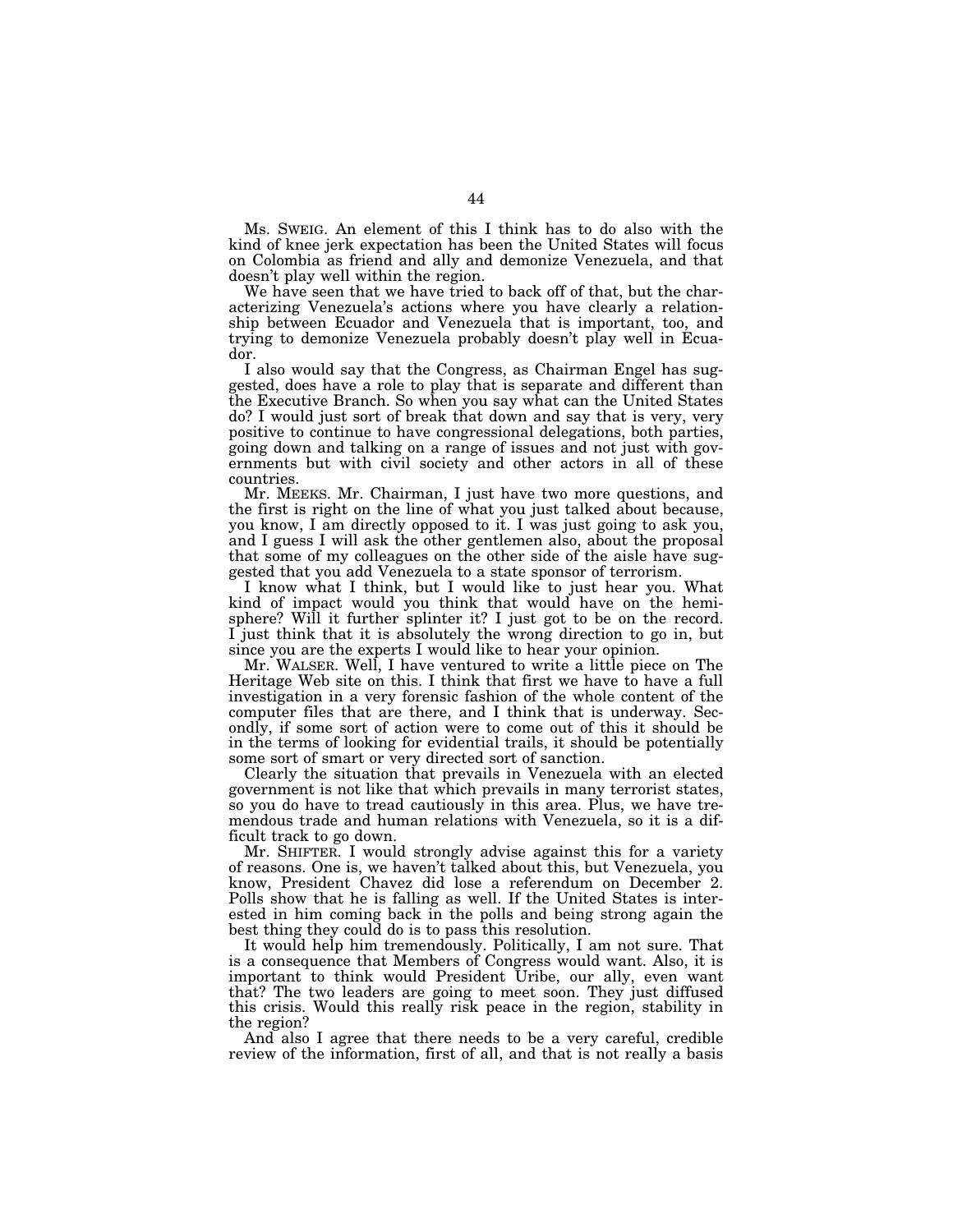to take this kind of decision, which potentially could have very serious consequences for the region and for U.S. interests in the region.

Mr. MEEKS. Thank you. Let me ask, because I always try to look, you know—and I will turn it back over to the chair after this and later I will ask some other questions—but of opportunities, opportunities that may lie ahead. I mean, I think you are correct. Just discussing Venezuela for a second, you know, sometimes I think that we underestimate the Venezuelan people.

I happen to have been there when there was a recall election and I saw the people come out in droves. I was one of the observers, and I saw a democratic process take place. I saw people wait in line for hours to vote. The will of the people, not the will of the person—the will of the people at that time was to elect or make sure that Hugo Chavez reelected.

Likewise, there was another election where he was trying to extend his term in office. The will of the Venezuelan people again was reflected. There was no violence. There was nothing. That is democracy. At some point, democracy is not what we want in the United States, but what the people want in the countries in which they come from.

I think that it becomes important for us to just acknowledge that as opposed to then push them aside and say that is not likewise the will of the Colombian people for President Uribe. You know, you look at his approval rating, which is also overwhelming, and we don't say that he is a populist, but eh is a guy that has changed that community in a different way.

It is the will of the Colombian people to have it moved in the direction that he was moving it. So maybe it is a result of the leadership of those respective countries moving in the direction that the people in their countries want them to move in. Unfortunately, you know, it seems that in this country it is different.

The people seem to be moving one way and the administration is moving in another way if you look at the populist polls. I think that sometimes, you know, we need to acknowledge that.

That being said, and knowing the history of the western hemisphere and now that it seems to in my opinion becoming stable and having democracy, because of the border conflicts is there an opportunity now—because I think that what it has brought out is some of the other issues or other problems that may be in the area, you know, with Ecuador now going to the International Court of Justice claiming that Colombia failed to halt area fumigation along the border lines, and then with Colombia claiming that Ecuador violated their air space—do you see, is it the time or the opportunity here to address the residual tensions and arising issues that could destabilize the region in the future looking at what is now, possible tensions that could be created, and as a result of waiting for those tensions to mature that we can do an intervention to try to see if we can resolve some of those now before they blow up out of proportion? Is there an opportunity to do that now?

Ms. SWEIG. I think that one bright consequence of this recent episode is that it has shown a spotlight on the fact that the Colombian Government and armed forces are in the process of successfully moving toward weakening the FARC but that the FARC, as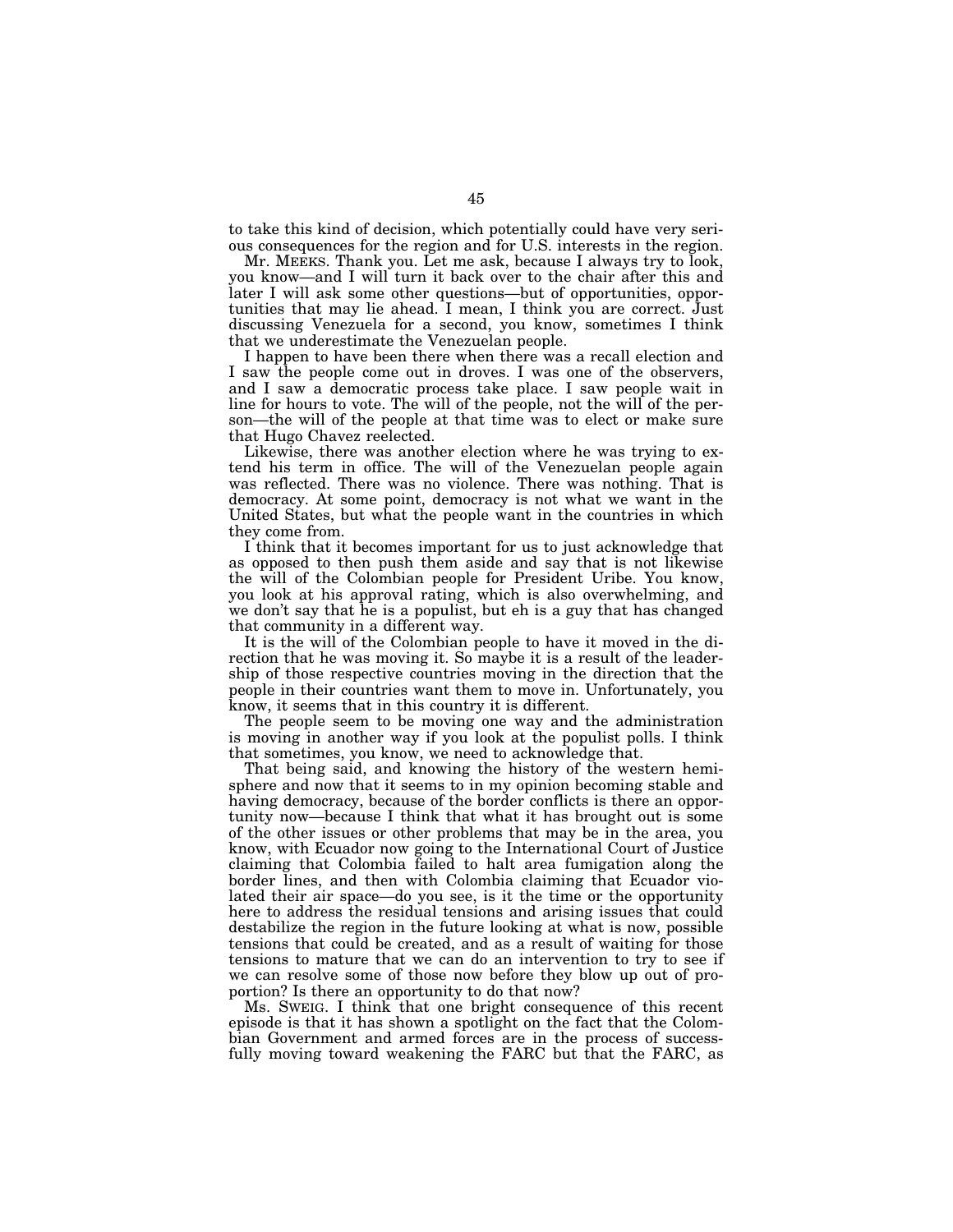the very senior Brazilian diplomat said recently during this crisis, does have an international reach.

It has got hostages from other countries, it has got presence, it has had those presences across the Venezuelan and the Ecuadorian border for some time. The Brazilians are in the process of convening something called the South American Defense Council. This has shown the spotlight to the other countries of the region, not necessarily the United States, that many countries have a stake in neutralizing, containing the FARC, seeing the conflict in Colombia resolved and have a stake in being involved in a positive, cooperative way.

Those processes are just starting. So I think the opportunities going forward might not—you used the word intervention.

I know you didn't mean it in the sense that historically the word is invoked, but I think that, as the others have said, and I think Secretary Insulza's comments made very clear, this is a moment when it is okay for the United States to have a lighter touch and to step to the side a little bit and see how Brazil and Chile and the other larger powers of the region are going to get involved in pushing the various parties into more discussions on regional security and actions on regional security.

That doesn't mean that there is nothing the United States can do. I am sure you will hear from Admiral Stavridis and others about what the United States is doing, but I just think this is a moment when stepping back, when less will probably be more.

Mr. SHIFTER. I think that it is really a question of style and approach. You know, we do have an OAS. I think, as Secretary General Insulza said, it reflects the will of the governments. The United States is part of the OAS and has good relationships with Brazil, has good relationships with Mexico, with Chile.

That should be the strategy. Those are countries that carry a lot of weight, that are concerned about what is happening. I think sort of a low key discreet approach with those countries, with those governments, and through the OAS mechanism and other multilateral fora is the best way to pursue these opportunities.

I think there are opportunities at this moment. It can go in different directions, and I think we have an interest in pushing it in a more constructive way. Unfortunately, there are the governments with whom we have good relationships that are also share the same goals.

Mr. WALSER. Like to move in a couple of different directions. First of all, I don't think there is any doubt that Mr. Chavez was legitimately elected, and withstood recalls and the like. I think that what concerns the U.S. is not his political standing with his own people but his international behavior, everything from eulogizing a known terrorist as a good revolutionary.

In the same speech he also talks about driving the United States out of Colombia. I mean, this is a very personal issue that he has and a reflection of his Bolivarian vision. His cash contributions in Argentina, his relationship with Iran, the Russian arms purchases, are these what the Venezuelan people really want or is he using elected power to make himself into a sort of ''geostrategic rival'' to the United States?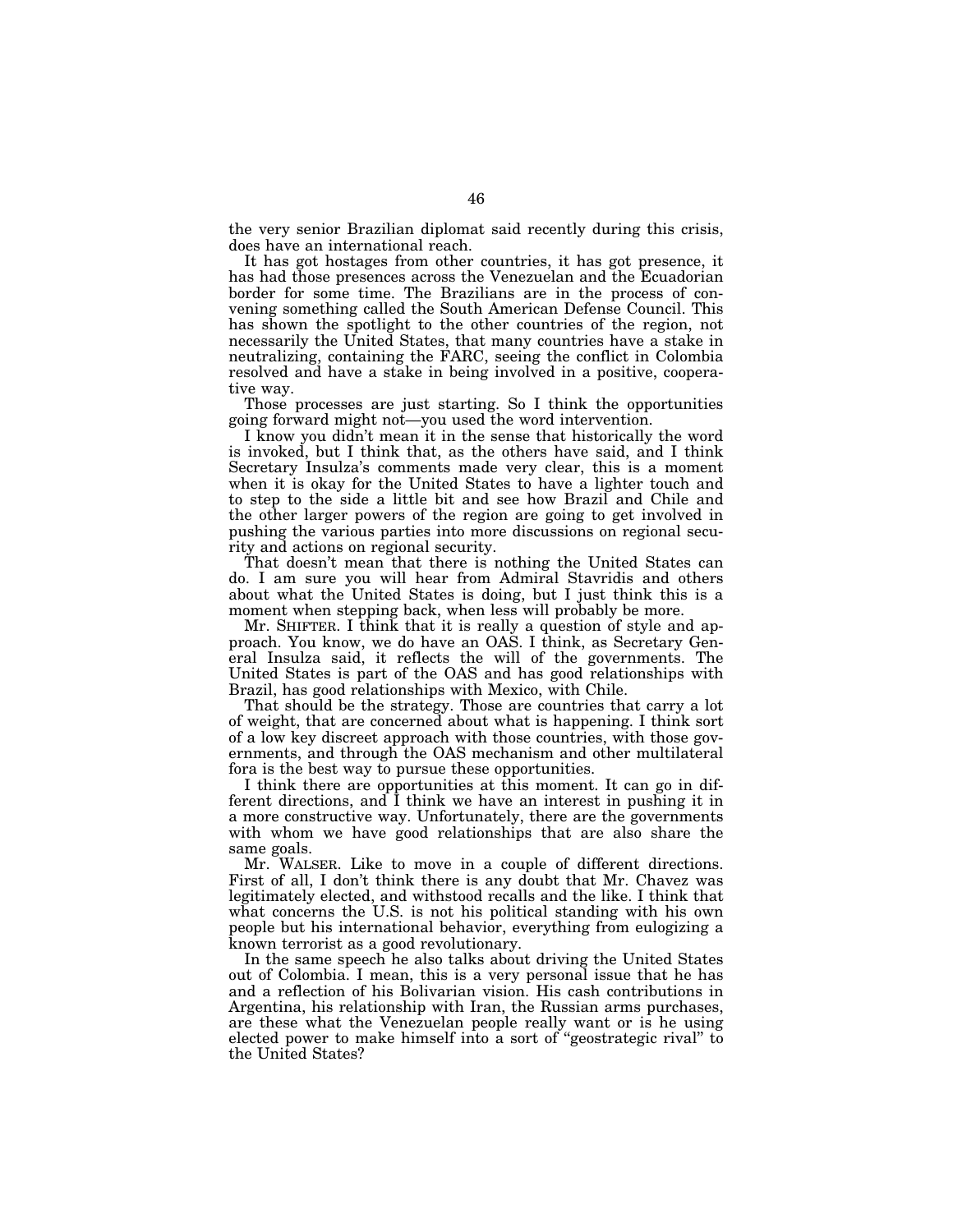I think the great concentration, in your second question, should be for the international community, for the United States, to try to bring together a consensus that the FARC is no longer a political military force that has a role in the future of Colombia but that some mechanism has to be found to sort of open a door for them.

Yes. There has to be some way to let them sort of come in out of the cold. I know it has been tried for over a decade. It has not worked very well. What you need is sort of universal condemnation and at the same time mechanisms for demobilization. I mean, there are other guerilla insurgencies in the hemisphere that demobilized and entered the political process. We have got to go back and look in that direction.

Mr. ENGEL. Thank you. I want to thank Mr. Meeks for pitching in for me. I had to leave. Let me ask you this. I am a big fan of President Uribe. I think, frankly, what he has done with his country has been almost nothing short of miraculous in terms of improving the climate there, both in terms of safety, in terms of drugs.

I think he has worked with the United States, and I think that in the times that I have been to Colombia I have had the chance to meet with him on numerous occasions and I am very impressed with what he is doing. I would like to help him in any way possible. In my last trip to the region one of the stops we made was Ecuador.

I met for over an hour, probably about an hour and a half, with President Correa. I was impressed with President Correa. I know there have been some differences of opinion between some in the administration with President Correa, but I personally think that we make a big mistake if we push him off, and push him away and assume he is in cahoots with Chavez, or Evo Morales, or whatever.

I think we make a very, very big mistake. He is American educated. I know that doesn't necessarily mean anything, but I think what it means is that he is aware of our country, and aware of our culture and what we stand for. He conveyed to me and to the other members of my codel that he wanted to have good relations with the United States and wanted to work with us.

I would like to hear your opinions as to the relationship that we should strive to have with Mr. Correa and his administration. While some could make a very good case that Chavez is too far gone for the United States to have good relations with his regime, and some might say that about Bolivia as well about Evo Morales, although I am not so sure, but maybe, I think if we lump Correa in with the rest, with those others, I think we make a big mistake. I would like to hear what your opinion is.

Mr. MEEKS. Mr. Chairman, if you would yield for 1 second. I just want to say you are absolutely right because I think that is what we did with Chavez. I can recall back in the time where in a bipartisan manner President Chavez was trying to communicate to us in the United States, and we kind of just pushed him off until such time that there was the attempted coup-de-ta.

We acknowledged the coup-de-ta government at that particular time basically pushing him off, and I think that has led. That is why I think that your question is very good, and we should not make that same mistake with President Correa.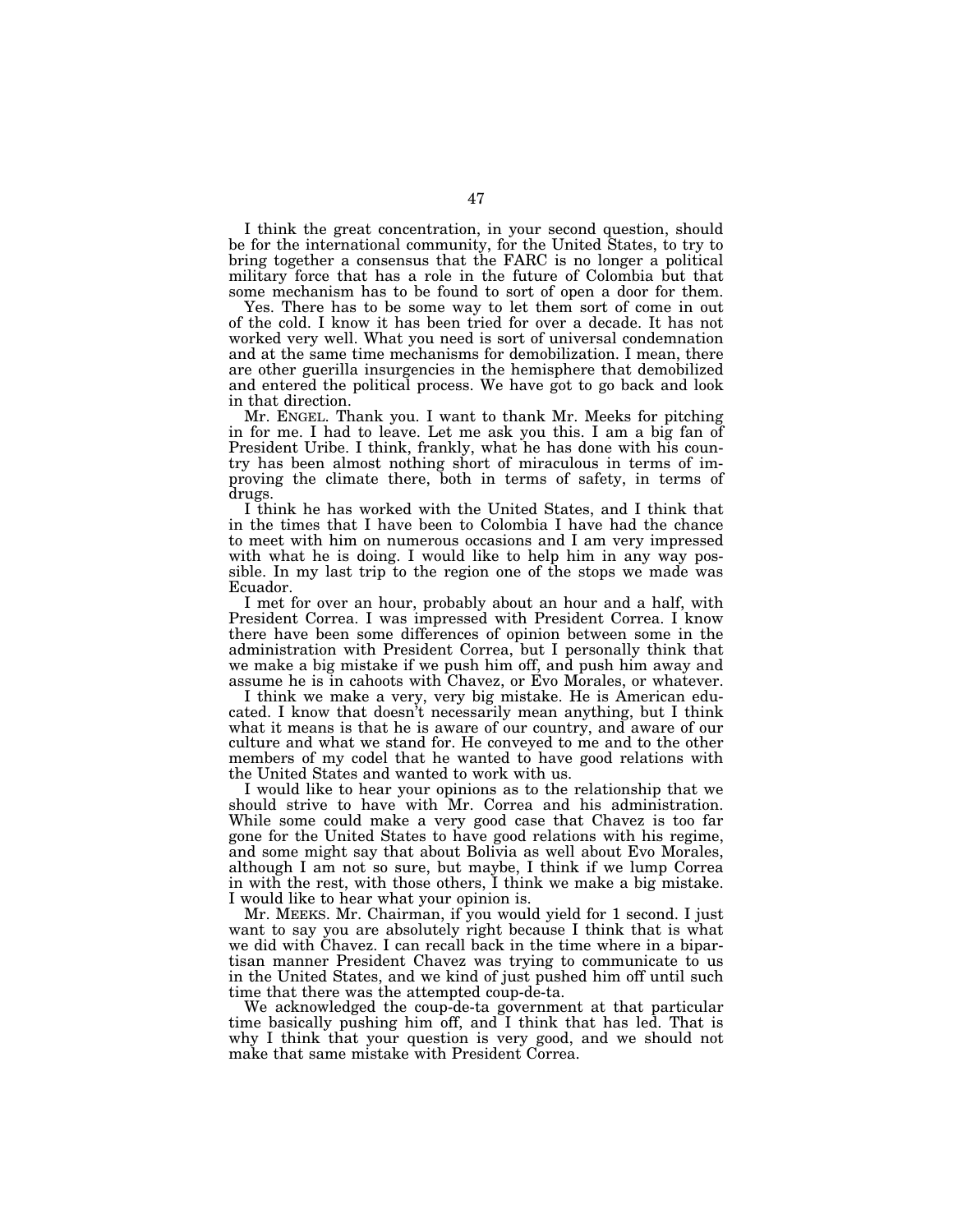Mr. ENGEL. Thank you. If anyone would care to answer. Be happy to hear any or all of you.

Ms. SWEIG. You stated that very eloquently. I would just reinforce that I believe the same is the case with respect to Bolivia, to Ecuador, even to Venezuela. One of the things that makes that very hard is when those heads of state engage in the kind of inflammatory rhetoric that can get big points domestically.

It is very tempting to do that, and that comes and goes. I think we need to listen past that and not get caught up in that.

You know, we had a pollster from the Latinobarometro polling organization give a talk up on the Hill a couple of days ago, and she made a very important point that kind of connects this issue of how the United States should relate to countries that are in major processes of incredible change in their country, as Bolivia is, as Ecuador is, for example, that in Bolivia and in Ecuador, for example, not just in Venezuela and in Colombia, these heads of state have very high ratings even as they are overseeing very tumultuous processes of reinventing their constitutions and facing secessionist movements.

I mean, they are very bumpy, but there is a sense among their populations that the democratic process may well deliver for the first time in a very long time.

I think that we have to acknowledge that. So just to reinforce your point and to take it further, when we say we, who we are, I think we can fall into a habit, whether the codel's respectfully or the administration, when we do go down to the region it is really important to be seen as meeting with a variety of organizations outside of the government as well.

I will just tell you a tiny anecdote and then defer to my colleagues. A few years ago, when we were doing our Andes 20/20 report, we took a group to Guayaquil when we were in Ecuador. We had a meeting first with the representatives of the banana pickers.

Then they said to us, so these were workers, the people that pick the bananas, and they said, you know, we understand you are going to meet with Guayaquil chamber of commerce, well, the chamber of commerce invited us to come to your meeting. Then we all got in a room together, chamber of commerce, bananas growers, packagers and pickers.

So you had the sort of whole economic classes represented there. They said this is the first time that anybody has ever come and sat down with all of us separately or together. Now, we are not the government, but I think the lesson is that it is possible to diversify, and deepen and get some nuance in our relationship by just trying to go outside of the box, especially in these times of, you know, where it is easy to fall into a negative relationship based on rhetoric.

Mr. SHIFTER. My sense is that President Correa is sort of a work in progress still. I think it is a very bad mistake to sort of dismiss him and to say this is a Chavez client. If you met him you know that he has said many times that he is the one who governs in his country and not Chavez.

He has taken a lot of positions that have been different from Chavez. He is a member of the Andean community. He has wanted Venezuela to join the Andean community. They haven't. He didn't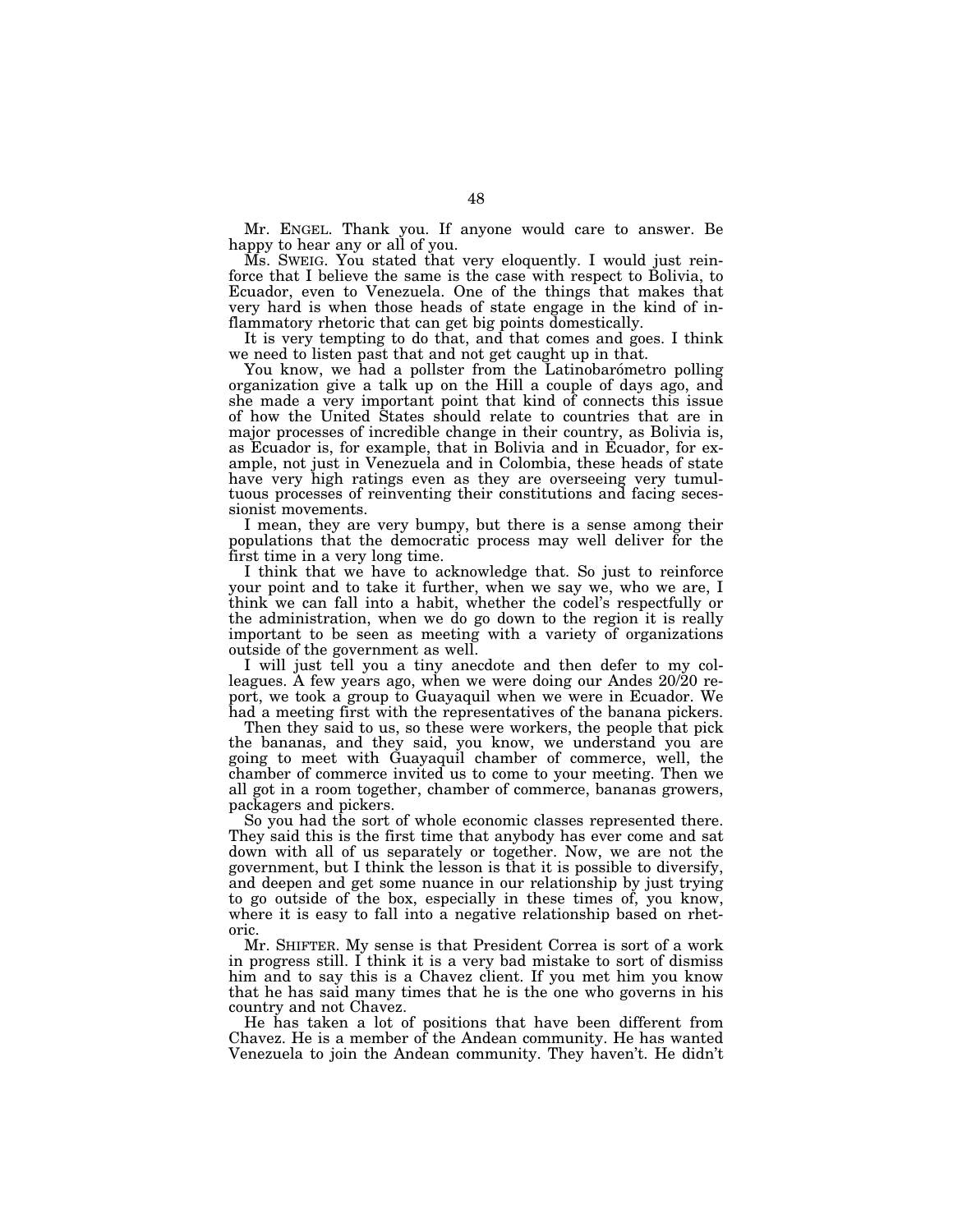follow Chavez when Chavez wanted to recognize the FARC as a belligerent force. There have been a lot of differences and there has been some cooperation with the United States.

The U.S. Ambassador there has had a lot of contact, communication, good relations with Correa. There had been some good relations between Colombia and Ecuador before this crisis erupted. So there is a foundation there, and things are in a lot of flux. I think it would be a terrible mistake for the United States to say this guy, put him in sort of a category and say we can't deal with him.

I think Ecuador is not Venezuela. It has other needs. They have the Andean preferences, counternarcotic assistance, other things that are essential for them, and I think it creates opportunities for the United States to engage with Correa. There are some experts that believe, and I don't know if I share this, but that as a result of this crisis there has been some differences in tension between Chavez and Correa over a variety of issues.

I think that is something that the United States should be alert to, and if there are possibilities there to strengthen ties I think the United States should pursue it. Again, the situation is in a lot of flux, and we shouldn't sort of rule out possibilities based on one statement or some rhetoric that happens in the heat of domestic politics.

He has enormous support now, and he has gone up. He is not quite as high as Uribe, but according to the latest poll that I saw yesterday he is getting up there, and there is no doubt that this crisis has boosted his political standing in Ecuador.

Mr. WALSER. I would defer to you and your direct contacts with the President of Ecuador. I think we need to continue to engage him. I think it should be a fairly frank discussion particularly outlining potential dangers of the country if it is, in fact, suffering from the balloon effect, the dangers that the entry of the FARC and drug trafficking of that country would present.

I think an opportunity would be to discuss in light of the recent case taken to the International Court of Justice involving aerial eradication to perhaps look at joint strategies along the Colombia/ Ecuadorian border to deal with that particular issue. So, I mean, I think there are a number of issues to engage the Ecuadorians on, and I don't think we should put them in the lost column yet.

Mr. ENGEL. Let me just say, and I think these probably have to be the final words unless Mr. Meeks has something that he must ask, because we have to get out of the room. My feeling on meeting with President Correa was shared by my bipartisan delegation. There wasn't a bit of difference between Democratic and Republican members.

We all thought that he was someone that we could engage with. This doesn't mean we will agree all the time, but he is someone that we should engage with. In fact, as was mentioned before, prior to our coming to Ecuador we were told by the State Department that the Ecuadorian Government was doing a reasonably good job in taking on the FARC and that they had closed 100 FARC encampments, captured Simon Trinidad and had lost some Ecuadorian troops in the process.

In fact, I opened the meeting by thanking him. I mean, it is ironic in light of what has happened, but thanking him. He professed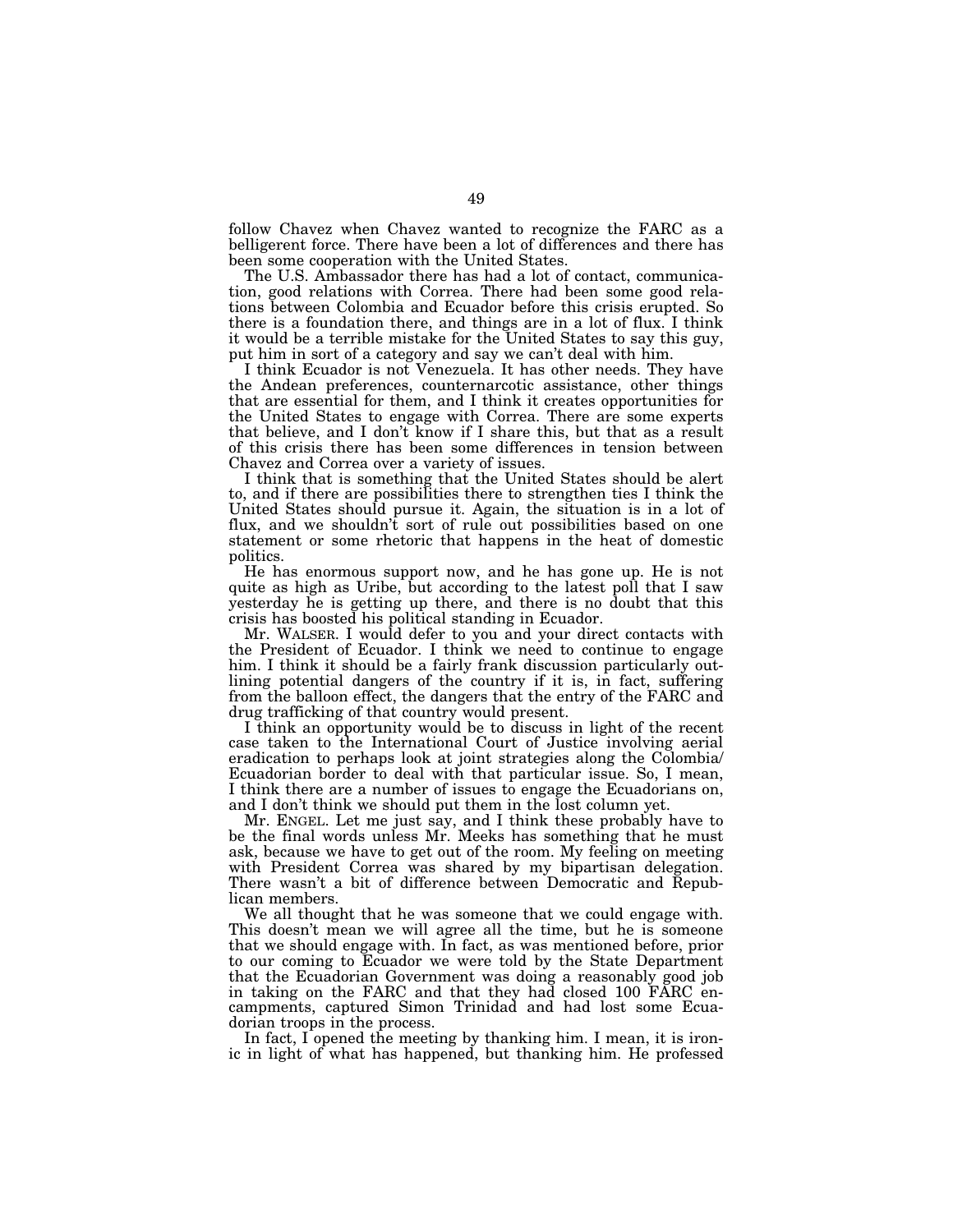to understand the FARC, to be negative on the FARC, to understand that they were a terrorist group and some group that he had responsibility to curtail.

I appreciate Mr. Meeks' point about Chavez and Morales. You know, we met with Morales as well, and I say we had a reasonably good meeting with Evo Morales, but the meeting with Correa seemed to be a little bit different that the die hasn't been cast, and we should be careful not to push the die in the wrong direction.

So, Mr. Meeks, I will let you have the last word.

Mr. MEEKS. The only thing I want to do is join you in this, Mr. Chairman, and that is also one of the most courageous men that I have met in the region is President Uribe. I want to say that what he has done in his country is nothing short than miraculous. If you look at the condition of that country prior to his presidency and talking to many of the citizens of Colombia, they were afraid to walk the streets.

You know, you look at Medellin, for example, which was known as the murder capital of the world which we visited several times. Now, the murder rate is lower there than it is in many United States cities. That is attributable to him. It is also attributable that, you know, another interest of mine throughout Latin American is the plight of African Colombians, African Brazilians, African Ecuadorians, African Venezuelans.

If you look at, I have seen that President Uribe now with the mission on African Colombians and what he is doing to try to help, and improve and get that community back in the mainstream is absolutely fantastic. So I just wanted to echo your words that I am also tremendously impressed with President Uribe and what he has done and is doing in Colombia.

I think that there is golden opportunity for us in the United States to allow the region and others to work together because I look at the glass as being half full where we can really have a great hemisphere as moving forward in the 21st Century.

Mr. ENGEL. Well, thank you. I think those are good words to close on. I want to thank our panelists for their expertise and for appearing before us. We appreciate it very much. I guess the subcommittee is now adjourned.

[Whereupon, at 2:33 p.m., the subcommittee was adjourned.]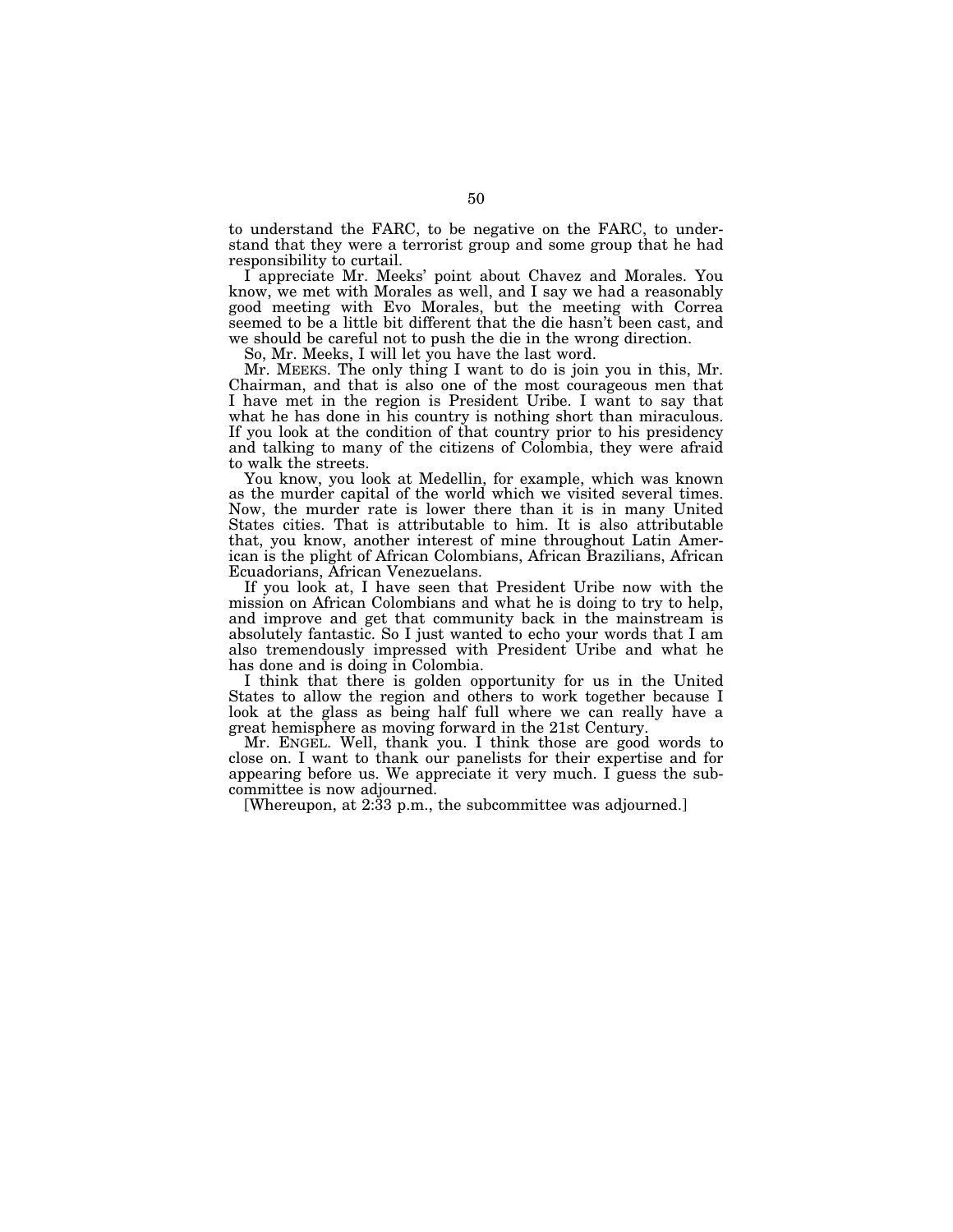## A P P E N D I X

## MATERIAL SUBMITTED FOR THE HEARING RECORD

PREPARED STATEMENT OF THE HONORABLE LUIS G. FORTUNO, A REPRESENTATIVE IN CONGRESS FROM PUERTO RICO

Thank you Chairman Engel and Ranking Member Burton. I want to commend you both on the decision to hold this timely and important hearing about the recent border dispute between Colombia and Ecuador and what—if anything—the intelligence collected during the raid teaches us about the links between the government of Venezuela and the FARC. I also want to thank our distinguished panel of experts. I know they will shed light on the complex issues in the Andean region.

Mr. Chairman, Colombia and Venezuela present a study in contrasts. In Colombia, the trend lines are decidedly positive. The government in Bogotá is not perfect. No government is. But we should not allow the few points of disagreement that we might have with the Colombian government to obscure the remarkable progress that nation has made in recent years. When President Uribe took office in 2002, Colombia was on the verge of becoming a failed narco-state. A weak government had allowed the drug trade to prosper. Drug income, in turn, fueled the rise of illegal armies, including the FARC, which has been responsible for the murder of countless innocents, including President Uribe's father. Killings, kidnappings and other human rights violations made Colombia one of the most dangerous places on earth.

Mr. Chairman, it had long been assumed that Colombia's difficult geography and highly dispersed population made the country impossible to govern. President Uribe's two terms in office are an emphatic refutation of that argument. With the overwhelming support of the Colombian people, who were tired of living in fear, President Uribe has expanded and professionalized the country's security forces and pursued a policy of forcefully confronting the guerrillas, whose murderous and plundering ways belie any notion that they are fighting for social justice. As a result, violence has steadily declined and the economy has prospered. Simply stated, because of President Uribe's brave and steady leadership, Colombia has been brought back from the brink. Therefore, I confess that I do not understand those who question whether the United States should stand strong with President Uribe or who choose to focus on the few inevitable points of disagreement between our two governments rather than the many points of agreement. I, for one, will continue to cast my lot with President Uribe and the increasingly hopeful people of Colombia.

Mr. Chairman, on the other, darker end of the spectrum lies Venezuela, where the trend lines are decidedly negative. We are constantly told by experts on the region—both real and self-proclaimed—to resist the temptation to pigeonhole President Cha´vez or to reduce him to a caricature. I am sensitive to this point. Political leaders are rarely all good or all bad; they usually bring a bit of both elements to the table. I also readily acknowledge that President Cha´vez was elected in 1998 by a populace that was justifiably unhappy with the existing political and social order in Venezuela.

Nonetheless, after ten years in power, it is difficult to identify any positive aspect of President Cha´vez's rule. President Cha´vez has centralized power, militarized politics, restricted legitimate forms of dissent, strengthened relationships with countries like Iran, and—despite record oil profits—adopted economic policies that appear to

be driving Venezuela into the ground. In addition, not only has President Cha´vez long spoken out in defense of the FARC, but the recent intelligence windfall that resulted from the raid by Colombian forces suggests that his support for that terrorist organization may have been financial and operational, not merely rhetorical. If these initial reports are confirmed, this is a dangerous development indeed. As you know, Mr. Chairman, a number of members of this Committee have co-sponsored a resolution urging the U.S. govern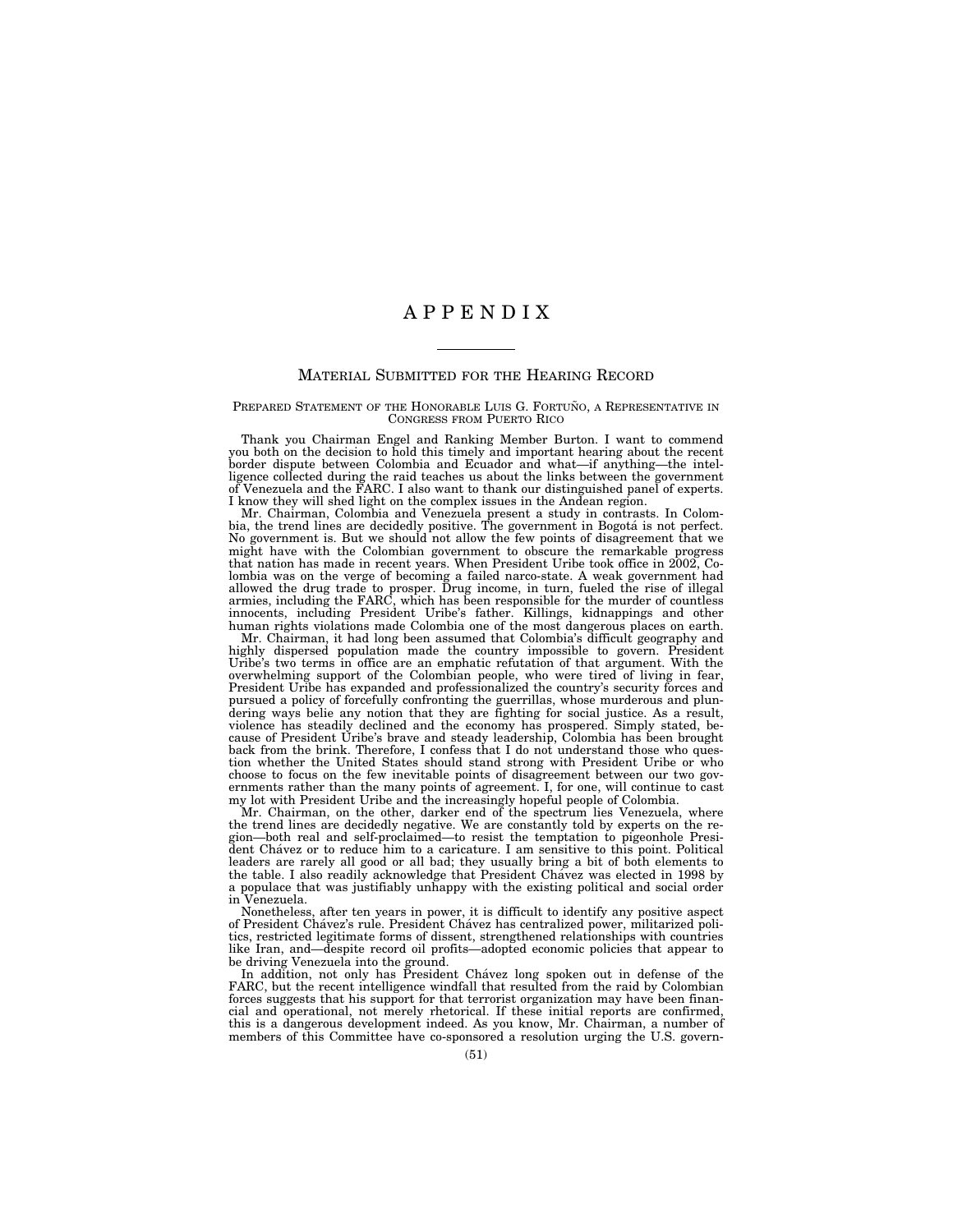ment to designate Venezuela as a state sponsor of terrorism. I have chosen to await a full review of Rau´l Reyes' computer and the other intelligence obtained from the operation. But I will follow the evidence where it leads, and I commend my colleagues who co-sponsored this resolution for shining a spotlight on a deeply troubling situation that many would prefer to keep in the dark.

Finally, there is Ecuador, where the trend lines strike me as somewhat mixed. I hope the panelists devote some time to Ecuador, which is too often relegated to the backburner in discussions about the Andean region. Beyond the question of whether Ecuador has knowingly allowed the FARC to take refuge in its territory, I would ask the panelists to address the broader relationship between Washington and Quito, as well as any points of leverage that the United States might have with President Correa.

Thank you very much, Mr. Chairman.

[NOTE: The report of the Twenty-Fifth Meeting of Consultation of Ministers of Foreign Affairs dated March 17, 2008, submitted for the record, is not reprinted here but is available in committee records. The resolution of this meeting follows.]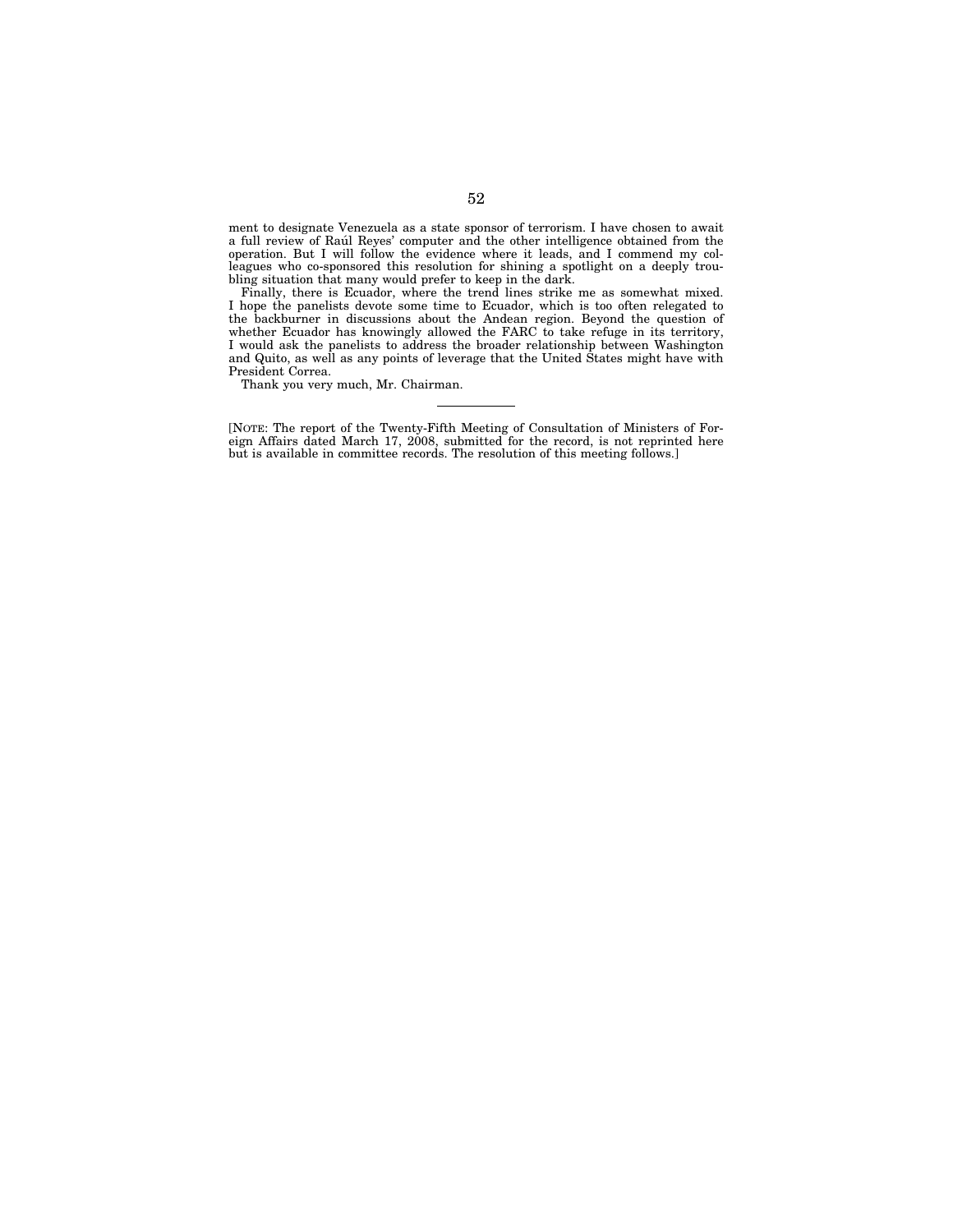MEETING OF CONSULTATION OF MINISTERS OF FOREIGN AFFAIRS

TWENTY-FIFTH MEETING OF CONSULTATION OF MINISTERS OF FOREIGN AFFAIRS March 17, 2008 Washington, D.C.

OEA/Ser.F/II.25 RC.25/RES.1/08 17 March 2008 Original: Spanish

RCC

#### RESOLUTION OF THE TWENTY-FIFTH MEETING OF CONSULTATION OF MINISTERS OF FOREIGN AFFAIRS<sup>1</sup>

#### **CONSIDERING:**

That the Organization of American States is fully competent to address any facts and events that may endanger hemispheric peace and security;

That one of the purposes of the OAS is respect for the personality, sovereignty, and independence of states, as well as the faithful fulfillment of obligations derived from treaties and other sources of international law: and

That among the essential purposes of the OAS Charter is "[t]o strengthen the peace and security of the continent" and "to ensure the pacific settlement of disputes that may arise among the Member States"; and

TAKING UP the text of the resolution of the Permanent Council of March 5, 2008 and of the declaration of the XX Meeting of Presidents of the Rio Group on March 7, 2008,

#### **RESOLVES:**

To welcome the "Declaration of the Heads of State and Government of the Group of  $\mathbf{1}$ Rio on the recent events between Ecuador and Colombia," adopted in Santo Domingo, Dominican Republic, on March 7, 2008, and to underscore its contribution to the easing of tensions and to rapprochement between the Parties, based on the principle of international law.

To reaffirm the full applicability of the principles enshrined in international law of respect for sovereignty, abstention from the threat or use of force, and noninterference in the internal affairs of other states, which are embodied in Article 19 of the Charter and are founding principles of the inter-American system—principles that are binding on all its member states in all circumstances.

To reaffirm the full applicability of the principle of territorial sovereignty, enshrined unrestrictedly and without any exception in Article 21 of the OAS Charter, as a vital principle for harmonious relations among the nations of the Americas.

The United States supports this resolution's effort to build confidence between Colombia and Ecuador to address the underlying crisis. The United States is not prepared to agree with the conclusion in operative paragraph 4 in that it is highly fact-specific and fails to take account of other provisions of the OAS and United Nations Charters: in any event, neither this resolution nor CP/RES.930 (1632/08) affects the right of self-defense under Article 22 of the OAS Charter and Article 51 of the U.N. Charter.